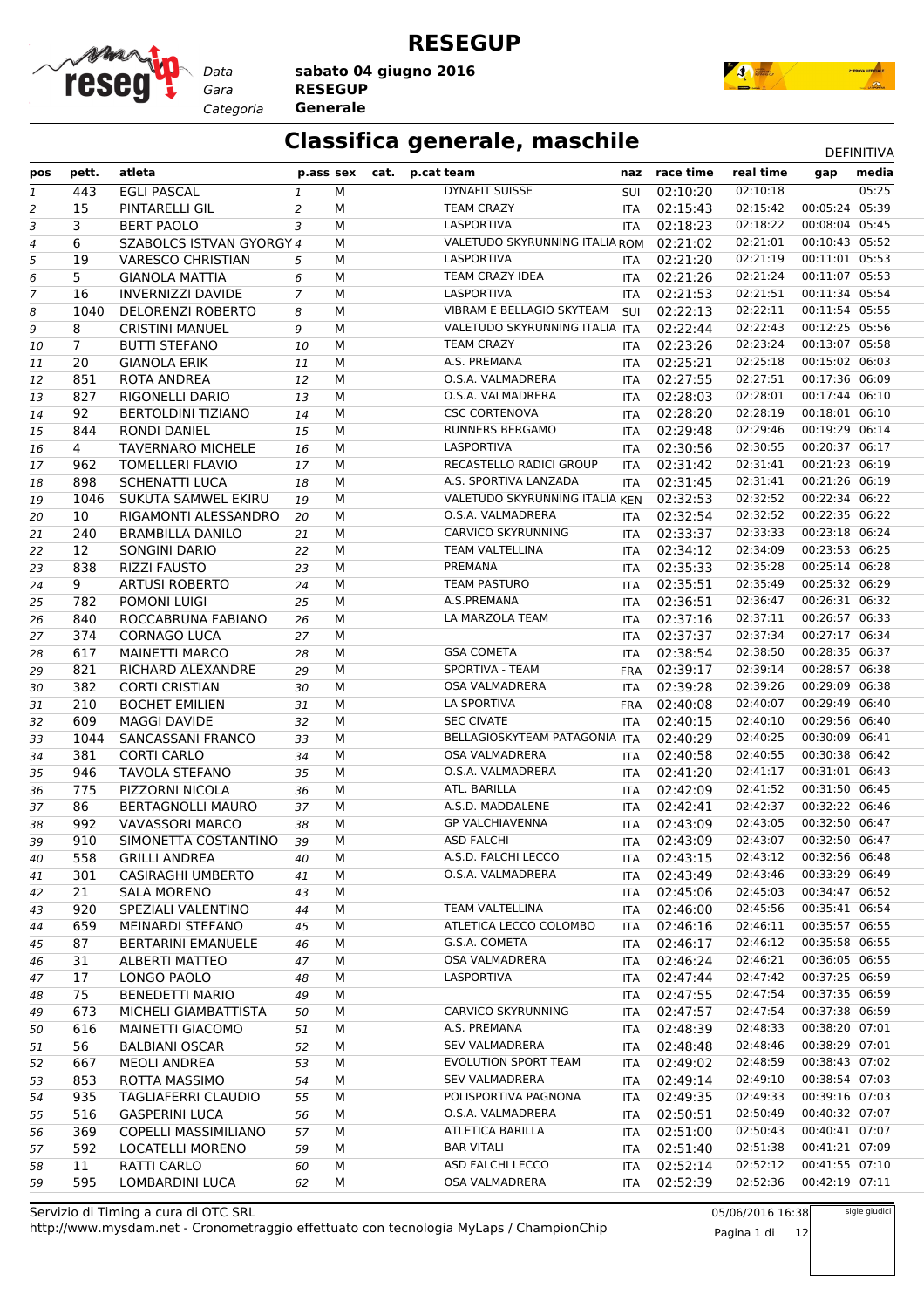| pos      | pett.      | atleta                                  | p.ass sex  |        | cat. | p.cat team                           | naz                      | race time            | real time            | gap                              | media |
|----------|------------|-----------------------------------------|------------|--------|------|--------------------------------------|--------------------------|----------------------|----------------------|----------------------------------|-------|
| 60       | 999        | <b>VERGOTTINI GIOVANNI</b>              | 63         | M      |      | A.S.D 2SLOW                          | <b>ITA</b>               | 02:53:11             | 02:53:05             | 00:42:51 07:12                   |       |
| 61       | 822        | RIGAMONTI ALESSIO                       | 64         | М      |      | O.S.A. VALMADRERA                    | <b>ITA</b>               | 02:53:28             | 02:53:27             | 00:43:09 07:13                   |       |
| 62       | 76         | <b>BENVENUTI FABIO</b>                  | 65         | M      |      | VALETUDO SKYRUNNING ITALIA ITA       |                          | 02:53:33             | 02:53:29             | 00:43:14 07:13                   |       |
| 63       | 608        | <b>MAGGI ANDREA</b>                     | 66         | M      |      | G.S.A. COMETA                        | <b>ITA</b>               | 02:53:36             | 02:53:31             | 00:43:17 07:13                   |       |
| 64       | 989        | VASSENA CRISTIANO                       | 67         | M      |      | <b>POOL 2001</b>                     | <b>ITA</b>               | 02:53:41             | 02:53:36             | 00:43:22 07:14                   |       |
| 65       | 990        | <b>VASSENA ENRICO</b>                   | 68         | M      |      | <b>OSA VALMADRERA</b>                | <b>ITA</b>               | 02:53:41             | 02:53:36             | 00:43:22 07:14                   |       |
| 66       | 482        | <b>FRANZONI DAVIDE</b>                  | 69         | M      |      | <b>ASD CORRINTIME</b>                | ITA                      | 02:53:41             | 02:53:27             | 00:43:22 07:14                   |       |
| 67       | 275        | CANELLA MAURO                           | 70         | M      |      | <b>LIBERO</b>                        | <b>ITA</b>               | 02:53:56             | 02:53:50             | 00:43:37 07:14                   |       |
| 68       | 560        | <b>GROSSI PAOLO</b>                     | 71         | M      |      | VALETUDO SKYRUNNING ITALIA ITA       |                          | 02:53:58             | 02:53:53             | 00:43:39 07:14                   |       |
| 69       | 243        | <b>BREDA ALESSIO</b>                    | 72         | M      |      | ATLETIC MARATHON ALMENNO             | <b>ITA</b>               | 02:54:03             | 02:53:59             | 00:43:44 07:15                   |       |
| 70       | 579        | <b>LAMONATO SIMONE</b>                  | 73         | M      |      | PT SKYRUNNING                        | <b>ITA</b>               | 02:54:04             | 02:54:00             | 00:43:45 07:15                   |       |
| 71       | 781        | POMI CESARE                             | 74         | M      |      | <b>TEAM PASTURO</b>                  | <b>ITA</b>               | 02:54:09             | 02:54:05             | 00:43:50 07:15                   |       |
| 72       | 464        | <b>FINARDI CRISTIAN</b>                 | 75         | М      |      |                                      | <b>ITA</b>               | 02:54:09             | 02:54:08             | 00:43:50 07:15                   |       |
| 73       | 829        | RIPAMONTI TIZIANO                       | 76         | М      |      | <b>TEAM PASTURO</b>                  | <b>ITA</b>               | 02:54:09             | 02:54:06             | 00:43:50 07:15                   |       |
| 74       | 687        | <b>MONTI FLORIANO</b>                   | 78         | M      |      | VALETUDO SKYRUNNING ITALIA ITA       |                          | 02:55:12             | 02:55:07             | 00:44:53 07:17                   |       |
| 75       | 959        | <b>TOCCHETTI LUCA</b>                   | 79         | M      |      | <b>SEC</b>                           | <b>ITA</b>               | 02:55:21             | 02:55:15             | 00:45:02 07:18                   |       |
| 76       | 810        | <b>RATTI FABIO</b>                      | 80         | M      |      |                                      | <b>ITA</b>               | 02:55:49             | 02:55:35             | 00:45:30 07:19                   |       |
| 77       | 458        | <b>FERRI UMBERTO</b>                    | 81         | M      |      |                                      | <b>ITA</b>               | 02:55:51             | 02:55:41             | 00:45:32 07:19                   |       |
| 78       | 538        | <b>GIANOLA GIOVANNI</b>                 | 82         | M      |      | PREMANA                              | ITA                      | 02:56:00             | 02:55:53             | 00:45:41 07:19                   |       |
| 79       | 753        | PENNATI MARCO                           | 83         | М      |      | O.S.A. VALMADRERA                    | <b>ITA</b>               | 02:56:01             | 02:55:57             | 00:45:41 07:20                   |       |
| 80       | 214        | <b>BOLIS DEMIS</b>                      | 84         | M      |      | <b>CALANCA LIERNA</b>                | <b>ITA</b>               | 02:56:07             | 02:56:02             | 00:45:48 07:20                   |       |
| 81       | 891        | <b>SCACCABAROZZI</b>                    | 85         | M      |      | O.S.A. VALMADRERA                    | <b>ITA</b>               | 02:56:13             | 02:55:58             | 00:45:54 07:20                   |       |
|          |            | <b>MASSIMILIANO</b>                     |            |        |      |                                      |                          |                      |                      |                                  |       |
| 82       | 225        | <b>BONERA MATTIA</b>                    | 86         | M      |      | O.S.A. VALMADRERA                    | <b>ITA</b>               | 02:56:13             | 02:56:04             | 00:45:54 07:20                   |       |
| 83       | 512        | <b>GANDOLFI ANDREA</b>                  | 87         | M      |      | POLISPORTIVA ROVINATA                | <b>ITA</b>               | 02:56:34             | 02:56:28             | 00:46:15 07:21                   |       |
| 84       | 366        | <b>COMPAROLI STEFANO</b>                | 88         | M      |      | <b>AS PREMANA</b>                    | <b>ITA</b>               | 02:57:03             | 02:57:00             | 00:46:44 07:22                   |       |
| 85       | 1027       | ZACCHEO ANDREA                          | 89         | М      |      | <b>GSA VALSESIA</b>                  | ITA                      | 02:57:27             | 02:57:24             | 00:47:07 07:23                   |       |
| 86       | 34         | <b>ALOISIO MARCO</b>                    | 90         | М      |      | G.S.OGGIONO                          | <b>ITA</b>               | 02:57:36             | 02:57:30             | 00:47:16 07:23                   |       |
| 87       | 236        | <b>BOTTAMEDI FEDERICO</b>               | 91         | M      |      |                                      | <b>ITA</b>               | 02:57:48             | 02:57:42             | 00:47:29 07:24                   |       |
| 88       | 716        | <b>ORSI MICHELE</b>                     | 92         | M      |      |                                      | ITA                      | 02:58:15             | 02:58:06             | 00:47:56 07:25                   |       |
| 89       | 91         | <b>BERTOLDINI TADDEO</b>                | 93         | M      |      | A.S.D. FALCHI LECCO<br>PT SKYRUNNING | <b>ITA</b>               | 02:58:41             | 02:58:38<br>02:58:40 | 00:48:22 07:26<br>00:48:25 07:26 |       |
| 90       | 806        | <b>RAMPONI TIZIANO</b>                  | 94         | M      |      |                                      | <b>ITA</b>               | 02:58:44             | 02:58:37             | 00:48:26 07:26                   |       |
| 91       | 683        | MONCECCHI DANIELE                       | 95         | М      |      | S.E.V. VALMADRERA                    | ITA                      | 02:58:45             | 02:58:53             | 00:48:40 07:27                   |       |
| 92       | 391<br>442 | <b>CORTI MAURIZIO</b>                   | 97         | М      |      |                                      | <b>ITA</b>               | 02:58:59<br>02:59:07 | 02:58:53             | 00:48:48 07:27                   |       |
| 93       | 279        | DRIZA DRITAN<br><b>CANZIANI DANIELE</b> | 98         | M<br>M |      | TEAM OTC COMO                        | <b>ITA</b><br><b>ITA</b> | 02:59:08             | 02:59:02             | 00:48:49 07:27                   |       |
| 94       | 602        |                                         | 99         | M      |      | <b>GP TALAMONA</b>                   |                          | 02:59:47             | 02:59:42             | 00:49:28 07:29                   |       |
| 95<br>96 | 273        | LUZZI FABIAN<br><b>CANALE GIUSEPPE</b>  | 100<br>102 | M      |      |                                      | <b>ITA</b><br><b>ITA</b> | 03:00:13             | 03:00:09             | 00:49:54 07:30                   |       |
| 97       | 48         | <b>ARRIGONI MATTEO</b>                  | 103        | M      |      | <b>ALTITUDE RACE</b>                 | ITA                      | 03:00:36             | 03:00:30             | 00:50:17 07:31                   |       |
| 98       | 445        | ESPOSITO TIZIANO                        | 104        | M      |      | EVOLUTION SPORT TEAM                 | <b>ITA</b>               | 03:00:53             | 03:00:51             | 00:50:33 07:32                   |       |
| 99       | 1002       | <b>VIAN ANDREA</b>                      | 105        | М      |      |                                      | ITA                      | 03:01:31             | 03:01:28             | 00:51:12 07:33                   |       |
| 100      | 217        | <b>BOLIS DIEGO</b>                      | 106        | M      |      | <b>EVOLUTION SPORT TEAM</b>          | <b>ITA</b>               | 03:01:51             | 03:01:48             | 00:51:32 07:34                   |       |
| 101      | 680        | MOLINARI MATTEO                         | 107        | M      |      | <b>BELLAGIO SKYTEAM</b>              | ITA                      | 03:01:57             | 03:01:52             | 00:51:38 07:34                   |       |
| 102      | 950        | <b>TENDERINI LUCA</b>                   | 109        | M      |      | A.S.PREMANA                          |                          | ITA 03:02:06         | 03:02:00             | 00:51:47 07:35                   |       |
| 103      | 67         | <b>BARUFFALDI FRANCESCO</b>             | 110        | M      |      | LIBERO                               | ITA                      | 03:02:20             | 03:02:16             | 00:52:00 07:35                   |       |
| 104      | 625        | <b>MANES ANDREA</b>                     | 111        | м      |      | ASD SPORTIVA LANZADA                 | <b>ITA</b>               | 03:02:20             | 03:02:12             | 00:52:01 07:35                   |       |
| 105      | 333        | <b>CIRESA RICCARDO</b>                  | 112        | М      |      | <b>LIBERO</b>                        | ITA                      | 03:02:25             | 03:02:16             | 00:52:06 07:36                   |       |
| 106      | 346        | <b>COLOMBO ALBERTO</b>                  | 113        | M      |      |                                      | ITA                      | 03:02:32             | 03:02:21             | 00:52:13 07:36                   |       |
| 107      | 643        | <b>MASCIADRI ROBERTO</b>                | 114        | M      |      | OSA VALMADRERA                       | ITA                      | 03:02:42             | 03:02:39             | 00:52:23 07:36                   |       |
| 108      | 862        | <b>RUSCONI FABIO</b>                    | 115        | M      |      | TEAM PASTURO ASD                     | ITA                      | 03:02:51             | 03:02:47             | 00:52:32 07:37                   |       |
| 109      | 299        | CASELLA CIPOLLITTA MARIO116             |            | м      |      | <b>GP RAPTORUNNERS</b>               | ITA                      | 03:03:24             | 03:03:22             | 00:53:05 07:38                   |       |
| 110      | 428        | <b>DEON MATTEO</b>                      | 117        | M      |      | <b>INSUBRIA SKY TEAM</b>             | ITA                      | 03:03:42             | 03:03:33             | 00:53:23 07:39                   |       |
| 111      | 73         | <b>BELLATI MARCO</b>                    | 118        | м      |      |                                      |                          | ITA 03:03:42         | 03:03:38             | 00:53:23 07:39                   |       |
| 112      | 968        | <b>UGOLINI FILIPPO</b>                  | 119        | M      |      | ASD FALCHI LECCO                     |                          | ITA 03:03:47         | 03:03:41             | 00:53:28 07:39                   |       |
| 113      | 899        | SCIAMANNA SILVESTRO                     | 120        | M      |      | COMPA DELL' ANELLONE                 |                          | ITA 03:04:18         | 03:04:16             | 00:53:59 07:40                   |       |
| 114      | 867        | <b>RUSCONI MARCO</b>                    | 122        | М      |      | O.S.A. VALMADRERA                    |                          | ITA 03:04:27         | 03:04:14             | 00:54:07 07:41                   |       |
| 115      | 274        | <b>CANALI GIUSEPPE</b>                  | 123        | M      |      | <b>SEV VALMADRERA</b>                | ITA                      | 03:04:33             | 03:04:24             | 00:54:14 07:41                   |       |
| 116      | 471        | <b>FLAUTO VINCENZO</b>                  | 124        | M      |      | G.S. AVIS OGGIONO                    | ITA                      | 03:04:51             | 03:04:46             | 00:54:32 07:42                   |       |
| 117      | 826        | RIGONELLI DANIELE                       | 125        | М      |      | OSA VALMADRERA                       | ITA                      | 03:04:58             | 03:04:56             | 00:54:39 07:42                   |       |
| 118      | 298        | <b>CASARI ROBERTO</b>                   | 126        | M      |      | <b>LIBERO</b>                        | <b>ITA</b>               | 03:04:58             | 03:04:56             | 00:54:39 07:42                   |       |
| 119      | 421        | DELL'ORO ANDREA                         | 127        | M      |      |                                      | ITA                      | 03:05:17             | 03:05:12             | 00:54:58 07:43                   |       |
| 120      | 670        | <b>MERLO FRANCESCO</b>                  | 128        | M      |      | O.S.A. VALMADRERA                    |                          | ITA 03:05:19         | 03:05:05             | 00:55:00 07:43                   |       |
| 121      | 88         | <b>BERTI GABRIELE</b>                   | 129        | M      |      | <b>HAPPY RUNNER</b>                  | ITA                      | 03:05:20             | 03:05:11             | 00:55:01 07:43                   |       |
| 122      | 95         | <b>BESANA ANDREA</b>                    | 130        | M      |      | CARVICO SKYRUNNING                   | ITA                      | 03:05:38             | 03:05:32             | 00:55:19 07:44                   |       |
| 123      | 35         | ALQUA' VALENTINO                        | 131        | M      |      | LIBERO                               | ITA                      | 03:05:44             | 03:05:37             | 00:55:25 07:44                   |       |
|          |            |                                         |            |        |      |                                      |                          |                      |                      |                                  |       |

http://www.mysdam.net - Cronometraggio effettuato con tecnologia MyLaps / ChampionChip Servizio di Timing a cura di OTC SRL

05/06/2016 16:38 Pagina 2 di 12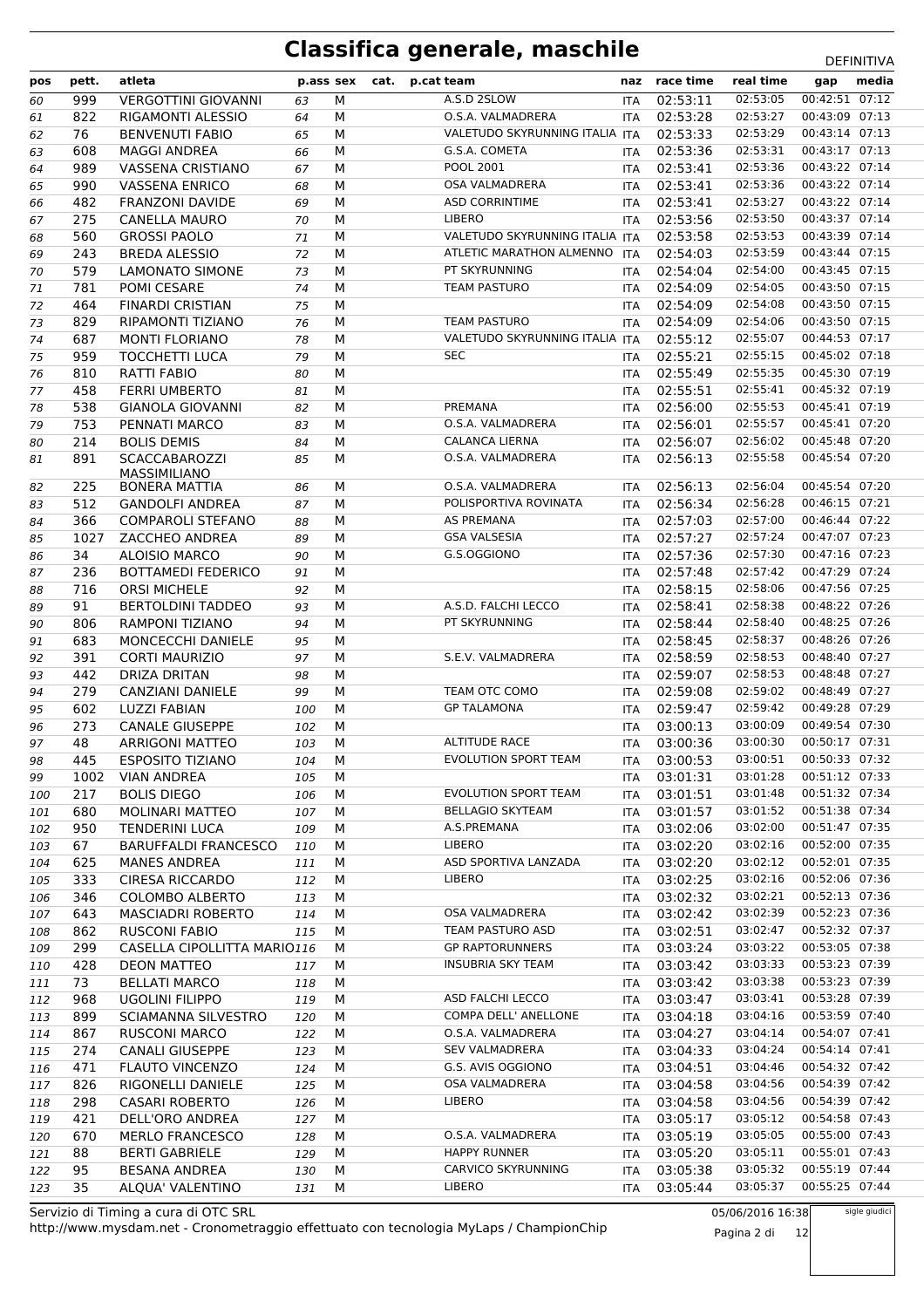| pos | pett. | atleta                      | p.ass sex |   | cat. | p.cat team                       |            | naz race time | real time                 | gap            | media |
|-----|-------|-----------------------------|-----------|---|------|----------------------------------|------------|---------------|---------------------------|----------------|-------|
| 124 | 850   | ROSSINI PAOLO               | 133       | М |      |                                  | <b>ITA</b> | 03:06:17      | 03:06:06                  | 00:55:58 07:45 |       |
| 125 | 209   | <b>BINOTTO UGO</b>          | 134       | M |      | <b>MARATHON CREMONA</b>          | ITA        | 03:06:24      | 03:06:12                  | 00:56:05 07:45 |       |
| 126 | 577   | <b>LAFRANCONI LUCA</b>      | 135       | М |      | A.S.D FALCHI                     | <b>ITA</b> | 03:06:27      | 03:06:23                  | 00:56:08 07:46 |       |
| 127 | 297   | <b>CARZEDDA FABIO</b>       | 136       | M |      | <b>ALTITUDE RACE</b>             | <b>ITA</b> | 03:06:42      | 03:06:37                  | 00:56:23 07:46 |       |
| 128 | 641   | <b>MARVEGGIO FABRIZIO</b>   | 137       | M |      | TEAM OTC COMO                    | ITA        | 03:06:57      | 03:06:48                  | 00:56:38 07:47 |       |
| 129 | 507   | <b>GALLI ANGELO</b>         | 138       | М |      | <b>GSA COMETA</b>                | <b>ITA</b> | 03:07:13      | 03:07:06                  | 00:56:54 07:48 |       |
| 130 | 1018  | <b>VITALI OLIVIERO</b>      | 139       | M |      | ARIES COMO ATHLETIC TEAM         | <b>ITA</b> | 03:07:18      | 03:07:14                  | 00:56:59 07:48 |       |
| 131 | 764   | PIETRELLA MARCO             | 140       | M |      | <b>IMMOBILIARE ZIO MAO</b>       | ITA        | 03:07:26      | 03:07:14                  | 00:57:07 07:48 |       |
| 132 | 613   | <b>MAGGIONI GIANLUCA</b>    | 141       | M |      | <b>ASDFALCHI</b>                 | ITA        | 03:07:33      | 03:07:23                  | 00:57:13 07:48 |       |
| 133 | 505   | GALBUSERA ALESSANDRO        | 142       | M |      | O.S.A. VALMADRERA                | <b>ITA</b> | 03:07:35      | 03:07:25                  | 00:57:16 07:48 |       |
| 134 | 419   | DEL LUNGO STEFANO           | 143       | М |      |                                  | ITA        | 03:07:42      | 03:07:31                  | 00:57:23 07:49 |       |
| 135 | 408   | <b>CURIONI ROBERTO</b>      | 145       | M |      | O.S.A. VALMADRERA                | <b>ITA</b> | 03:07:45      | 03:07:41                  | 00:57:26 07:49 |       |
| 136 | 772   | PIROVANO CLAUDIO            | 147       | M |      | <b>CARVICO SKYRUNNING</b>        | <b>ITA</b> | 03:08:21      | 03:08:19                  | 00:58:02 07:50 |       |
| 137 | 644   | <b>MASCIADRI STEFANO</b>    | 148       | M |      | O.S.A. VALMADRERA                | ITA        | 03:08:25      | 03:08:21                  | 00:58:06 07:51 |       |
| 138 | 219   | <b>BONACINA GIORGIO</b>     | 149       | М |      | <b>SEV VALMADRERA</b>            | <b>ITA</b> | 03:08:25      | 03:08:21                  | 00:58:06 07:51 |       |
| 139 | 982   | <b>VALSECCHI MICHELE</b>    | 150       | M |      |                                  | <b>ITA</b> | 03:08:27      | 03:08:10                  | 00:58:08 07:51 |       |
| 140 | 1037  | CASARTELLI LORENZO          | 151       | M |      |                                  | ITA        | 03:08:35      | 03:08:30                  | 00:58:16 07:51 |       |
| 141 | 741   | PASOUALE RICCARDO           | 152       | M |      |                                  | ITA        | 03:08:36      | 03:08:16                  | 00:58:17 07:51 |       |
| 142 | 218   | <b>BOMPIERI LORIS</b>       | 153       | M |      | O.S.A. VALMADRERA                | ITA        | 03:08:41      | 03:08:35                  | 00:58:22 07:51 |       |
| 143 | 531   | <b>GHISLANZONI RICCARDO</b> | 154       | M |      | <b>ASD FALCHI LECCO</b>          | ITA        | 03:09:18      | 03:09:14                  | 00:58:59 07:53 |       |
| 144 | 265   | CACCIA ANDREA               | 155       | М |      |                                  | ITA        | 03:09:30      | 03:09:16                  | 00:59:11 07:53 |       |
| 145 | 518   | <b>GATTINONI LUCA</b>       | 156       | M |      |                                  | ITA        | 03:09:48      | 03:09:44                  | 00:59:29 07:54 |       |
| 146 | 559   | <b>GRITTI FABRIZIO</b>      | 157       | M |      | O.S.A. VALMADRERA                | <b>ITA</b> | 03:09:55      | 03:09:45                  | 00:59:36 07:54 |       |
| 147 | 211   | <b>BOFFELLI FABIO</b>       | 158       | М |      | O.S.A. VALMADRERA                | ITA        | 03:10:12      | 03:10:06                  | 00:59:53 07:55 |       |
| 148 | 640   | <b>MARTINOLI MAURO</b>      | 159       | M |      |                                  | <b>ITA</b> | 03:10:50      | 03:10:47                  | 01:00:31 07:57 |       |
| 149 | 468   | FIORETTA SERGIO             | 160       | M |      | O.S.A. VALMADRERA                | <b>ITA</b> | 03:11:02      | 03:10:57                  | 01:00:43 07:57 |       |
| 150 | 522   | <b>GEROSA ANGELO</b>        | 161       | М |      | TEAM PASTURO ASD                 | <b>ITA</b> | 03:11:13      | 03:11:13                  | 01:00:54 07:58 |       |
| 151 | 676   | MILANI ALESSANDRO           | 162       | M |      | <b>EVOLUTION SPORT TEAM</b>      | <b>ITA</b> | 03:11:14      | 03:11:11                  | 01:00:55 07:58 |       |
| 152 | 739   | PARUSCIO NICOLÒ             | 163       | M |      | PT SKYRUNNING                    | <b>ITA</b> | 03:11:15      | 03:11:04                  | 01:00:56 07:58 |       |
| 153 | 515   | <b>GAROTA MAURIZIO</b>      | 164       | M |      | ASD POLISPORTIVA ROVINATA        | <b>ITA</b> | 03:11:26      | 03:11:23                  | 01:01:07 07:58 |       |
| 154 | 866   | <b>RUSCONI MARCO</b>        | 165       | M |      |                                  | ITA        | 03:11:30      | 03:11:28                  | 01:01:11 07:58 |       |
| 155 | 501   | <b>GAFFURI GABRIELE</b>     | 166       | M |      | $\prime$                         | ITA        | 03:11:36      | 03:11:23                  | 01:01:17 07:58 |       |
| 156 | 412   | <b>DAMIOLI CARLO</b>        | 167       | М |      | <b>G.P.LEGNAMI PELLEGRINELLI</b> | <b>ITA</b> | 03:11:46      | 03:11:42                  | 01:01:27 07:59 |       |
| 157 | 774   | PIZZOLATO MANUEL            | 168       | M |      | <b>EVOLUTION SPORT TEAM</b>      | ITA        | 03:11:55      | 03:11:50                  | 01:01:36 07:59 |       |
| 158 | 596   | LONGHI DAVIDE               | 170       | M |      | O.S.A. VALMADRERA                | ITA        | 03:12:21      | 03:12:15                  | 01:02:02 08:00 |       |
| 159 | 433   | DIVIGGIANO FRANCESCO        | 171       | М |      |                                  | ITA        | 03:12:37      | 03:12:34                  | 01:02:18 08:01 |       |
| 160 | 679   | MILESI GIORGIO              | 172       | М |      | O.S.A. VALMADRERA                | ITA        | 03:13:03      | 03:12:54                  | 01:02:44 08:02 |       |
| 161 | 665   | MENABALLI DAMIANO           | 173       | М |      |                                  | ITA        | 03:13:07      | 03:12:56                  | 01:02:47 08:02 |       |
| 162 | 1039  | <b>INVERNIZZI MARCO</b>     | 174       | M |      |                                  | ITA        | 03:13:11      | 03:12:56                  | 01:02:52 08:02 |       |
| 163 | 440   | <b>DOZIO LUIGI</b>          | 175 M     |   |      | O.S.A. VALMADRERA                |            | ITA 03:13:13  | 03:13:05  01:02:54  08:03 |                |       |
| 164 | 23    | <b>ACCIARETTI MATTIA</b>    | 176       | М |      |                                  | ITA        | 03:13:19      | 03:13:12                  | 01:03:00 08:03 |       |
| 165 | 631   | <b>MARANGONI DAVIDE</b>     | 177       | М |      | <b>AMATORI LECCO</b>             | ITA        | 03:13:40      | 03:13:34                  | 01:03:21 08:04 |       |
| 166 | 855   | ROTTOLI GIACOMO             | 178       | М |      | VALETUDOSKYRUNNINGITALIA         | ITA        | 03:13:46      | 03:13:30                  | 01:03:27 08:04 |       |
| 167 | 833   | <b>RIVA FRANCESCO</b>       | 179       | М |      | <b>SEV VALMADRERA</b>            | ITA        | 03:14:20      | 03:14:17                  | 01:04:01 08:05 |       |
| 168 | 90    | <b>BERTOLDINI GIOVANNI</b>  | 180       | М |      | ASPREMANA                        | ITA        | 03:14:23      | 03:14:01                  | 01:04:04 08:05 |       |
| 169 | 497   | <b>FUMASONI LUCA</b>        | 181       | М |      | PT SKYRUNNING                    |            | ITA 03:14:36  | 03:14:27                  | 01:04:17 08:06 |       |
| 170 | 483   | <b>FRIGERIO EMANUELE</b>    | 182       | М |      | OSA VALMADRERA                   | ITA        | 03:14:43      | 03:14:35                  | 01:04:24 08:06 |       |
| 171 | 960   | TODESCHINI WALTER           | 183       | М |      | A.S.PREMANA                      | ITA        | 03:14:51      | 03:14:44                  | 01:04:32 08:07 |       |
| 172 | 450   | <b>FANTI MASSIMO</b>        | 184       | М |      | <b>LIBERO</b>                    | ITA        | 03:15:09      | 03:14:57                  | 01:04:50 08:07 |       |
| 173 | 449   | FANTI ALESSANDRO            | 185       | М |      | LIBERO                           | <b>ITA</b> | 03:15:09      | 03:14:57                  | 01:04:50 08:07 |       |
| 174 | 371   | <b>COPES FABIO</b>          | 186       | М |      | G.S.A. COMETA                    | ITA        | 03:15:10      | 03:15:05                  | 01:04:51 08:07 |       |
| 175 | 441   | DOZIO MAURO                 | 188       | М |      | O.S.A. VALMADRERA                | ITA        | 03:15:25      | 03:15:13                  | 01:05:06 08:08 |       |
| 176 | 574   | <b>ISERNIA RUGGIERO</b>     | 189       | М |      | <b>COURMAYEUR TRAILERS</b>       | ITA        | 03:15:28      | 03:15:17                  | 01:05:08 08:08 |       |
| 177 | 758   | PERSICO DANIELE             | 190       | М |      | LE SALAMELLE                     | ITA        | 03:15:49      | 03:15:31                  | 01:05:30 08:09 |       |
| 178 | 350   | COLOMBO GIULIANO            | 191       | М |      | POL2001-ALDE                     | ITA        | 03:16:05      | 03:15:49                  | 01:05:46 08:10 |       |
| 179 | 272   | CANALE ADRIANO              | 192       | М |      | PARCO ALPI APUANE                | <b>ITA</b> | 03:16:15      | 03:16:09                  | 01:05:55 08:10 |       |
| 180 | 603   | <b>MACONI MASSIMO</b>       | 193       | М |      | <b>BAR VITALI</b>                | ITA        | 03:16:22      | 03:16:19                  | 01:06:03 08:10 |       |
| 181 | 322   | CAZZANIGA PAOLO             | 194       | М |      | <b>LIBERO</b>                    |            | ITA 03:16:26  | 03:16:20                  | 01:06:07 08:11 |       |
| 182 | 283   | CAPPELLO STEFANO            | 195       | М |      | LIBERO                           | ITA        | 03:16:29      | 03:16:26                  | 01:06:10 08:11 |       |
| 183 | 282   | CAPPELLO ANTONIO            | 196       | М |      | <b>AS FALCHI</b>                 | ITA        | 03:16:29      | 03:16:25                  | 01:06:10 08:11 |       |
| 184 | 347   | COLOMBO ALESSANDRO          | 197       | М |      |                                  | ITA        | 03:16:45      | 03:16:21                  | 01:06:26 08:11 |       |
| 185 | 837   | RIVOLTI MAURIZIO            | 198       | М |      | <b>CORRINTIME</b>                | ITA        | 03:17:22      | 03:17:20                  | 01:07:03 08:13 |       |
| 186 | 730   | PANZERI MARIO               | 199       | М |      |                                  | ITA        | 03:17:23      | 03:17:21                  | 01:07:04 08:13 |       |
| 187 | 479   | PIROVANO FRANCO             | 200       | М |      |                                  | ITA        | 03:17:25      | 03:17:19                  | 01:07:06 08:13 |       |

05/06/2016 16:38 Pagina 3 di 12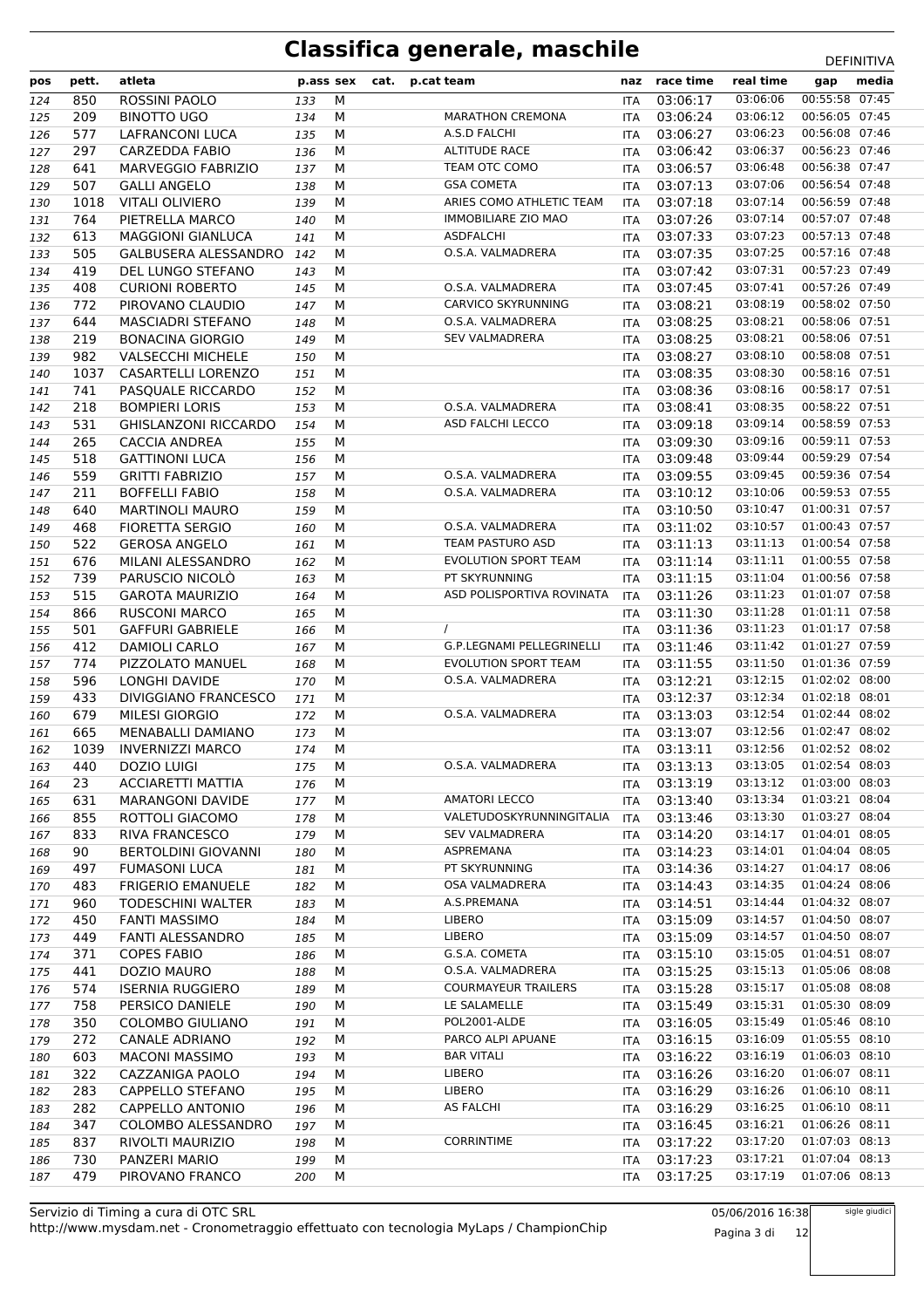| pos | pett. | atleta                                 | p.ass sex |   | cat. | p.cat team                     | naz        | race time    | real time | gap            | media |
|-----|-------|----------------------------------------|-----------|---|------|--------------------------------|------------|--------------|-----------|----------------|-------|
| 188 | 288   | <b>CARENINI GIOVANNI</b>               | 201       | M |      |                                | <b>ITA</b> | 03:17:31     | 03:17:24  | 01:07:11 08:13 |       |
| 189 | 415   | DE CAPITANI SERGIO                     | 202       | М |      | <b>GS AVIS OGGIONO</b>         | ITA        | 03:18:04     | 03:17:50  | 01:07:45 08:15 |       |
| 190 | 359   | <b>COLOMBO PAOLO</b>                   | 203       | М |      | <b>TEAM PASTURO</b>            | <b>ITA</b> | 03:18:28     | 03:18:23  | 01:08:09 08:16 |       |
| 191 | 305   | CASTELLI ALESSIO                       | 204       | M |      |                                | ITA        | 03:18:31     | 03:18:23  | 01:08:12 08:16 |       |
| 192 | 52    | <b>ASTORINO MAURIZIO</b>               | 205       | М |      |                                | <b>ITA</b> | 03:18:44     | 03:18:35  | 01:08:25 08:16 |       |
| 193 | 993   | <b>VENINI ROMANO</b>                   | 206       | M |      | <b>OSA VALMADRERA</b>          | <b>ITA</b> | 03:19:07     | 03:18:58  | 01:08:48 08:17 |       |
| 194 | 25    | ACQUISTAPACE ALFREDO                   | 207       | M |      | VALETUDO SKYRUNNING ITALIA ITA |            | 03:19:16     | 03:19:11  | 01:08:57 08:18 |       |
| 195 | 378   | <b>CORTESI NICOLA</b>                  | 208       | М |      | ELLE ERRE RUNNING TEAM         | <b>ITA</b> | 03:19:30     | 03:19:18  | 01:09:11 08:18 |       |
| 196 | 719   | PAGANONI GIANLUCA                      | 210       | M |      | <b>ASD FALCHI LECCO</b>        | ITA        | 03:20:08     | 03:19:56  | 01:09:49 08:20 |       |
| 197 | 614   | <b>MAGNI OMAR</b>                      | 211       | M |      | EVOLUTION SPORT TEAM           | ITA        | 03:20:09     | 03:20:01  | 01:09:50 08:20 |       |
| 198 | 261   | <b>BUTTI JACOPO</b>                    | 212       | M |      | AGONISTICA VALSASSINA          | ITA        | 03:20:15     | 03:20:00  | 01:09:56 08:20 |       |
| 199 | 539   | <b>GIANOLA MATTEO</b>                  | 213       | M |      | A. S. PREMANA                  | ITA        | 03:20:33     | 03:20:27  | 01:10:14 08:21 |       |
| 200 | 340   | <b>CODEGA ANTONIO</b>                  | 214       | M |      | A.S.PREMANA                    | ITA        | 03:20:33     | 03:20:25  | 01:10:14 08:21 |       |
| 201 | 924   | SPREAFICO CARLO                        | 215       | M |      | <b>TRIATHLONLECCO</b>          | ITA        | 03:20:34     | 03:20:32  | 01:10:14 08:21 |       |
| 202 | 532   | <b>GHISLANZONI WILSON</b>              | 216       | M |      | <b>BALLA COI LUPI</b>          | <b>ITA</b> | 03:20:51     | 03:20:43  | 01:10:32 08:22 |       |
| 203 | 706   | <b>NEGRI PIERO</b>                     | 217       | M |      |                                | ITA        | 03:20:58     | 03:20:53  | 01:10:39 08:22 |       |
| 204 | 919   | SPEZIALI MATTEO                        | 218       | M |      | <b>MONZA MARATHON TEAM</b>     | <b>ITA</b> | 03:21:13     | 03:21:03  | 01:10:54 08:23 |       |
| 205 | 872   | <b>RICCARDO</b><br><b>SACCHI MARCO</b> | 219       | M |      | O.S.A. VALMADRERA              | <b>ITA</b> | 03:21:20     | 03:21:06  | 01:11:01 08:23 |       |
| 206 | 669   | <b>MERLO ENRICO</b>                    | 220       | M |      | O.S.A. VALMADRERA              | ITA        | 03:21:25     | 03:21:10  | 01:11:05 08:23 |       |
| 207 | 485   | <b>FRIGERIO PAOLO</b>                  | 221       | M |      | O.S.A. VALMADRERA              | ITA        | 03:21:27     | 03:21:11  | 01:11:07 08:23 |       |
|     | 961   | <b>TOFFETTI MASSIMO</b>                | 222       | M |      | <b>GS ZELOFORAMAGNO</b>        | <b>ITA</b> | 03:21:39     | 03:21:31  | 01:11:19 08:24 |       |
| 208 | 58    | <b>BALLABIO MARIO</b>                  |           | M |      | ANTICHITA' MARIO BALLABIO      | <b>ITA</b> | 03:21:42     | 03:21:32  | 01:11:23 08:24 |       |
| 209 | 705   | <b>NEGRI FILIPPO</b>                   | 224       | M |      |                                |            | 03:21:43     | 03:21:22  | 01:11:24 08:24 |       |
| 210 |       |                                        | 225       |   |      | <b>MERA ATHLETIC CLUB</b>      | ITA        |              | 03:21:33  | 01:11:25 08:24 |       |
| 211 | 278   | <b>CANTINI DIEGO</b>                   | 226       | M |      |                                | <b>ITA</b> | 03:21:44     |           | 01:11:27 08:24 |       |
| 212 | 674   | MICHELI UMBERTO                        | 227       | M |      |                                | ITA        | 03:21:46     | 03:21:37  |                |       |
| 213 | 61    | <b>BANFI SIMONE GIUSPPE</b>            | 228       | M |      | <b>INSUBRIA SKY TEAM</b>       | ITA        | 03:21:51     | 03:21:42  | 01:11:32 08:24 |       |
| 214 | 1030  | <b>ZEZIOLA FABIO</b>                   | 229       | M |      | <b>CORRINTIME</b>              | <b>ITA</b> | 03:21:54     | 03:21:36  | 01:11:35 08:24 |       |
| 215 | 372   | <b>CORDISCO LORENZO</b>                | 230       | M |      |                                | ITA        | 03:21:56     | 03:21:46  | 01:11:37 08:24 |       |
| 216 | 361   | <b>COLOMBO ROBERTO</b>                 | 231       | M |      | G.S. AVIS OGGIONO              | ITA        | 03:22:07     | 03:21:58  | 01:11:48 08:25 |       |
| 217 | 375   | <b>CORNAGO PAOLO</b>                   | 232       | M |      | G.S.A. COMETA                  | <b>ITA</b> | 03:22:10     | 03:22:09  | 01:11:51 08:25 |       |
| 218 | 799   | PROIETTO MICHELE                       | 233       | M |      | G.S. AVIS OGGIONO              | ITA        | 03:22:32     | 03:22:16  | 01:12:13 08:26 |       |
| 219 | 864   | <b>RUSCONI GIANLUIGI</b>               | 234       | M |      | O.S.A. VALMADRERA              | ITA        | 03:22:50     | 03:22:43  | 01:12:31 08:27 |       |
| 220 | 1047  | <b>CRESPI CECCO</b>                    | 235       | M |      | 2SLOW                          | <b>ITA</b> | 03:23:17     | 03:23:14  | 01:12:58 08:28 |       |
| 221 | 1048  | POZZAN OSCAR                           | 236       | M |      |                                | <b>ITA</b> | 03:23:24     | 03:22:51  | 01:13:05 08:28 |       |
| 222 | 289   | <b>CARENINI RICCARDO</b>               | 237       | M |      | SPARTACUS - TRIATHLON          | ITA        | 03:23:36     | 03:23:30  | 01:13:17 08:28 |       |
| 223 | 245   | <b>BRIGATTI PAOLO</b>                  | 238       | М |      |                                | <b>ITA</b> | 03:23:42     | 03:23:27  | 01:13:23 08:29 |       |
| 224 | 570   | <b>INVERNIZZI GIUSEPPE</b>             | 239       | М |      | <b>SEV VALMADRERA</b>          | ITA        | 03:23:48     | 03:23:42  | 01:13:29 08:29 |       |
| 225 | 262   | <b>BUTTI RENATO</b>                    | 240       | M |      | <b>OSA VALMADRERA</b>          | ITA        | 03:24:00     | 03:23:53  | 01:13:41 08:29 |       |
| 226 | 316   | CATTANEO GIOVANNI                      | 241       | М |      | POLISPORTIVA 2001 - A.L.D.E.   | <b>ITA</b> | 03:24:11     | 03:23:43  | 01:13:52 08:30 |       |
| 227 | 459   | <b>FESTORAZZI FABIO</b>                | 242       | М |      | POLISPORTIVA PAGNONA           | ITA        | 03:24:14     | 03:24:08  | 01:13:55 08:30 |       |
| 228 | 321   | CAVALLO SAVERIO                        | 243       | М |      |                                | ITA        | 03:24:25     | 03:24:17  | 01:14:06 08:31 |       |
| 229 | 28    | AILI GIOVANNI                          | 244       | М |      | PT SKYRUNNING                  | ITA        | 03:24:38     | 03:24:28  | 01:14:19 08:31 |       |
| 230 | 906   | <b>SELVA IVAN</b>                      | 245       | м |      | <b>NESSUNA</b>                 |            | ITA 03:24:42 | 03:24:36  | 01:14:23 08:31 |       |
| 231 | 1007  | <b>VILLA MARCO</b>                     | 246       | М |      | <b>GER RANCIO</b>              | ITA        | 03:25:03     | 03:24:48  | 01:14:44 08:32 |       |
| 232 | 314   | CATTANEO ANDREA                        | 247       | м |      |                                | ITA        | 03:25:04     | 03:24:52  | 01:14:45 08:32 |       |
| 233 | 987   | VASSENA ALBERTO                        | 248       | М |      |                                | ITA        | 03:25:06     | 03:24:52  | 01:14:47 08:32 |       |
| 234 | 868   | RUSCONI VALERIO                        | 249       | М |      | A-TEAM                         | ITA        | 03:25:07     | 03:25:04  | 01:14:48 08:32 |       |
| 235 | 544   | <b>GILARDONI OSCAR</b>                 | 250       | M |      | <b>BELLAGIO SKY TEAM</b>       | ITA        | 03:25:32     | 03:25:25  | 01:15:13 08:33 |       |
| 236 | 918   | SOZZI MAURIZIO                         | 251       | М |      |                                |            | ITA 03:25:33 | 03:25:21  | 01:15:14 08:33 |       |
| 237 | 303   | CASTAGNA MASSIMO                       | 252       | М |      | <b>NESSUNA</b>                 | ITA        | 03:25:34     | 03:25:25  | 01:15:15 08:33 |       |
| 238 | 33    | <b>ALEGI ORESTE</b>                    | 253       | М |      | <b>3LIFE ASD</b>               | ITA        | 03:25:45     | 03:25:31  | 01:15:26 08:34 |       |
| 239 | 661   | <b>MELCHIORRI MARCO</b>                | 254       | М |      | <b>ALPESTATION</b>             |            | ITA 03:25:49 | 03:25:39  | 01:15:29 08:34 |       |
| 240 | 877   | <b>SALA LUCA</b>                       | 255       | М |      | <b>SEV VALMADRERA</b>          |            | ITA 03:26:07 | 03:26:04  | 01:15:48 08:35 |       |
| 241 | 402   | <b>CROSINA MORIS</b>                   | 256       | M |      | U.S.SAN MAURIZIO ERBA          | ITA        | 03:26:12     | 03:25:42  | 01:15:53 08:35 |       |
| 242 | 461   | <b>FIAMBERTI ROBERTO</b>               | 257       | м |      |                                |            | ITA 03:26:18 | 03:25:59  | 01:15:59 08:35 |       |
| 243 | 691   | MORETTI ALESSANDRO                     | 258       | М |      | <b>ATHLON RUNNERS</b>          | ITA        | 03:26:20     | 03:26:12  | 01:16:01 08:35 |       |
| 244 | 98    | <b>BIANCHI NICOLÒ</b>                  | 259       | М |      |                                | ITA        | 03:26:22     | 03:26:17  | 01:16:03 08:35 |       |
| 245 | 604   | <b>MADERNA MARCO</b>                   | 261       | М |      | NUOVA ATLETICA FANFULLA        | ITA        | 03:26:37     | 03:26:26  | 01:16:18 08:36 |       |
| 246 | 998   | <b>VERGANI ERALDO</b>                  | 262       | М |      |                                | ITA        | 03:26:54     | 03:26:40  | 01:16:34 08:37 |       |
| 247 | 576   | LAFFRANCHI FEDERICO                    | 263       | M |      |                                | ITA        | 03:27:05     | 03:26:57  | 01:16:46 08:37 |       |
| 248 | 229   | <b>BORMOLINI FAUSTO</b>                | 264       | м |      |                                |            | ITA 03:27:11 | 03:26:42  | 01:16:52 08:37 |       |
| 249 | 707   | <b>NEGRI WALTER</b>                    | 265       | М |      | <b>GPL GALBIATE</b>            | ITA        | 03:27:18     | 03:27:04  | 01:16:59 08:38 |       |
| 250 | 99    | <b>BIANCU GIANLUCA</b>                 | 266       | М |      | G.E.R                          | JAM        | 03:27:47     | 03:27:37  | 01:17:28 08:39 |       |
| 251 | 257   | <b>BUSI STEFANO</b>                    | 267       | М |      | POLISPORTIVA PAGNONA           | ITA        | 03:28:07     | 03:27:59  | 01:17:48 08:40 |       |

http://www.mysdam.net - Cronometraggio effettuato con tecnologia MyLaps / ChampionChip Servizio di Timing a cura di OTC SRL

05/06/2016 16:38

sigle giudici

Pagina 4 di 12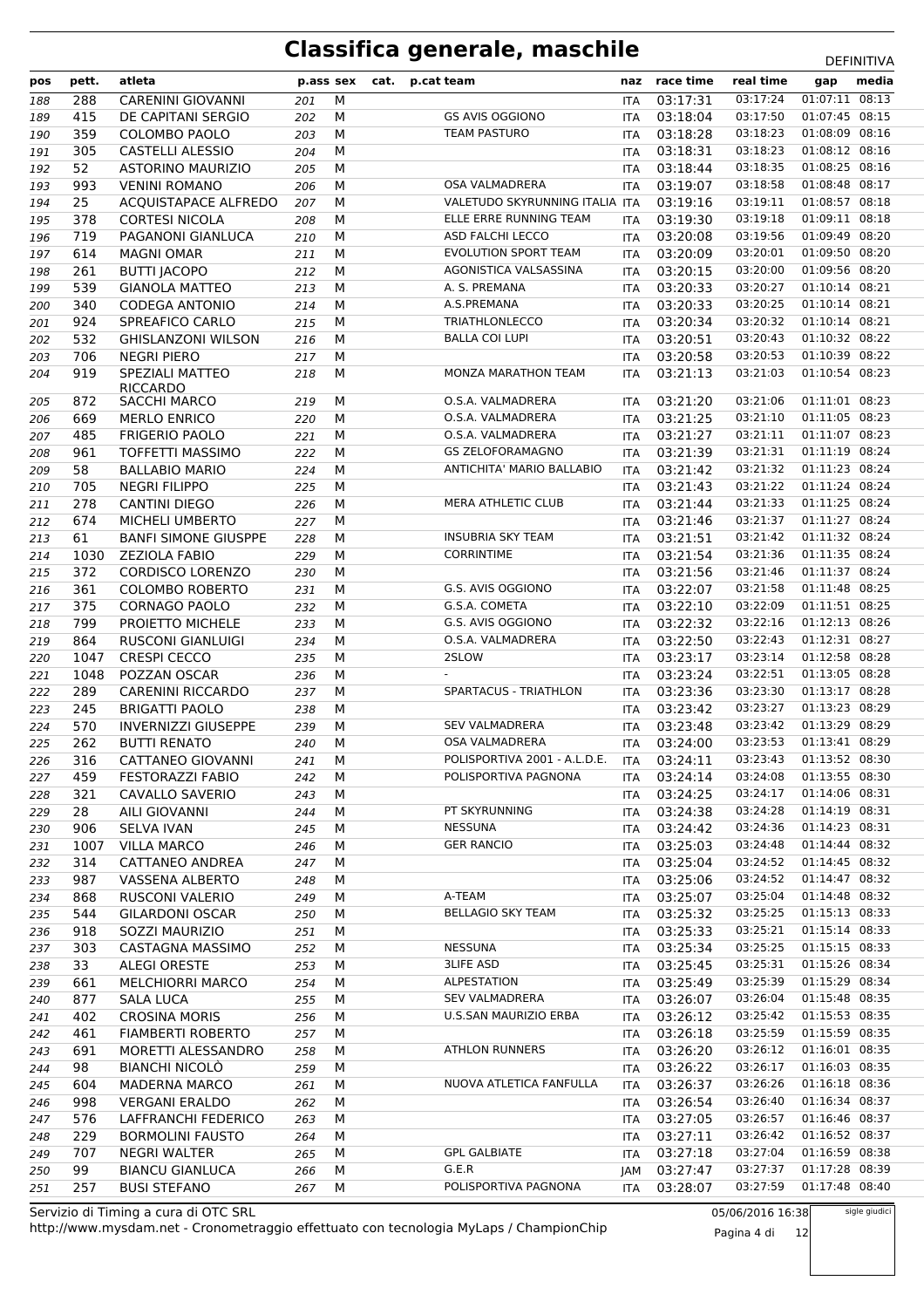| pos | pett. | atleta                                    | p.ass sex |   | cat. | p.cat team                     | naz        | race time    | real time | gap            | media |
|-----|-------|-------------------------------------------|-----------|---|------|--------------------------------|------------|--------------|-----------|----------------|-------|
| 252 | 700   | <b>NAVA FABIO</b>                         | 268       | M |      | <b>EVOLUTION SPORT TEAM</b>    | <b>SUI</b> | 03:28:23     | 03:28:12  | 01:18:03 08:40 |       |
| 253 | 453   | <b>FASOLI ANGELO</b>                      | 270       | M |      | ROAD RUNNERS CLUB MILANO       | <b>ITA</b> | 03:28:38     | 03:28:29  | 01:18:19 08:41 |       |
| 254 | 815   | REDAELLI STEFANO                          | 271       | M |      | <b>CARVICO SKYRUNNING</b>      | <b>ITA</b> | 03:28:39     | 03:28:33  | 01:18:20 08:41 |       |
| 255 | 514   | <b>GARGHENTINI GIORGIO</b>                | 272       | M |      |                                | <b>ITA</b> | 03:28:40     | 03:28:22  | 01:18:21 08:41 |       |
| 256 | 836   | <b>RIVADOSSI MARIO</b>                    | 273       | M |      | G.S.BORNO                      | <b>ITA</b> | 03:28:48     | 03:28:29  | 01:18:29 08:41 |       |
| 257 | 530   | <b>GHISELLINI ALBERTO</b>                 | 274       | M |      |                                | <b>ITA</b> | 03:28:54     | 03:28:38  | 01:18:35 08:42 |       |
| 258 | 519   | <b>GEFTER WONDRICH</b>                    | 275       | M |      | N.A. FANFULLA LODIGIANA        | <b>ITA</b> | 03:28:58     | 03:28:47  | 01:18:39 08:42 |       |
| 259 | 738   | <b>RICCARDO</b><br><b>PARISI RICCARDO</b> | 276       | M |      | VALETUDO SKYRUNNING ITALIA ITA |            | 03:28:58     | 03:28:41  | 01:18:39 08:42 |       |
| 260 | 966   | <b>TREZZI STEFANO</b>                     | 277       | M |      | <b>MARATHON CLUB LIVIGNO</b>   | <b>ITA</b> | 03:29:08     | 03:28:53  | 01:18:49 08:42 |       |
| 261 | 929   | STEFANONI ALESSIO                         | 278       | M |      | A.S.D. FALCHI LECCO            | <b>ITA</b> | 03:29:09     | 03:29:05  | 01:18:50 08:42 |       |
| 262 | 549   | <b>GIUSSANI SIMONE</b>                    | 279       | M |      | <b>IGNEFFETTI</b>              | <b>ITA</b> | 03:29:10     | 03:28:35  | 01:18:51 08:42 |       |
| 263 | 756   | PEREGO ANDREA                             | 280       | M |      |                                | ITA        | 03:29:13     | 03:28:59  | 01:18:53 08:43 |       |
| 264 | 734   | PANZERI PIETRO                            | 282       | M |      |                                | <b>ITA</b> | 03:29:38     | 03:29:24  | 01:19:19 08:44 |       |
| 265 | 713   | <b>OLIVERO MICHELE</b>                    | 283       | M |      |                                | ITA        | 03:29:38     | 03:29:25  | 01:19:19 08:44 |       |
| 266 | 360   | COLOMBO PAOLO                             | 284       | M |      | O.S.A. VALMADRERA              | <b>ITA</b> | 03:29:46     | 03:29:40  | 01:19:27 08:44 |       |
| 267 | 765   | PIFFARI FELICE                            | 285       | M |      | O.S.A. VALMADRERA              | <b>ITA</b> | 03:29:46     | 03:29:27  | 01:19:27 08:44 |       |
| 268 | 1024  | <b>VULCANO MICHELE</b>                    | 286       | M |      | INSUBRIASKYTEAM                | ITA        | 03:29:51     | 03:29:49  | 01:19:32 08:44 |       |
| 269 | 216   | <b>BOLIS MATTEO</b>                       | 288       | M |      |                                | <b>ITA</b> | 03:29:57     | 03:29:36  | 01:19:37 08:44 |       |
| 270 | 480   | <b>FRANGI ATTILIO</b>                     | 289       | M |      | <b>FIDAL ACLI GIURIATI</b>     | <b>ITA</b> | 03:30:23     | 03:30:12  | 01:20:04 08:45 |       |
| 271 | 405   | <b>CUCCHI MATTEO</b>                      | 290       | M |      | <b>LIBERO</b>                  | ITA        | 03:30:24     | 03:30:00  | 01:20:05 08:45 |       |
| 272 | 873   | SACCHI MASSIMO                            | 291       | M |      | A.S.D. EVOLUTION               | <b>ITA</b> | 03:30:36     | 03:30:22  | 01:20:17 08:46 |       |
| 273 | 290   | <b>CARGANICO OMAR</b>                     | 293       | M |      | POLISPORTIVA BELLANO           | <b>ITA</b> | 03:30:42     | 03:30:37  | 01:20:23 08:46 |       |
| 274 | 244   | <b>BRIGATTI DANIELE</b>                   | 294       | M |      | <b>SEV VALMADRERA</b>          | <b>ITA</b> | 03:30:57     | 03:30:41  | 01:20:38 08:47 |       |
| 275 | 938   | FERRARIO ANGELO FERRO                     | 295       | M |      | ATLETICA COLOMBO               | <b>ITA</b> | 03:31:19     | 03:31:12  | 01:21:00 08:48 |       |
| 276 | 562   | <b>GUALTERONI GIUSEPPE</b>                | 297       | M |      | <b>LIBERO</b>                  | <b>ITA</b> | 03:31:42     | 03:31:18  | 01:21:23 08:49 |       |
| 277 | 72    | <b>BEDETTI UMBERTO</b>                    | 298       | M |      | <b>LIBERO</b>                  | ITA        | 03:31:46     | 03:31:31  | 01:21:27 08:49 |       |
| 278 | 849   | <b>ROSSI PIETRO</b>                       | 299       | M |      |                                | <b>ITA</b> | 03:31:52     | 03:31:25  | 01:21:33 08:49 |       |
| 279 | 62    | <b>BARBIERI MAURO</b>                     | 300       | M |      | <b>KINOMANA</b>                | <b>ITA</b> | 03:31:56     | 03:31:39  | 01:21:37 08:49 |       |
| 280 | 754   | PENNATI ROBERTO                           | 301       | M |      | AMICI DELLO SPORT - BRIOSCO    | <b>ITA</b> | 03:32:06     | 03:31:50  | 01:21:46 08:50 |       |
| 281 | 393   | <b>CORTI ROBERTO</b>                      | 302       | M |      | LIBERO                         | <b>ITA</b> | 03:32:12     | 03:31:46  | 01:21:53 08:50 |       |
| 282 | 742   | PASSERINI DANIELE                         | 303       | M |      | <b>AMATORI LECCO</b>           | <b>ITA</b> | 03:32:38     | 03:32:08  | 01:22:19 08:51 |       |
| 283 | 332   | <b>CIPELLI MASSIMO</b>                    | 304       | M |      | <b>AMATORI LECCO</b>           | ITA        | 03:33:04     | 03:32:56  | 01:22:45 08:52 |       |
| 284 | 801   | <b>QUINTINI IGOR</b>                      | 305       | М |      | 3 LIFE ASD                     | <b>ITA</b> | 03:33:17     | 03:33:04  | 01:22:57 08:53 |       |
| 285 | 634   | <b>MARCON STEFANO</b>                     | 306       | М |      | O.S.A. VALMADRERA              | <b>ITA</b> | 03:33:23     | 03:33:16  | 01:23:04 08:53 |       |
| 286 | 85    | <b>BERTACCHI ANDREA</b>                   | 307       | M |      | G.S. AVIS OGGIOINO             | <b>ITA</b> | 03:33:30     | 03:33:19  | 01:23:10 08:53 |       |
| 287 | 773   | PIZZAGALLI CLAUDIO                        | 308       | M |      | <b>ASD FALCHI LECCO</b>        | <b>ITA</b> | 03:33:31     | 03:33:21  | 01:23:12 08:53 |       |
| 288 | 1032  | <b>ZONTA EDOARDO</b>                      | 309       | M |      | OTC COMO                       | <b>ITA</b> | 03:33:34     | 03:33:05  | 01:23:15 08:53 |       |
| 289 | 452   | <b>FASCENDINI GIUSEPPE</b>                | 310       | M |      | <b>SEV VALMADRERA</b>          | ITA        | 03:33:42     | 03:33:38  | 01:23:22 08:54 |       |
| 290 | 249   | <b>BRUNO SAVERIO</b>                      | 312       | M |      | <b>GER RANCIO</b>              | <b>ITA</b> | 03:34:17     | 03:34:07  | 01:23:58 08:55 |       |
| 291 | 424   | DELL'ORO RENATO                           | 313       | М |      | 3 LIFE                         |            | ITA 03:34:18 | 03:34:01  | 01:23:59 08:55 |       |
| 292 | 630   | <b>MAPELLI DANIELE</b>                    | 314       | М |      | <b>SEC CIVATE</b>              | <b>ITA</b> | 03:34:36     | 03:34:16  | 01:24:17 08:56 |       |
| 293 | 326   | <b>CERUTTI FRANCESCO</b>                  | 315       | M |      | DURBANO GAS ENERGY             |            | ITA 03:34:43 | 03:34:40  | 01:24:24 08:56 |       |
| 294 | 945   | <b>TAVOLA MARCO</b>                       | 317       | М |      |                                |            | ITA 03:35:49 | 03:35:40  | 01:25:30 08:59 |       |
| 295 | 486   | <b>FRIGNATI MARCO</b>                     | 318       | М |      | I BOCIA VERANO                 | ITA        | 03:35:56     | 03:35:42  | 01:25:37 08:59 |       |
| 296 | 635   | <b>MARELLI STEFANO</b>                    | 319       | м |      |                                | ITA        | 03:36:53     | 03:36:40  | 01:26:34 09:02 |       |
| 297 | 618   | <b>MAINO ROBERTO</b>                      | 320       | М |      | 3 LIFE                         |            | ITA 03:36:57 | 03:36:44  | 01:26:38 09:02 |       |
| 298 | 435   | DONGHI SILVANO MARIO                      | 321       | M |      | G.S. AVIS OGGIONO              | ITA        | 03:36:59     | 03:36:34  | 01:26:40 09:02 |       |
| 299 | 1026  | ZACCARELLI EUGENIO                        | 322       | M |      | TEAM MUD E SNOW ASD            | ITA        | 03:37:01     | 03:36:34  | 01:26:42 09:02 |       |
| 300 | 54    | AYALA IACUCCI PABLO                       | 324       | М |      |                                | ITA        | 03:37:09     | 03:36:58  | 01:26:50 09:02 |       |
| 301 | 327   | <b>CERVETTO ANDREA</b>                    | 325       | М |      | <b>LIBERO</b>                  | <b>ITA</b> | 03:37:32     | 03:37:21  | 01:27:13 09:03 |       |
| 302 | 277   | CANEVA LEONARDO                           | 326       | М |      | TEAM VALTELLINA ASD            | ITA        | 03:37:52     | 03:37:46  | 01:27:33 09:04 |       |
| 303 | 547   | GIUDICI RICCARDO                          | 327       | М |      | RUNNERS BERGAMO                |            | ITA 03:38:08 | 03:38:01  | 01:27:49 09:05 |       |
| 304 | 204   | <b>BIFFI GIOVANNI CARLO</b>               | 328       | М |      | O.S.A. VALMADRERA              | ITA        | 03:38:15     | 03:37:55  | 01:27:56 09:05 |       |
| 305 | 825   | RIGAMONTI ROBERTO                         | 329       | M |      | <b>BAR VITALI</b>              |            | ITA 03:38:28 | 03:38:14  | 01:28:09 09:06 |       |
| 306 | 557   | <b>GREGORI JACOPO</b>                     | 330       | м |      |                                |            | ITA 03:38:35 | 03:38:28  | 01:28:16 09:06 |       |
| 307 | 469   | <b>FIORONI MASSIMO</b>                    | 331       | М |      |                                | ITA        | 03:38:36     | 03:38:13  | 01:28:17 09:06 |       |
| 308 | 224   | <b>BONASERA DANIELE</b>                   | 332       | М |      | NUOVA ATLETICA FANFULLA        | ITA        | 03:38:41     | 03:38:29  | 01:28:21 09:06 |       |
| 309 | 729   | PANZERI LUCA                              | 333       | М |      | NESSUNA                        |            | ITA 03:38:47 | 03:38:39  | 01:28:28 09:06 |       |
| 310 | 448   | <b>FALZEI PIERO ANTONIO</b>               | 334       | M |      | G.S.AVIS OGGIONO               | <b>ITA</b> | 03:38:51     | 03:38:24  | 01:28:32 09:07 |       |
| 311 | 702   | NAVA STEFANO                              | 335       | M |      | <b>EVOLUTION SPORT TEAM</b>    | ITA        | 03:38:52     | 03:38:41  | 01:28:33 09:07 |       |
| 312 | 341   | COGOTZI GIOVANNI                          | 336       | М |      | ARIES COMO ATHLETIC            | ITA        | 03:38:54     | 03:38:36  | 01:28:35 09:07 |       |
| 313 | 542   | GILARDONI ALESSANDRO                      | 337       | М |      |                                | ITA        | 03:38:57     | 03:38:50  | 01:28:38 09:07 |       |
| 314 | 865   | <b>RUSCONI LUCA</b>                       | 338       | М |      | O.S.A. VALMADRERA              | ITA        | 03:39:05     | 03:38:47  | 01:28:46 09:07 |       |
| 315 | 637   | MARIOTTI ROBERTO                          | 339       | М |      | <b>ASD ORTICATEAM</b>          | ITA        | 03:39:16     | 03:38:53  | 01:28:56 09:08 |       |
|     |       |                                           |           |   |      |                                |            |              |           |                |       |

http://www.mysdam.net - Cronometraggio effettuato con tecnologia MyLaps / ChampionChip Servizio di Timing a cura di OTC SRL

05/06/2016 16:38 Pagina 5 di 12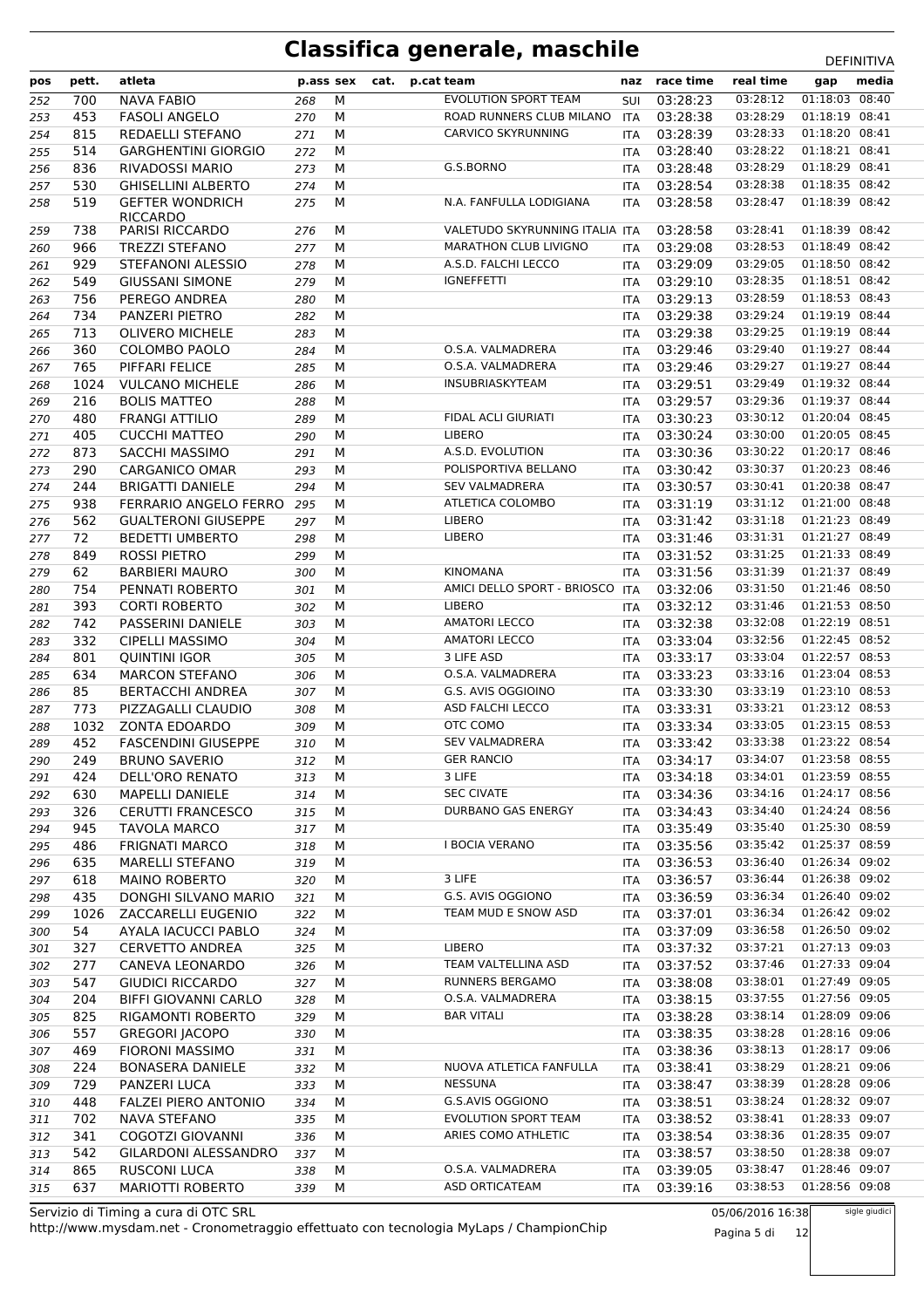| pos | pett. | atleta                      | p.ass sex |   | cat. | p.cat team                                                | naz        | race time    | real time | gap            | media |
|-----|-------|-----------------------------|-----------|---|------|-----------------------------------------------------------|------------|--------------|-----------|----------------|-------|
| 316 | 984   | <b>VALSECCHI SAUL</b>       | 340       | М |      | <b>EVOLUTION SPORT TEAM</b>                               | ITA        | 03:39:16     | 03:39:13  | 01:28:57 09:08 |       |
| 317 | 951   | <b>TENTORI ANDREA</b>       | 341       | м |      | <b>NESSUNA</b>                                            | <b>ITA</b> | 03:39:19     | 03:39:10  | 01:28:59 09:08 |       |
| 318 | 678   | <b>MILESI ALESSIO</b>       | 344       | M |      |                                                           | ITA        | 03:39:30     | 03:39:01  | 01:29:11 09:08 |       |
| 319 | 817   | <b>RESNATI GIACOMO</b>      | 345       | М |      |                                                           | <b>ITA</b> | 03:39:39     | 03:39:33  | 01:29:20 09:09 |       |
| 320 | 749   | PELLICCIOLI DARIO           | 346       | м |      | ATLETICA CESANO MADERNO                                   | <b>ITA</b> | 03:39:43     | 03:39:31  | 01:29:24 09:09 |       |
| 321 | 246   | <b>BRIOSCHI PIETRO</b>      | 347       | M |      | <b>IGNEFFETTI</b>                                         | ITA        | 03:39:46     | 03:39:11  | 01:29:27 09:09 |       |
| 322 | 26    | <b>ADAMOLI CRISTIAN</b>     | 348       | М |      | UNIONE SPORTIVA DERVIESE                                  | <b>ITA</b> | 03:40:18     | 03:40:13  | 01:29:59 09:10 |       |
| 323 | 655   | MAZZOLENI MASSIMO           | 349       | М |      | SPARTACUS TRIATLHON LECCO                                 | <b>ITA</b> | 03:40:19     | 03:40:10  | 01:30:00 09:10 |       |
| 324 | 436   | <b>DOSSI GIOVANNI</b>       | 350       | M |      | POLISPORTIVA 2001 ALDE                                    | ITA        | 03:40:23     | 03:40:07  | 01:30:04 09:10 |       |
| 325 | 534   | ALDE' GIANCARLO             | 351       | M |      | <b>CORTENOVA</b>                                          | ITA        | 03:40:29     | 03:40:22  | 01:30:10 09:11 |       |
| 326 | 820   | <b>RICCARDI STEFANO</b>     | 352       | M |      | <b>MARCIATORI DESIO</b>                                   | ITA        | 03:40:31     | 03:40:03  | 01:30:12 09:11 |       |
| 327 | 478   | <b>FORMENTI ROBERTO</b>     | 353       | M |      | G.S. AVIS OGGIONO                                         | ITA        | 03:40:36     | 03:40:09  | 01:30:17 09:11 |       |
| 328 | 203   | <b>BIFFI GIANPAOLO</b>      | 354       | М |      | G.S. AVIS OGGIONO                                         | ITA        | 03:40:37     | 03:40:10  | 01:30:18 09:11 |       |
| 329 | 205   | <b>BIFFI GRAZIANO</b>       | 355       | М |      | <b>AMATORI LECCO</b>                                      | <b>ITA</b> | 03:40:37     | 03:40:27  | 01:30:18 09:11 |       |
| 330 | 611   | <b>MAGGI MICHELE</b>        | 356       | M |      | $-$                                                       | ITA        | 03:40:38     | 03:40:20  | 01:30:19 09:11 |       |
| 331 | 771   | PIROVANO ANDREA             | 357       | М |      | <b>OSA VALMADRERA</b>                                     | <b>ITA</b> | 03:40:50     | 03:40:35  | 01:30:31 09:12 |       |
| 332 | 1033  | <b>ZUCALI STEFANO</b>       | 358       | М |      | MICHETTA ASD                                              | <b>ITA</b> | 03:40:54     | 03:40:40  | 01:30:35 09:12 |       |
| 333 | 650   | <b>MAURI CESARE</b>         | 359       | M |      | <b>TEAM OTC</b>                                           | ITA        | 03:40:58     | 03:40:50  | 01:30:39 09:12 |       |
| 334 | 605   | <b>MAESTRI FABIO</b>        | 360       | М |      | <b>GP LATIGRE</b>                                         | ITA        | 03:41:00     | 03:40:51  | 01:30:40 09:12 |       |
| 335 | 77    | <b>BENZI LUCA</b>           | 361       | М |      | DRAGO NERO                                                | ITA        | 03:41:03     | 03:40:34  | 01:30:44 09:12 |       |
| 336 | 974   | <b>VALNEGRI MIRKO</b>       | 362       | M |      | <b>HAPPY RUNNER CLUB</b>                                  | ITA        | 03:41:08     | 03:40:50  | 01:30:49 09:12 |       |
| 337 | 976   | <b>VALOTA MAURO</b>         | 363       | M |      |                                                           | <b>ITA</b> | 03:41:22     | 03:41:03  | 01:31:02 09:13 |       |
| 338 | 71    | <b>BAZZONI FRANCO</b>       | 364       | M |      | LAZZARUNNING                                              | ITA        | 03:41:37     | 03:41:14  | 01:31:18 09:14 |       |
| 339 | 241   | <b>BRAMBILLA GIOVANNI</b>   | 365       | M |      | <b>US SCANZOROSCIATE</b>                                  | ITA        | 03:41:45     | 03:41:37  | 01:31:26 09:14 |       |
| 340 | 256   | <b>BUSANA MATTIA</b>        | 366       | М |      |                                                           | ITA        | 03:41:54     | 03:41:48  | 01:31:35 09:14 |       |
| 341 | 646   | <b>BIANCHI MASSIMILIANO</b> | 367       | М |      |                                                           | <b>ITA</b> | 03:41:54     | 03:41:39  | 01:31:35 09:14 |       |
| 342 | 215   | <b>BOLIS GIOSUÈ</b>         | 368       | М |      | <b>AMATORI LECCO</b>                                      | ITA        | 03:41:59     | 03:41:57  | 01:31:40 09:14 |       |
| 343 | 841   | RODOLÀ GIOVANNI             | 369       | М |      | <b>ATHLON RUNNERS</b>                                     | <b>ITA</b> | 03:42:17     | 03:42:08  | 01:31:58 09:15 |       |
| 344 | 376   | <b>CORSETTO SIMONE</b>      | 370       | M |      | PIETRO MICCA BIELLA                                       | <b>ITA</b> | 03:42:52     | 03:42:30  | 01:32:33 09:17 |       |
| 345 | 568   | <b>INVERNIZZI EROS</b>      | 371       | M |      |                                                           | ITA        | 03:42:54     | 03:42:31  | 01:32:35 09:17 |       |
| 346 | 416   | DE LUCA BRUNO               | 372       | M |      | ATLETICA ISOLA D'ELBA                                     | ITA        | 03:43:07     | 03:42:50  | 01:32:48 09:17 |       |
| 347 | 808   | <b>RATTI CRISTIANO</b>      | 373       | М |      |                                                           | ITA        | 03:43:25     | 03:43:05  | 01:33:06 09:18 |       |
| 348 | 523   | <b>GEROSA AUGUSTO</b>       | 374       | M |      | O.S.A. VALMADRERA                                         | ITA        | 03:43:34     | 03:43:14  | 01:33:15 09:18 |       |
| 349 | 887   | SAMPIETRO FILIPPO           | 375       | M |      | ATLETICA TRIANGOLO LARIANO                                | ITA        | 03:43:39     | 03:43:28  | 01:33:20 09:19 |       |
| 350 | 252   | <b>BRUSADELLI LUCA</b>      | 376       | M |      |                                                           | <b>ITA</b> | 03:43:39     | 03:43:09  | 01:33:20 09:19 |       |
| 351 | 903   | SECOMANDI ANDREA            | 377       | M |      |                                                           | ITA        | 03:43:44     | 03:43:31  | 01:33:25 09:19 |       |
| 352 | 292   | CARPENTARI ALESSANDRO 378   |           | М |      |                                                           | ITA        | 03:43:45     | 03:43:31  | 01:33:26 09:19 |       |
| 353 | 1034  | <b>ZULLATO IVANO</b>        | 379       | М |      | VALETUDO SKYRUNNING ITALIA ITA                            |            | 03:43:45     | 03:43:38  | 01:33:26 09:19 |       |
| 354 | 320   | CAVALIERI ALESSIO           | 380       | M |      | <b>LIBERO</b>                                             | ITA        | 03:43:53     | 03:43:42  | 01:33:34 09:19 |       |
| 355 | 487   | FRONTINI MAURIZIO           | 381       | M |      | ATLETICA PONT DONNAS ITA 03:43:55 03:43:32 01:33:36 09:19 |            |              |           |                |       |
| 356 | 607   | <b>MAFFI SIMONE</b>         | 382       | М |      | <b>SEC CIVATE</b>                                         | ITA.       | 03:44:14     | 03:44:07  | 01:33:55 09:20 |       |
| 357 | 761   | PIANTONI MARCO              | 383       | м |      | <b>LIBERO</b>                                             | ITA        | 03:44:19     | 03:43:43  | 01:34:00 09:20 |       |
| 358 | 473   | <b>FLORI LORENZO</b>        | 384       | М |      |                                                           | ITA        | 03:44:19     | 03:43:56  | 01:34:00 09:20 |       |
| 359 | 933   | <b>TAGLIABUE MAURIZIO</b>   | 385       | М |      | POLISPORTIVA SAN MARCO                                    | ITA        | 03:44:22     | 03:44:02  | 01:34:02 09:20 |       |
| 360 | 848   | ROSSI LUCA                  | 386       | М |      | CARVICO SKYRUNNING                                        | ITA        | 03:44:42     | 03:44:34  | 01:34:22 09:21 |       |
| 361 | 43    | <b>ANZANO MATTIA</b>        | 387       | М |      |                                                           | ITA        | 03:44:45     | 03:44:17  | 01:34:26 09:21 |       |
| 362 | 581   | LANFRANCHI CHRISTIAN        | 389       | м |      |                                                           |            | ITA 03:44:54 | 03:44:37  | 01:34:35 09:22 |       |
| 363 | 697   | MUSAZZI DIEGO               | 390       | М |      | <b>LIBERO</b>                                             | ITA        | 03:44:59     | 03:44:52  | 01:34:39 09:22 |       |
| 364 | 663   | MELESI BATTISTA             | 391       | М |      | TEAM PASTURO A.S.D                                        | ITA        | 03:45:05     | 03:45:01  | 01:34:46 09:22 |       |
| 365 | 330   | <b>CHIESA PAOLO</b>         | 392       | М |      | <b>LIBERO</b>                                             | ITA.       | 03:45:07     | 03:44:51  | 01:34:48 09:22 |       |
| 366 | 588   | LENTINI ROBERTO             | 393       | М |      | PBM BOVISIO MASCIAGO                                      | ITA        | 03:45:12     | 03:45:06  | 01:34:53 09:22 |       |
| 367 | 561   | <b>GRUTTADAURIA MASSIMO</b> | 394       | М |      |                                                           | ITA        | 03:45:39     | 03:45:34  | 01:35:20 09:24 |       |
| 368 | 554   | <b>GORETTI GIOVANNI</b>     | 395       | М |      | <b>PRIVATO</b>                                            | ITA        | 03:45:45     | 03:45:31  | 01:35:26 09:24 |       |
| 369 | 524   | <b>GEROSA FRANCESCO</b>     | 396       | М |      |                                                           | ITA        | 03:45:50     | 03:45:27  | 01:35:31 09:24 |       |
| 370 | 548   | <b>GIULIVI ARNALDO</b>      | 397       | М |      | ROAD RUNNERS CLUB                                         | ITA        | 03:45:55     | 03:45:27  | 01:35:36 09:24 |       |
| 371 | 36    | AMBROSINI GIACOMO           | 398       | М |      | <b>AMATORI LECCO</b>                                      | ITA        | 03:45:56     | 03:45:50  | 01:35:37 09:24 |       |
| 372 | 317   | CATTANEO PAOLO              | 399       | М |      | POLISPORTIVA 2001-ALDE                                    | ITA.       | 03:45:57     | 03:45:29  | 01:35:38 09:24 |       |
| 373 | 1016  | VITALI ALESSANDRO           | 401       | М |      |                                                           | <b>ITA</b> | 03:46:08     | 03:45:59  | 01:35:49 09:25 |       |
| 374 | 510   | <b>GALPERTI MICHELE</b>     | 402       | М |      | CANOTTIERI LECCO                                          | ITA        | 03:46:17     | 03:46:08  | 01:35:58 09:25 |       |
| 375 | 798   | PRIVITERA RICCARDO          | 403       | М |      | <b>IMMOBILIARE ZIO MAO</b>                                | ITA        | 03:46:24     | 03:46:12  | 01:36:05 09:25 |       |
| 376 | 545   | <b>GIROLA GIONA</b>         | 404       | М |      | ASD FALCHI LECCO                                          | ITA        | 03:47:10     | 03:46:54  | 01:36:51 09:27 |       |
| 377 | 202   | <b>BIFFI GABRIELE</b>       | 405       | М |      | GS AVIS OGGIONO                                           | ITA        | 03:47:28     | 03:47:02  | 01:37:09 09:28 |       |
| 378 | 40    | ANDRIGO DARIO               | 406       | М |      | <b>ATHLON RUNNERS</b>                                     | ITA        | 03:47:31     | 03:47:21  | 01:37:12 09:28 |       |
| 379 | 94    | <b>BERTULETTI GIANCARLO</b> | 407       | М |      | EVOLUTION SPORT TEAM                                      | ITA        | 03:47:43     | 03:47:34  | 01:37:24 09:29 |       |

http://www.mysdam.net - Cronometraggio effettuato con tecnologia MyLaps / ChampionChip Servizio di Timing a cura di OTC SRL

05/06/2016 16:38 Pagina 6 di 12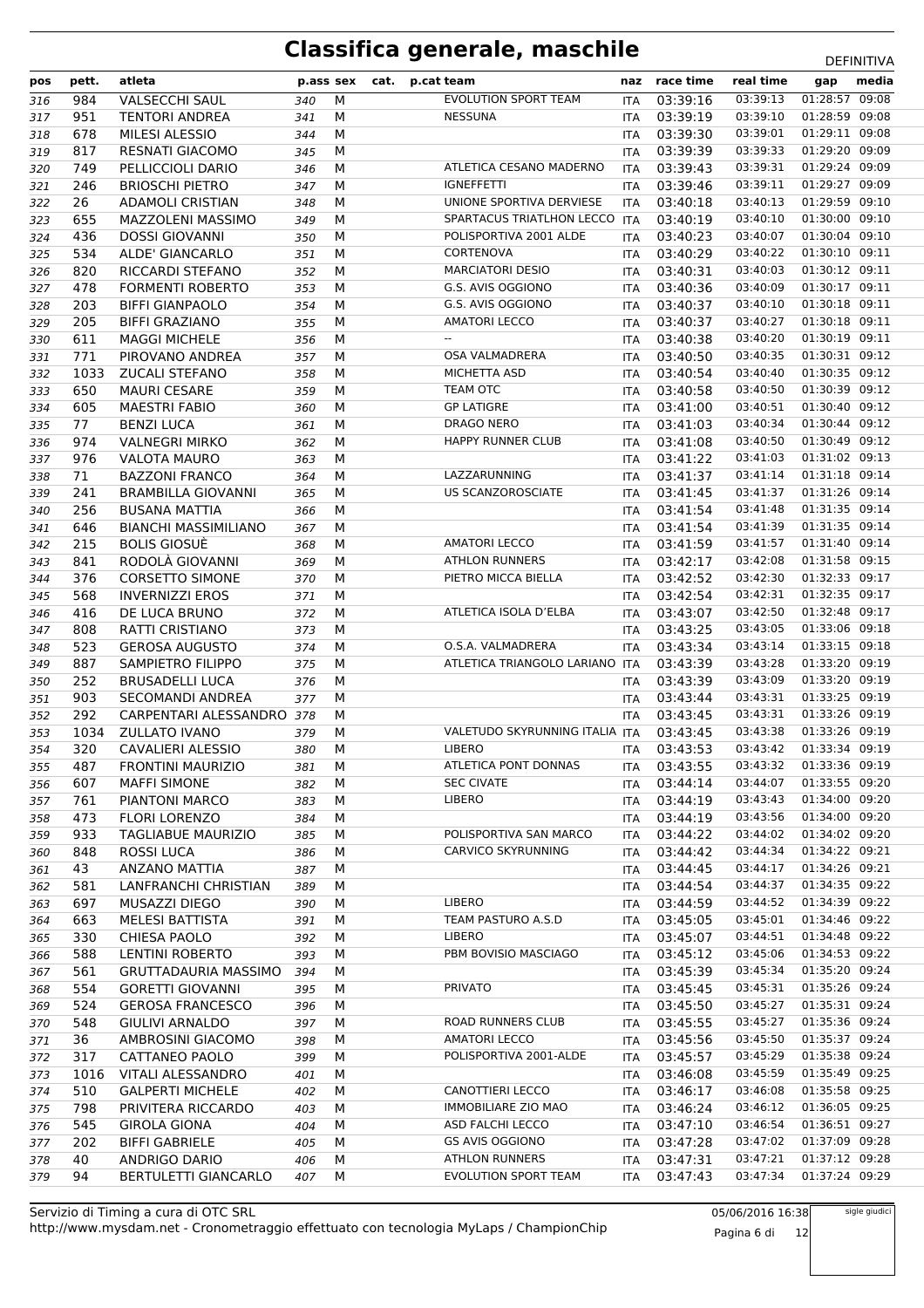| pos        | pett.      | atleta                        | p.ass sex  |        | cat. | p.cat team                | naz               | race time            | real time            | gap                              | media |
|------------|------------|-------------------------------|------------|--------|------|---------------------------|-------------------|----------------------|----------------------|----------------------------------|-------|
| 380        | 710        | <b>NORIS MARIO</b>            | 408        | M      |      | M <sub>5</sub> S          | <b>ITA</b>        | 03:47:45             | 03:47:25             | 01:37:26 09:29                   |       |
| 381        | 365        | <b>COMBI VALERIO</b>          | 409        | M      |      | O.S.A. VALMADRERA         | ITA               | 03:47:59             | 03:47:44             | 01:37:39 09:29                   |       |
| 382        | 463        | <b>FIGINI MARCO</b>           | 410        | M      |      | <b>SCAITIM</b>            | <b>ITA</b>        | 03:48:09             | 03:47:56             | 01:37:50 09:30                   |       |
| 383        | 975        | <b>VALNEGRI NICOLA</b>        | 411        | M      |      | <b>OSA VALMADRERA</b>     | <b>ITA</b>        | 03:48:21             | 03:48:01             | 01:38:02 09:30                   |       |
| 384        | 1015       | VISMARA MATTIA                | 412        | M      |      | <b>POL 2001 ALDE</b>      | <b>ITA</b>        | 03:48:41             | 03:48:25             | 01:38:21 09:31                   |       |
| 385        | 490        | <b>FUMAGALLI EMILIO</b>       | 413        | M      |      | <b>ASD FACHI LECCO</b>    | <b>ITA</b>        | 03:48:44             | 03:48:21             | 01:38:25 09:31                   |       |
| 386        | 907        | <b>SELVINI FABIO</b>          | 414        | M      |      | ARIES COMO ATHLETIC TEAM  | <b>ITA</b>        | 03:49:19             | 03:49:13             | 01:39:00 09:33                   |       |
| 387        | 936        | <b>TAMEO ANDREA</b>           | 415        | M      |      | AMATORI SPORT SERRAVALLE  | <b>ITA</b>        | 03:49:46             | 03:49:13             | 01:39:27 09:34                   |       |
| 388        | 766        | PILLININI GRAZIANO            | 417        | M      |      | AS POL SAN MARCO -CANTU'  | <b>ITA</b>        | 03:49:59             | 03:49:33             | 01:39:40 09:34                   |       |
| 389        | 1041       | <b>SACCHI LUCA</b>            | 418        | M      |      | <b>BOGN DA NIA</b>        | ITA               | 03:50:05             | 03:49:32             | 01:39:46 09:35                   |       |
| 390        | 943        | <b>TAVOLA MARCELLO</b>        | 420        | M      |      | 3LIFE                     | <b>ITA</b>        | 03:50:09             | 03:50:00             | 01:39:49 09:35                   |       |
| 391        | 264        | <b>BUZZONI GIUSEPPE</b>       | 421        | M      |      | <b>TEAM PASTURO</b>       | <b>ITA</b>        | 03:50:11             | 03:49:47             | 01:39:52 09:35                   |       |
| 392        | 895        | <b>SCALFI FABIO</b>           | 422        | M      |      | OTC COMO                  | ITA               | 03:50:23             | 03:50:10             | 01:40:04 09:35                   |       |
| 393        | 620        | <b>MALVESTITI MASSIMO</b>     | 423        | M      |      | <b>AMATORI LECCO</b>      | ITA               | 03:50:34             | 03:50:11             | 01:40:15 09:36                   |       |
| 394        | 622        | <b>MANCUSI GUIDO</b>          | 425        | M      |      | ATL. OSG. GUANZATE        | ITA               | 03:51:01             | 03:50:46             | 01:40:42 09:37                   |       |
| 395        | 610        | <b>MAGGI FRANCESCO</b>        | 426        | M      |      |                           | ITA               | 03:51:02             | 03:50:47             | 01:40:43 09:37                   |       |
| 396        | 543        | <b>GILARDONI FULVIO</b>       | 427        | M      |      |                           | <b>ITA</b>        | 03:51:03             | 03:50:50             | 01:40:44 09:37                   |       |
| 397        | 551        | <b>GNECCHI CARLO</b>          | 428        | M      |      |                           | ITA               | 03:51:21             | 03:51:01             | 01:41:01 09:38                   |       |
| 398        | 569        | <b>INVERNIZZI GIANLUCA</b>    | 429        | M      |      | <b>AVIS OGGIONO</b>       | ITA               | 03:51:22             | 03:50:54             | 01:41:03 09:38                   |       |
| 399        | 876        | SALA GIORGIO                  | 430        | M      |      |                           | <b>ITA</b>        | 03:51:29             | 03:51:17             | 01:41:10 09:38                   |       |
| 400        | 566        | <b>GUZZETTI LAMBERTO</b>      | 431        | M      |      | TEAM 3 ESSE               | ITA               | 03:51:47             | 03:51:27             | 01:41:28 09:39                   |       |
| 401        | 942        | <b>TAVOLA GIOVANNI</b>        | 432        | M      |      | ASD FALCHI LECCO          | ITA               | 03:51:48             | 03:51:41             | 01:41:29 09:39                   |       |
| 402        | 995        | <b>VENTURINO ALESSIO</b>      | 433        | M      |      | <b>SEC CIVATE</b>         | <b>ITA</b>        | 03:51:55             | 03:51:47             | 01:41:36 09:39                   |       |
| 403        | 227        | <b>BONZI GIORGIO</b>          | 434        | M      |      | <b>NESSUNA</b>            | <b>ITA</b>        | 03:51:58             | 03:51:38             | 01:41:39 09:39                   |       |
| 404        | 991        | <b>VASSENA ROMEO</b>          | 435        | M      |      | <b>BAR VITALI</b>         | ITA               | 03:51:58             | 03:51:51             | 01:41:39 09:39                   |       |
| 405        | 638        | <b>MARTINALLI DOMENICO</b>    | 437        | M      |      |                           | <b>ITA</b>        | 03:52:06             | 03:51:54             | 01:41:47 09:40                   |       |
| 406        | 580        | <b>LANCINI DANIELE</b>        | 438        | M      |      |                           | <b>ITA</b>        | 03:52:07             | 03:51:47             | 01:41:48 09:40                   |       |
| 407        | 207        | <b>BIFFI MATTEO</b>           | 439        | M      |      |                           | ITA               | 03:52:13             | 03:51:59             | 01:41:54 09:40                   |       |
| 408        | 457        | <b>FERRARIO STEFANO</b>       | 440        | M      |      | FERRARIOS' FAMILY TEAM    | <b>ITA</b>        | 03:52:26             | 03:52:17             | 01:42:07 09:41                   |       |
| 409        | 555        | <b>GORETTI MATTEO</b>         | 441        | M      |      |                           | ITA               | 03:52:27             | 03:52:18             | 01:42:07 09:41                   |       |
| 410        | 591        | LOCATELLI MAURO               | 442        | M      |      |                           | ITA               | 03:52:42             | 03:52:08             | 01:42:23 09:41                   |       |
| 411        | 890        | SANZANI ANDREA                | 443        | М      |      | <b>VERDE PISELLO</b>      | <b>ITA</b>        | 03:52:44             | 03:52:22             | 01:42:25 09:41                   |       |
| 412        | 587        | LAVELLI MAURO                 | 444        | М      |      | <b>CARVICO SKYRUNNING</b> | <b>ITA</b>        | 03:52:44             | 03:52:34             | 01:42:25 09:41                   |       |
| 413        | 68         | <b>BARUTTI AURELIO</b>        | 445        | M      |      | OSA VALMADRERA            | ITA               | 03:53:16             | 03:52:58             | 01:42:57 09:43                   |       |
| 414        | 698        | NASATTI CARLO                 | 446        | M      |      |                           | <b>ITA</b>        | 03:53:31             | 03:53:12             | 01:43:11 09:43                   |       |
| 415        | 1000       | <b>VERONELLI PAOLO</b>        | 447        | M      |      | O.S.A. VALMADRERA         | ITA               | 03:53:36<br>03:53:53 | 03:53:28             | 01:43:17 09:43<br>01:43:34 09:44 |       |
| 416        | 845        | RONDINELLI ROBERTO            | 449        | М      |      |                           | ITA               |                      | 03:53:40<br>03:54:04 | 01:44:12 09:46                   |       |
| 417        | 423<br>880 | DELL'ORO MICHELE              | 450        | М<br>M |      | <b>NESSUNA</b>            | <b>ITA</b>        | 03:54:31<br>03:54:41 | 03:54:30             | 01:44:22 09:46                   |       |
| 418        | 585        | SALA OMAR<br>LATTUADA ROBERTO | 451        | M      |      | TEAM 3 ESSE               | ITA               | 03:54:43             | 03:54:22             | 01:44:23 09:46                   |       |
| 419<br>420 | 645        | <b>MASPERI VALERIO</b>        | 452<br>453 | М      |      | <b>GS AVIS OGGIONO</b>    | ITA<br><b>ITA</b> | 03:54:43             | 03:54:26             | 01:44:24 09:46                   |       |
| 421        | 804        | RADAELLI NICOLA               | 454        | M      |      |                           | ITA               | 03:54:44             | 03:54:24             | 01:44:25 09:46                   |       |
| 422        | 856        | ROVIARO FRANCESCO             | 455        | М      |      | <b>ISAM MILANO</b>        | ITA               | 03:54:47             | 03:54:24             | 01:44:28 09:46                   |       |
| 423        | 922        | SPINI ANDREA                  | 456        | М      |      | ASD POLISPORTIVA ROVINATA | <b>ITA</b>        | 03:54:54             | 03:54:36             | 01:44:35 09:47                   |       |
| 424        | 958        | <b>TOCCHETTI JOSEPH</b>       | 457        | M      |      |                           | ITA               | 03:54:56             | 03:54:48             | 01:44:37 09:47                   |       |
| 425        | 660        | <b>MELCHIORRE LUIGI</b>       | 458        | M      |      | <b>LIBERO</b>             |                   | ITA 03:54:57         | 03:54:38             | 01:44:38 09:47                   |       |
| 426        | 208        | <b>BILANZONE GIUSEPPE</b>     | 459        | M      |      | 3LIFE                     |                   | ITA 03:54:59         | 03:54:43             | 01:44:40 09:47                   |       |
| 427        | 492        | <b>FUMAGALLI GIANLUCA</b>     | 460        | M      |      | OSA VALMADRERA            |                   | ITA 03:55:25         | 03:55:04             | 01:45:06 09:48                   |       |
| 428        | 380        | <b>CORTI ANDREA</b>           | 461        | M      |      | EVOLUTION SPORT TEAM      | ITA               | 03:55:26             | 03:55:23             | 01:45:07 09:48                   |       |
| 429        | 318        | <b>CATTONI GIOVANNI</b>       | 462        | М      |      | ASD MARATONETI GAGGIANO   | <b>ITA</b>        | 03:55:32             | 03:55:22             | 01:45:13 09:48                   |       |
| 430        | 221        | <b>BONANNO FRANCESCO</b>      | 463        | М      |      |                           | ITA               | 03:55:34             | 03:55:06             | 01:45:15 09:48                   |       |
| 431        | 743        | PASSINO GIOVANNI              | 464        | M      |      |                           | ITA               | 03:55:34             | 03:55:26             | 01:45:15 09:48                   |       |
| 432        | 572        | <b>INVERNIZZI RAFFAELE</b>    | 465        | M      |      | <b>AMATORI LECCO</b>      | ITA               | 03:55:42             | 03:55:36             | 01:45:23 09:49                   |       |
| 433        | 834        | RIVA MARCO                    | 466        | M      |      |                           | ITA               | 03:55:42             | 03:55:12             | 01:45:23 09:49                   |       |
| 434        | 779        | POLVARA GABRIELE              | 468        | М      |      | <b>GPL GALBIATE</b>       | ITA               | 03:56:19             | 03:56:06             | 01:45:59 09:50                   |       |
| 435        | 728        | PANZERI LORENZO               | 470        | М      |      | AVIS OGGIONO              | ITA               | 03:56:30             | 03:56:15             | 01:46:11 09:51                   |       |
| 436        | 964        | <b>TONETTI MASSIMO</b>        | 471        | М      |      | G.S.A. COMETA             |                   | ITA 03:56:50         | 03:56:29             | 01:46:31 09:52                   |       |
| 437        | 336        | CIVATI ANGELO CLAUDIO         | 472        | M      |      | <b>LIBERO</b>             | <b>ITA</b>        | 03:57:05             | 03:56:34             | 01:46:46 09:52                   |       |
| 438        | 584        | <b>LAROSA MARCO</b>           | 473        | M      |      |                           | <b>ITA</b>        | 03:57:18             | 03:56:59             | 01:46:59 09:53                   |       |
| 439        | 220        | <b>BONALANA GUSTAVO</b>       | 474        | M      |      | LIBERO                    |                   | ITA 03:57:29         | 03:57:04             | 01:47:10 09:53                   |       |
| 440        | 287        | <b>CARENINI FILIPPO</b>       | 475        | M      |      |                           | ITA               | 03:57:32             | 03:57:04             | 01:47:13 09:53                   |       |
| 441        | 831        | <b>RIVA DANTE</b>             | 476        | М      |      | <b>SEC CIVATE</b>         | ITA               | 03:57:41             | 03:57:30             | 01:47:22 09:54                   |       |
| 442        | 315        | CATTANEO EMILIANO             | 477        | M      |      | <b>HAPPY RUNNER</b>       | ITA               | 03:57:43             | 03:57:15             | 01:47:24 09:54                   |       |
| 443        | 494        | <b>FUMAGALLI PIETRO</b>       | 478        | M      |      | G.S. AVIS OGGIONO         | ITA               | 03:57:43             | 03:57:12             | 01:47:24 09:54                   |       |

05/06/2016 16:38 Pagina 7 di 12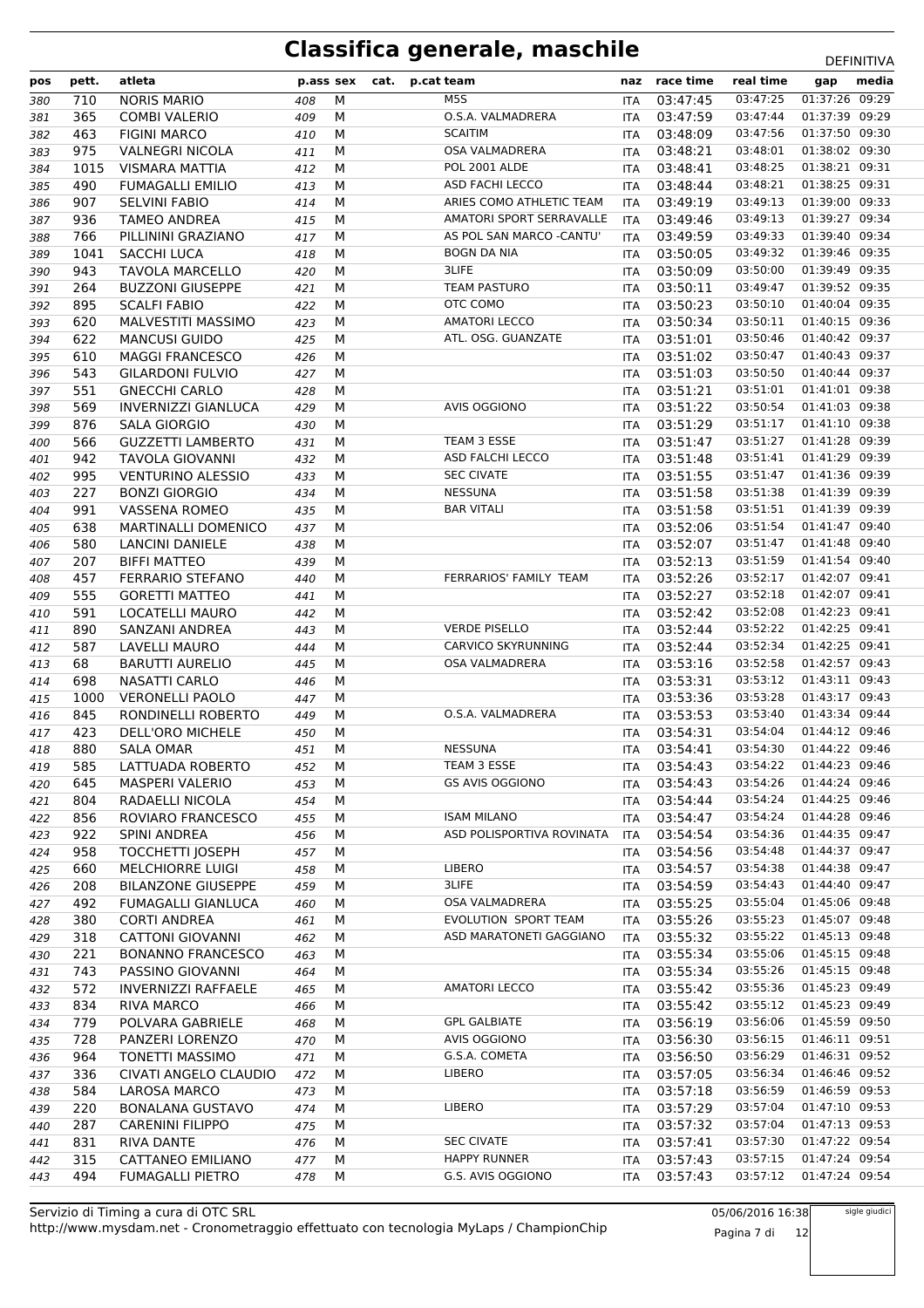| pos | pett. | atleta                     | p.ass sex |   | cat. | p.cat team                    | naz        | race time                            | real time | gap            | media |
|-----|-------|----------------------------|-----------|---|------|-------------------------------|------------|--------------------------------------|-----------|----------------|-------|
| 444 | 977   | <b>VALSECCHI ALBERTO</b>   | 479       | M |      |                               | ITA        | 03:57:48                             | 03:57:19  | 01:47:29 09:54 |       |
| 445 | 1031  | <b>ZOCCATELLI FABIO</b>    | 480       | м |      | LIBERO                        | <b>ITA</b> | 03:58:00                             | 03:57:49  | 01:47:41 09:54 |       |
| 446 | 1019  | <b>VITALI ROCCO</b>        | 481       | M |      |                               | ITA        | 03:58:02                             | 03:58:00  | 01:47:43 09:55 |       |
| 447 | 284   | <b>CAPRIO ANDREA</b>       | 482       | М |      | <b>BIELLA RUNNING</b>         | <b>ITA</b> | 03:58:03                             | 03:57:42  | 01:47:43 09:55 |       |
| 448 | 495   | <b>FUMAGALLI RAFFAELE</b>  | 483       | М |      | <b>POL. 2001 ALDE</b>         | <b>ITA</b> | 03:58:12                             | 03:58:10  | 01:47:53 09:55 |       |
| 449 | 892   | SCACCABAROZZI PIETRO       | 484       | М |      | 3LIFE                         | ITA        | 03:58:26                             | 03:58:03  | 01:48:07 09:56 |       |
| 450 | 624   | <b>MANDELLI MARIO</b>      | 485       | M |      | <b>GDM</b>                    | ITA        | 03:58:31                             | 03:57:58  | 01:48:12 09:56 |       |
| 451 | 802   | RADAELLI DIEGO             | 486       | M |      | <b>ALTITUDE RACE</b>          | ITA        | 03:58:32                             | 03:58:27  | 01:48:13 09:56 |       |
| 452 | 1028  | <b>ZARLENGA PIETRO</b>     | 487       | M |      | ATINA TRAIL RUNNING ASD       | ITA        | 03:58:36                             | 03:58:33  | 01:48:17 09:56 |       |
| 453 | 732   | PANZERI MATTIA             | 488       | M |      | <b>BALLABIO SPORT TEAM</b>    | <b>ITA</b> | 03:58:36                             | 03:58:22  | 01:48:17 09:56 |       |
| 454 | 406   | <b>CURIONI GIANCARLO</b>   | 489       | M |      | O.S.A. VALMADRERA             | <b>ITA</b> | 03:58:37                             | 03:58:05  | 01:48:17 09:56 |       |
| 455 | 541   | <b>GILARDI ANDREA</b>      | 490       | M |      | <b>SEC CIVATE</b>             | ITA        | 03:58:41                             | 03:58:24  | 01:48:22 09:56 |       |
| 456 | 259   | <b>BUTTI CHRISTIAN</b>     | 491       | M |      |                               | <b>ITA</b> | 03:58:44                             | 03:58:13  | 01:48:25 09:56 |       |
| 457 | 65    | <b>BAROZZI STEFANO</b>     | 492       | М |      |                               | <b>ITA</b> | 03:58:48                             | 03:58:42  | 01:48:29 09:56 |       |
| 458 | 813   | <b>REATI ALESSANDRO</b>    | 494       | M |      | <b>ALTITUDE RACE</b>          | ITA        | 03:59:10                             | 03:58:49  | 01:48:51 09:57 |       |
| 459 | 32    | <b>ALBONICO GABRIELE</b>   | 495       | М |      | ATLETICA TEAM BRIANZA         | <b>ITA</b> | 03:59:19                             | 03:58:47  | 01:49:00 09:58 |       |
|     | 846   | ROSSETTI DAVIDE            | 496       | м |      | TEAM3ESSE                     | <b>ITA</b> | 03:59:37                             | 03:59:16  | 01:49:18 09:59 |       |
| 460 | 201   | <b>BIFFI ALESSANDRO</b>    | 497       | М |      | <b>GS AVIS OGGIONO</b>        |            | 03:59:43                             | 03:59:16  | 01:49:24 09:59 |       |
| 461 |       |                            |           | М |      | <b>GPL GALBIATE</b>           | ITA        |                                      | 04:00:05  | 01:49:54 10:00 |       |
| 462 | 404   | <b>CRUPI VINCENZO</b>      | 499       |   |      | <b>UISP</b>                   | ITA        | 04:00:13                             |           | 01:49:59 10:00 |       |
| 463 | 780   | POLVARA LUCA               | 500       | М |      |                               | <b>ITA</b> | 04:00:18                             | 03:59:56  | 01:50:01 10:00 |       |
| 464 | 39    | ANDREOTTI DAVIDE           | 501       | M |      |                               | ITA        | 04:00:20                             | 03:59:54  |                |       |
| 465 | 823   | <b>RIGAMONTI MARCO</b>     | 502       | M |      | <b>LIBERO</b>                 | ITA        | 04:00:29                             | 04:00:17  | 01:50:10 10:01 |       |
| 466 | 726   | <b>PANZERI GIORGIO</b>     | 503       | М |      | LIBERO                        | <b>ITA</b> | 04:00:45                             | 04:00:14  | 01:50:26 10:01 |       |
| 467 | 489   | <b>FUMAGALLI ANGELO</b>    | 504       | M |      |                               | ITA        | 04:00:52                             | 04:00:22  | 01:50:33 10:02 |       |
| 468 | 96    | <b>BIANCHI ANDREA</b>      | 505       | M |      | <b>ATLETICA CINISELLO</b>     | ITA        | 04:00:54                             | 04:00:42  | 01:50:35 10:02 |       |
| 469 | 520   | <b>GELFI ROBERTO</b>       | 506       | м |      |                               | <b>ITA</b> | 04:00:54                             | 04:00:37  | 01:50:35 10:02 |       |
| 470 | 1006  | <b>VILLA LORENZO</b>       | 507       | M |      |                               | ITA        | 04:01:04                             | 04:00:46  | 01:50:45 10:02 |       |
| 471 | 981   | <b>VALSECCHI MAURO</b>     | 508       | M |      | <b>LIBERO</b>                 | <b>ITA</b> | 04:01:10                             | 04:00:53  | 01:50:51 10:02 |       |
| 472 | 869   | <b>RUSINA' GIORGIO</b>     | 509       | М |      | UNIONE SPORTIVA ATLETICA      | <b>ITA</b> | 04:01:11                             | 04:00:54  | 01:50:52 10:02 |       |
| 473 | 41    | <b>ANTONIOLI MICHELE</b>   | 510       | M |      | <b>ATLETICA MONTEROSA</b>     | ITA        | 04:01:11                             | 04:00:52  | 01:50:52 10:02 |       |
| 474 | 525   | <b>GEROSA MARCO</b>        | 511       | M |      | <b>IGNEFFETTI</b>             | ITA        | 04:01:22                             | 04:00:47  | 01:51:03 10:03 |       |
| 475 | 1014  | VISMARA GIANCARLO          | 512       | М |      | G.S. AVIS OGGIONO             | <b>ITA</b> | 04:01:27                             | 04:00:58  | 01:51:08 10:03 |       |
| 476 | 502   | <b>GAGLIANO STEFANO</b>    | 513       | M |      |                               | ITA        | 04:01:45                             | 04:01:26  | 01:51:25 10:04 |       |
| 477 | 248   | <b>BRUMANA ANDREA</b>      | 514       | М |      | A.S.PREMANA                   | <b>ITA</b> | 04:01:47                             | 04:01:43  | 01:51:28 10:04 |       |
| 478 | 1001  | <b>VETTORELLO DAVIDE</b>   | 515       | M |      | G.S. AVIS OGGIONO             | <b>ITA</b> | 04:01:48                             | 04:01:28  | 01:51:29 10:04 |       |
| 479 | 491   | <b>FUMAGALLI FABRIZIO</b>  | 516       | M |      | G.S. AVIS OGGIONO             | ITA        | 04:01:48                             | 04:01:20  | 01:51:29 10:04 |       |
| 480 | 746   | PELLEGATTA CARLO           | 517       | М |      |                               | <b>ITA</b> | 04:01:49                             | 04:01:26  | 01:51:30 10:04 |       |
| 481 | 89    | <b>BERTOLA DAVIDE</b>      | 518       | м |      |                               | ITA        | 04:02:02                             | 04:01:43  | 01:51:43 10:05 |       |
| 482 | 46    | AONDIO MARCELLO            | 519       | M |      | <b>LIBERO</b>                 | ITA        | 04:02:29                             | 04:02:12  | 01:52:10 10:06 |       |
| 483 |       | 969 VAGHI MARCO            | 520 M     |   |      |                               |            | ITA 04:02:31 04:02:12 01:52:12 10:06 |           |                |       |
| 484 | 212   | <b>BOHRER OLIVIER</b>      | 521       | М |      |                               | ITA        | 04:02:42                             | 04:02:21  | 01:52:23 10:06 |       |
| 485 | 684   | MONTAGNA LUCA              | 522       | М |      | ASD POLISPORTIVA ROVINATA     | ITA        | 04:03:29                             | 04:03:21  | 01:53:10 10:08 |       |
| 486 | 941   | TARZI GIANLUIGI            | 523       | М |      | ARIES COMO ATHLETIC TEAM      | <b>ITA</b> | 04:03:31                             | 04:03:13  | 01:53:12 10:08 |       |
| 487 | 888   | <b>SANELLI MARIO</b>       | 524       | М |      |                               | ITA.       | 04:03:32                             | 04:03:16  | 01:53:13 10:08 |       |
| 488 | 351   | COLOMBO LORENZO            | 526       | М |      | ATL. FRI.MA.S.                | ITA.       | 04:03:39                             | 04:03:21  | 01:53:20 10:09 |       |
| 489 | 481   | <b>FRANGIONI DANIELE</b>   | 527       | М |      |                               | <b>ITA</b> | 04:03:40                             | 04:03:37  | 01:53:21 10:09 |       |
| 490 | 884   | SALA STEFANO               | 528       | М |      | EVOLUTION SPORT TEAM          | ITA        | 04:03:44                             | 04:03:34  | 01:53:25 10:09 |       |
| 491 | 939   | <b>TARABINI MARCO</b>      | 529       | М |      |                               | ITA        | 04:03:50                             | 04:03:38  | 01:53:30 10:09 |       |
| 492 | 789   | POZZI LUCA                 | 530       | М |      |                               | ITA        | 04:03:55                             | 04:03:41  | 01:53:36 10:09 |       |
| 493 | 357   | <b>COLOMBO PAOLO</b>       | 532       | М |      |                               | ITA.       | 04:04:41                             | 04:04:21  | 01:54:22 10:11 |       |
| 494 | 963   | <b>TONELLO ANDREA</b>      | 533       | М |      | LESALAMELLE                   | ITA        | 04:04:47                             | 04:04:41  | 01:54:28 10:11 |       |
| 495 | 583   | <b>LANZI LUIGI</b>         | 534       | М |      | <b>FRIMAS</b>                 | <b>ITA</b> | 04:04:48                             | 04:04:45  | 01:54:29 10:11 |       |
| 496 | 703   | NAZZARO GIANLUCA           | 535       | М |      | G.S. AVIS OGGIONO             | ITA.       | 04:05:00                             | 04:04:44  | 01:54:41 10:12 |       |
| 497 | 251   | <b>BRUSADELLI GIUSEPPE</b> | 536       | М |      |                               | ITA        | 04:05:11                             | 04:04:45  | 01:54:52 10:12 |       |
| 498 | 74    | <b>BENATTI IVO</b>         | 537       | М |      | OSA VALMADRERA                | ITA        | 04:05:17                             | 04:04:56  | 01:54:58 10:13 |       |
| 499 | 949   | <b>TENDERINI ANTONIO</b>   | 538       | М |      | A.S, PREMANA                  | ITA.       | 04:05:39                             | 04:05:17  | 01:55:20 10:14 |       |
| 500 | 852   | ROTA FRANCO                | 539       | М |      | EVOLUTION SPORT TEAM          | ITA        | 04:05:58                             | 04:05:49  | 01:55:39 10:14 |       |
| 501 | 425   | DELLE DONNE LUCA           | 540       | М |      |                               | <b>ITA</b> | 04:06:32                             | 04:06:02  | 01:56:13 10:16 |       |
| 502 | 399   | <b>CRIPPA FILIPPO</b>      | 541       | М |      | GDM                           | <b>ITA</b> | 04:06:39                             | 04:06:05  | 01:56:20 10:16 |       |
| 503 | 752   | PENNATI LUCA               | 543       | м |      |                               | ITA        | 04:06:45                             | 04:06:08  | 01:56:26 10:16 |       |
| 504 | 839   | RIZZI LUCA                 | 544       | М |      | LIBERO                        | ITA        | 04:06:45                             | 04:06:08  | 01:56:26 10:16 |       |
| 505 | 397   | <b>CRIMELLA ERNESTO</b>    | 545       | М |      |                               | ITA.       | 04:06:46                             | 04:06:33  | 01:56:27 10:16 |       |
| 506 | 1017  | <b>VITALI MASSIMO</b>      | 546       | м |      | <b>BORGHETTO RUNNING TEAM</b> | ITA        | 04:06:54                             | 04:06:41  | 01:56:35 10:17 |       |
| 507 | 69    | <b>BARZAGHI GIULIO</b>     | 547       | М |      |                               | ITA        | 04:07:12                             | 04:06:42  | 01:56:53 10:17 |       |
|     |       |                            |           |   |      |                               |            |                                      |           |                |       |

05/06/2016 16:38 Pagina 8 di 12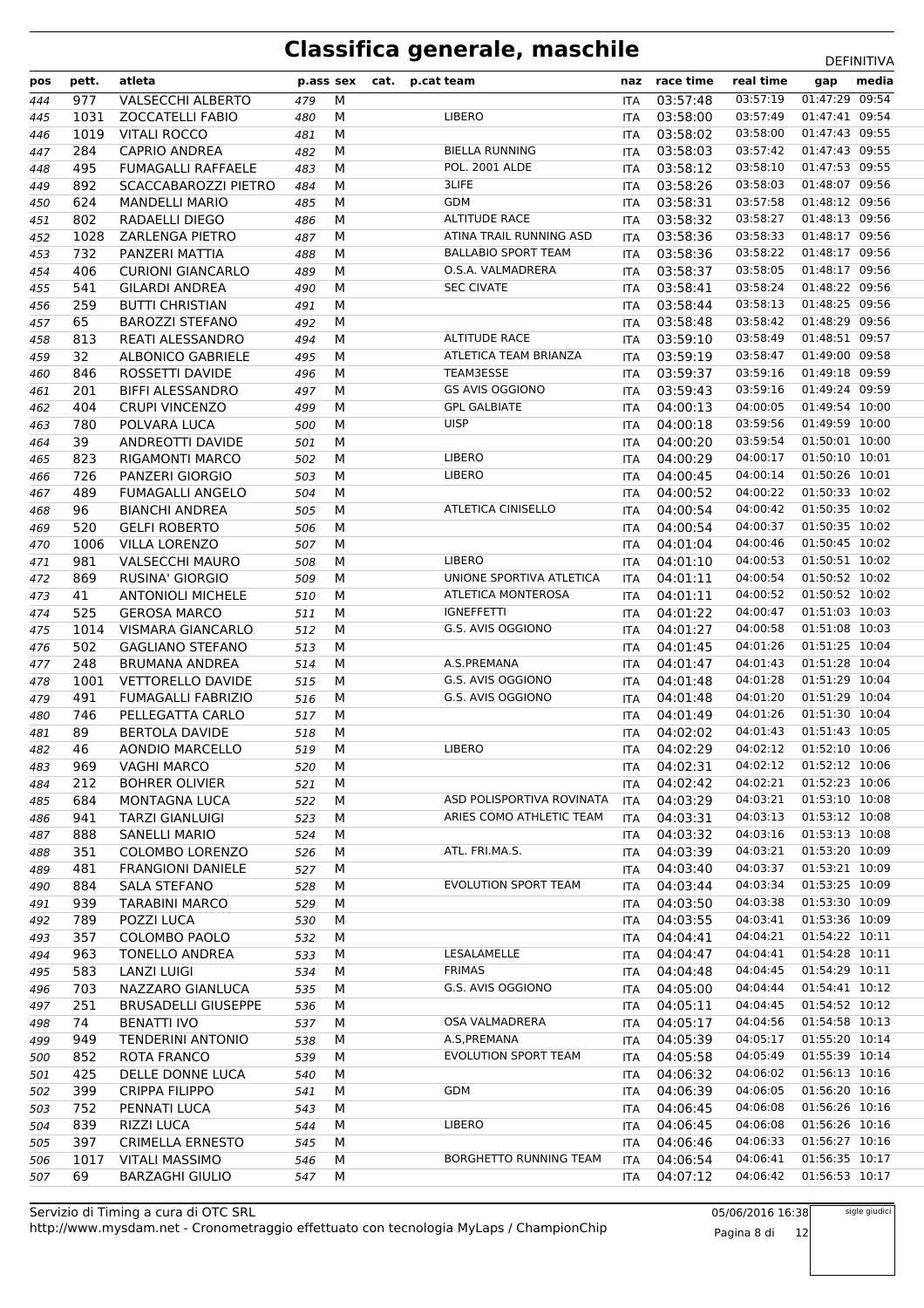| 04:07:27<br>01:57:12 10:18<br>1050<br><b>CORTI FRANCESCO</b><br>M<br>04:07:31<br>508<br>548<br><b>ITA</b><br>01:57:12 10:18<br>242<br>М<br>G.S. AVIS OGGIONO<br>04:07:31<br>04:07:05<br><b>BRAMBILLA PIERLUIGI</b><br>509<br>549<br>ITA<br>04:07:09<br>01:57:15 10:18<br>G.S. AVIS OGGIONO<br>04:07:34<br>955<br><b>TESTA FABIO</b><br>М<br>550<br><b>ITA</b><br>510<br>01:57:35 10:19<br><b>SEV VALMADRERA</b><br>04:07:49<br>956<br><b>THALER ITALO</b><br>М<br>04:07:54<br>551<br><b>ITA</b><br>511<br>01:57:41 10:19<br>304<br>CASTELLETTI MAURIZIO<br>М<br><b>GSA COMETA</b><br>04:08:00<br>04:07:36<br>552<br>512<br>ITA<br>01:57:42 10:20<br>ARIES COMO ATHLETIC TEAM<br>04:07:44<br>81<br><b>BERNASCONI LUCA</b><br>М<br>04:08:01<br>513<br>553<br><b>ITA</b><br>01:57:43 10:20<br><b>RUNCARD</b><br>04:07:51<br>582<br>LANFRANCHI FRANCESCO<br>M<br>04:08:02<br>514<br>554<br><b>ITA</b><br>01:57:55 10:20<br>263<br>M<br>POLISPORTIVA LA BRUNA<br>04:08:14<br>04:08:01<br><b>BUZZONI FABIO</b><br>515<br>555<br>ITA<br>01:58:12 10:21<br><b>ATLETICA ERBA</b><br>04:08:00<br>828<br><b>RINI ROBERTO</b><br>М<br>04:08:31<br>556<br>516<br><b>ITA</b><br>01:58:15 10:21<br><b>AMATORI LECCO</b><br>04:08:12<br>499<br><b>FUOCO VINCENZO</b><br>M<br>04:08:34<br>517<br>557<br><b>ITA</b><br><b>OTC</b><br>01:58:31 10:22<br>504<br>М<br>04:08:50<br>04:08:28<br><b>GALBIATI STEFANO</b><br>559<br>518<br>ITA<br>01:58:36 10:22<br><b>GAMBER DE CUNCURESS</b><br>04:08:26<br>MONZANI MASSIMILIANO<br>М<br>04:08:55<br>519<br>690<br>560<br><b>ITA</b><br>FREE RUNNERS LECCO<br>04:08:50<br>01:58:38 10:22<br>629<br><b>MANZONI GIANLUIGI</b><br>M<br>04:08:57<br>561<br>520<br>ITA<br>01:58:50 10:22<br>533<br>M<br>04:09:09<br>04:08:34<br><b>GHISLENI MARCO</b><br>521<br>562<br>ITA<br>01:58:54 10:23<br>04:09:04<br>824<br>RIGAMONTI MAURIZIO<br>М<br>04:09:13<br>563<br>522<br><b>ITA</b><br>01:59:03 10:23<br>954<br><b>TESTA CARLO</b><br>М<br>O.S.A. VALMADRERA<br>04:09:22<br>04:08:57<br>523<br><b>ITA</b><br>564<br>01:59:10 10:23<br>438<br><b>DOSSI PAOLO</b><br>M<br><b>POL. 2001 ALDE</b><br>04:09:29<br>04:09:13<br>565<br>524<br><b>ITA</b><br>01:59:18 10:24<br><b>SEC CIVATE</b><br>04:09:27<br>226<br><b>BONFANTI ANTONIO</b><br>М<br>04:09:37<br>525<br>566<br><b>ITA</b><br>01:59:40 10:24<br><b>MEZZERA MATTEO</b><br>M<br>04:09:47<br>526<br>1049<br>567<br>04:09:59<br>ITA<br>01:59:47 10:25<br>651<br>MAYR ALESSANDRO<br>M<br><b>RS TEAM</b><br>04:10:07<br>04:09:49<br>568<br>527<br>ITA<br>02:00:11 10:26<br>04:09:56<br>843<br>RONCALLI GIOVANNI<br>М<br>04:10:30<br>569<br>528<br>ITA<br>02:00:21 10:26<br>748<br>PELLICCIOLI ANTONIO<br>M<br>ATLETICA CESANO MADERNO<br>04:10:40<br>04:10:28<br>529<br>571<br><b>ITA</b><br>02:00:48 10:27<br>860<br>M<br>O.S.A. VALMADRERA<br>04:11:07<br>04:10:49<br><b>RUSCONI ANDREA</b><br>572<br>530<br><b>ITA</b><br><b>BAR VITALI</b><br>02:01:10 10:28<br>04:11:05<br>М<br>04:11:29<br>531<br>498<br><b>FUNES ANDREA</b><br>573<br><b>ITA</b><br>02:02:00 10:30<br><b>MAFFEIS FEDERICO</b><br>M<br><b>EVOLUTION SPORT TEAM</b><br>04:12:19<br>04:12:09<br>532<br>606<br>575<br>ITA<br>02:02:23 10:31<br>740<br>M<br><b>CSI</b><br>04:12:42<br>04:12:11<br>PASINO ROBERTO<br>577<br>533<br><b>ITA</b><br>02:02:35 10:32<br>04:12:54<br>04:12:29<br>232<br><b>BOSCAGLI MATTEO</b><br>М<br>578<br>534<br><b>ITA</b><br>02:02:40 10:32<br>575<br><b>IZZO CIRO</b><br>М<br>TEAM 3 ESSE<br>04:12:59<br>04:12:37<br>579<br><b>ITA</b><br>535<br>VERDE PISELLO GROUP MILANO ITA<br>02:02:52 10:32<br>649<br>MASTROLONARDO<br>M<br>04:13:11<br>04:12:50<br>536<br>581<br><b>ROBERTO</b><br>02:03:11 10:33<br>970<br>M<br>04:13:30<br>04:13:16<br>VAGO ANDREA<br>582<br>537<br><b>ITA</b><br>02:03:42 10:35<br>04:13:49<br>М<br>04:14:01<br>967<br><b>TUFAROLO FABIO</b><br>583<br>538<br><b>ITA</b><br>M<br>POLISPORTIVA2001 ALDE<br>04:14:06<br>04:13:35<br>02:03:47 10:35<br>260<br><b>BUTTI EMILIO</b><br>584<br><b>ITA</b><br>539<br>02:03:59 10:35<br>934<br><b>TAGLIABUE ROBERTO</b><br>M<br>TEAM OTC COMO<br>04:14:18<br>04:13:56<br>540<br>585<br><b>ITA</b><br>02:04:03 10:35<br>O.S.A. VALMADRERA<br>04:14:12<br>355<br><b>COLOMBO MICHELE</b><br>М<br>04:14:22<br>586<br>541<br><b>ITA</b><br>02:04:04 10:35<br>269<br>CALCATERRA GIANCARLO<br>М<br>PT SKYRUNNING<br>04:14:23<br>04:14:02<br>542<br>587<br>ITA<br>02:04:14 10:36<br>04:14:07<br><b>BONFANTI LUCIANO</b><br>М<br>04:14:33<br>601<br>543<br>590<br>ITA<br>02:04:27 10:36<br>04:14:34<br>763<br>PIBIRI RICCARDO<br>М<br>544<br>591<br>04:14:46<br>ITA<br>02:04:28 10:36<br>757<br>PEROSSI ALESSANDRO<br>M<br>O.S.A. VALMADRERA<br>04:14:30<br>545<br>592<br><b>ITA</b><br>04:14:47<br>02:04:40 10:37<br>M<br>04:14:32<br>681<br><b>MOLTENI LUCA</b><br>04:14:59<br>593<br>546<br>ITA<br>02:04:55 10:38<br>LAZZARUNNING<br>04:14:52<br>80<br><b>BERIZZI GIOVANNI</b><br>М<br>04:15:14<br>594<br>ITA<br>547<br><b>BATTISTA</b><br>04:14:45<br>02:04:56 10:38<br>271<br><b>CALVI MATTEO</b><br>М<br>04:15:15<br>595<br>548<br><b>ITA</b><br>м<br><b>LIBERO</b><br>04:15:43<br>04:15:26<br>02:05:24 10:39<br>451<br>549<br><b>FANTINI GIULIANO</b><br>597<br>ITA<br>02:05:27 10:39<br>04:15:10<br>04:15:46<br>900<br><b>SCOLA ALFREDO</b><br>м<br>598<br>ITA<br>550<br>04:16:05<br>02:05:56 10:40<br>CARVICO SKYRUNNING<br>255<br><b>BURATTI PAOLO</b><br>599<br>м<br>04:16:15<br>551<br>ITA<br><b>MICS</b><br>04:16:26<br>04:16:12<br>02:06:06 10:41<br>717<br>PAGANI ALESSANDRO<br>М<br>600<br>552<br>ITA<br><b>DAVIDE</b><br><b>LIBERO</b><br>04:16:56<br>02:06:47 10:42<br>418<br>DE SIMONE LUCA<br>М<br>04:17:06<br>553<br>601<br>ITA<br>G.S. AVIS OGGIONO<br>04:16:44<br>02:06:54 10:43<br>1012<br>VISMARA CLAUDIO<br>М<br>04:17:13<br>554<br>602<br>ITA<br>04:17:02<br>02:07:04 10:43<br>M<br>TEAM 3 ESSE<br>04:17:23<br>467<br><b>FIORENCIS DARIO</b><br>555<br>603<br>ITA<br>04:17:24<br>04:17:04<br>02:07:05 10:43<br>857<br>ROZZONI MARIO<br>М<br>556<br>604<br>ITA<br>02:07:13 10:43<br><b>ORTICA TEAM</b><br>04:17:09<br>04:17:32<br>996<br><b>VERDI CHRISTIAN</b><br>м<br>557<br>605<br>ITA<br>OTC COMO<br>02:07:58 10:45<br>639<br><b>MARTINELLA LORENZO</b><br>М<br>04:18:18<br>04:18:07<br>558<br>606<br>ITA<br><b>AVIS OGGIONO</b><br>04:18:03<br>02:08:12 10:46<br>600<br><b>LUCCI RAFFAELE</b><br>М<br>04:18:31<br>559<br>607<br>ITA<br>04:18:28<br>02:08:15 10:46<br>04:18:34<br>500<br><b>GABRIELE VINCENZO</b><br>М<br>608<br><b>ITA</b><br>560<br>02:08:36 10:47<br>04:18:56<br>04:18:41<br>718<br>PAGANI FABIO<br>М<br>TARTARUGHE DELLA KIRGHISIA ITA<br>609<br>561<br>04:19:05<br>04:18:42<br>02:08:46 10:47<br>362<br><b>COLOMBO STEFANO</b><br>М<br>562<br>611<br>ITA<br>02:08:49 10:47<br>04:18:57<br>508<br>04:19:08<br><b>GALLI NICOLA</b><br>м<br>563<br>612<br>ITA<br>04:18:44<br>02:08:49 10:47<br>567<br><b>INVERNIZZI ERMES</b><br>613<br>М<br>04:19:08<br>564<br><b>ITA</b><br>02:08:53 10:47<br>VIGANÒ PAOLO<br>AMICI DELLO SPORT BRIOSCO<br>04:18:41<br>1004<br>М<br>04:19:12<br>565<br>614<br>ITA<br>02:09:08 10:48<br>04:18:52<br>51<br>ARRIGONI VITTORE<br>М<br>04:19:28<br>615<br>ITA<br>566<br>02:09:15 10:48<br><b>HAPPY RUNNERS</b><br>04:19:10<br>356<br><b>COLOMBO MIRCO</b><br>М<br>04:19:34<br>617<br>567<br>ITA<br>383<br>DC.80<br>04:19:35<br>02:09:26 10:49<br><b>CORTI DAVIDE</b><br>М<br>04:19:45<br>618<br>ITA<br>568<br>SPARTACUS TRIATHLON LECCO<br>04:19:41<br>02:09:35 10:49<br>750<br>PELUCCHI MAURO<br>М<br><b>ITA</b><br>04:19:54<br>619<br>569<br>04:20:24<br>02:10:21 10:51<br>377<br><b>CORTESI FRANCO</b><br>М<br>G.S. OREZZO<br>04:20:40<br>570<br>620<br><b>ITA</b> | pos | pett. | atleta | p.ass sex | cat. | p.cat team | naz | race time | real time | gap | media |
|-------------------------------------------------------------------------------------------------------------------------------------------------------------------------------------------------------------------------------------------------------------------------------------------------------------------------------------------------------------------------------------------------------------------------------------------------------------------------------------------------------------------------------------------------------------------------------------------------------------------------------------------------------------------------------------------------------------------------------------------------------------------------------------------------------------------------------------------------------------------------------------------------------------------------------------------------------------------------------------------------------------------------------------------------------------------------------------------------------------------------------------------------------------------------------------------------------------------------------------------------------------------------------------------------------------------------------------------------------------------------------------------------------------------------------------------------------------------------------------------------------------------------------------------------------------------------------------------------------------------------------------------------------------------------------------------------------------------------------------------------------------------------------------------------------------------------------------------------------------------------------------------------------------------------------------------------------------------------------------------------------------------------------------------------------------------------------------------------------------------------------------------------------------------------------------------------------------------------------------------------------------------------------------------------------------------------------------------------------------------------------------------------------------------------------------------------------------------------------------------------------------------------------------------------------------------------------------------------------------------------------------------------------------------------------------------------------------------------------------------------------------------------------------------------------------------------------------------------------------------------------------------------------------------------------------------------------------------------------------------------------------------------------------------------------------------------------------------------------------------------------------------------------------------------------------------------------------------------------------------------------------------------------------------------------------------------------------------------------------------------------------------------------------------------------------------------------------------------------------------------------------------------------------------------------------------------------------------------------------------------------------------------------------------------------------------------------------------------------------------------------------------------------------------------------------------------------------------------------------------------------------------------------------------------------------------------------------------------------------------------------------------------------------------------------------------------------------------------------------------------------------------------------------------------------------------------------------------------------------------------------------------------------------------------------------------------------------------------------------------------------------------------------------------------------------------------------------------------------------------------------------------------------------------------------------------------------------------------------------------------------------------------------------------------------------------------------------------------------------------------------------------------------------------------------------------------------------------------------------------------------------------------------------------------------------------------------------------------------------------------------------------------------------------------------------------------------------------------------------------------------------------------------------------------------------------------------------------------------------------------------------------------------------------------------------------------------------------------------------------------------------------------------------------------------------------------------------------------------------------------------------------------------------------------------------------------------------------------------------------------------------------------------------------------------------------------------------------------------------------------------------------------------------------------------------------------------------------------------------------------------------------------------------------------------------------------------------------------------------------------------------------------------------------------------------------------------------------------------------------------------------------------------------------------------------------------------------------------------------------------------------------------------------------------------------------------------------------------------------------------------------------------------------------------------------------------------------------------------------------------------------------------------------------------------------------------------------------------------------------------------------------------------------------------------------------------------------------------------------------------------------------------------------------------------------------------------------------------------------------------------------------------------------------------------------------------------------------------------------------------------------------------------------------------------------------------------------------------------------------------------------------------------------------------------------------------------------------------------------------------------------------------------------------------------------------------------------------------------------------------------------------------------------------------------------------------------------------------------------------------------------------------------------------------------------------------------------------------------------------------------------------------------------------------------------|-----|-------|--------|-----------|------|------------|-----|-----------|-----------|-----|-------|
|                                                                                                                                                                                                                                                                                                                                                                                                                                                                                                                                                                                                                                                                                                                                                                                                                                                                                                                                                                                                                                                                                                                                                                                                                                                                                                                                                                                                                                                                                                                                                                                                                                                                                                                                                                                                                                                                                                                                                                                                                                                                                                                                                                                                                                                                                                                                                                                                                                                                                                                                                                                                                                                                                                                                                                                                                                                                                                                                                                                                                                                                                                                                                                                                                                                                                                                                                                                                                                                                                                                                                                                                                                                                                                                                                                                                                                                                                                                                                                                                                                                                                                                                                                                                                                                                                                                                                                                                                                                                                                                                                                                                                                                                                                                                                                                                                                                                                                                                                                                                                                                                                                                                                                                                                                                                                                                                                                                                                                                                                                                                                                                                                                                                                                                                                                                                                                                                                                                                                                                                                                                                                                                                                                                                                                                                                                                                                                                                                                                                                                                                                                                                                                                                                                                                                                                                                                                                                                                                                                                                                                                                                                                                                                                                                                                                                                                                                                                                                                                                                                                                                                                                                                                                                     |     |       |        |           |      |            |     |           |           |     |       |
|                                                                                                                                                                                                                                                                                                                                                                                                                                                                                                                                                                                                                                                                                                                                                                                                                                                                                                                                                                                                                                                                                                                                                                                                                                                                                                                                                                                                                                                                                                                                                                                                                                                                                                                                                                                                                                                                                                                                                                                                                                                                                                                                                                                                                                                                                                                                                                                                                                                                                                                                                                                                                                                                                                                                                                                                                                                                                                                                                                                                                                                                                                                                                                                                                                                                                                                                                                                                                                                                                                                                                                                                                                                                                                                                                                                                                                                                                                                                                                                                                                                                                                                                                                                                                                                                                                                                                                                                                                                                                                                                                                                                                                                                                                                                                                                                                                                                                                                                                                                                                                                                                                                                                                                                                                                                                                                                                                                                                                                                                                                                                                                                                                                                                                                                                                                                                                                                                                                                                                                                                                                                                                                                                                                                                                                                                                                                                                                                                                                                                                                                                                                                                                                                                                                                                                                                                                                                                                                                                                                                                                                                                                                                                                                                                                                                                                                                                                                                                                                                                                                                                                                                                                                                                     |     |       |        |           |      |            |     |           |           |     |       |
|                                                                                                                                                                                                                                                                                                                                                                                                                                                                                                                                                                                                                                                                                                                                                                                                                                                                                                                                                                                                                                                                                                                                                                                                                                                                                                                                                                                                                                                                                                                                                                                                                                                                                                                                                                                                                                                                                                                                                                                                                                                                                                                                                                                                                                                                                                                                                                                                                                                                                                                                                                                                                                                                                                                                                                                                                                                                                                                                                                                                                                                                                                                                                                                                                                                                                                                                                                                                                                                                                                                                                                                                                                                                                                                                                                                                                                                                                                                                                                                                                                                                                                                                                                                                                                                                                                                                                                                                                                                                                                                                                                                                                                                                                                                                                                                                                                                                                                                                                                                                                                                                                                                                                                                                                                                                                                                                                                                                                                                                                                                                                                                                                                                                                                                                                                                                                                                                                                                                                                                                                                                                                                                                                                                                                                                                                                                                                                                                                                                                                                                                                                                                                                                                                                                                                                                                                                                                                                                                                                                                                                                                                                                                                                                                                                                                                                                                                                                                                                                                                                                                                                                                                                                                                     |     |       |        |           |      |            |     |           |           |     |       |
|                                                                                                                                                                                                                                                                                                                                                                                                                                                                                                                                                                                                                                                                                                                                                                                                                                                                                                                                                                                                                                                                                                                                                                                                                                                                                                                                                                                                                                                                                                                                                                                                                                                                                                                                                                                                                                                                                                                                                                                                                                                                                                                                                                                                                                                                                                                                                                                                                                                                                                                                                                                                                                                                                                                                                                                                                                                                                                                                                                                                                                                                                                                                                                                                                                                                                                                                                                                                                                                                                                                                                                                                                                                                                                                                                                                                                                                                                                                                                                                                                                                                                                                                                                                                                                                                                                                                                                                                                                                                                                                                                                                                                                                                                                                                                                                                                                                                                                                                                                                                                                                                                                                                                                                                                                                                                                                                                                                                                                                                                                                                                                                                                                                                                                                                                                                                                                                                                                                                                                                                                                                                                                                                                                                                                                                                                                                                                                                                                                                                                                                                                                                                                                                                                                                                                                                                                                                                                                                                                                                                                                                                                                                                                                                                                                                                                                                                                                                                                                                                                                                                                                                                                                                                                     |     |       |        |           |      |            |     |           |           |     |       |
|                                                                                                                                                                                                                                                                                                                                                                                                                                                                                                                                                                                                                                                                                                                                                                                                                                                                                                                                                                                                                                                                                                                                                                                                                                                                                                                                                                                                                                                                                                                                                                                                                                                                                                                                                                                                                                                                                                                                                                                                                                                                                                                                                                                                                                                                                                                                                                                                                                                                                                                                                                                                                                                                                                                                                                                                                                                                                                                                                                                                                                                                                                                                                                                                                                                                                                                                                                                                                                                                                                                                                                                                                                                                                                                                                                                                                                                                                                                                                                                                                                                                                                                                                                                                                                                                                                                                                                                                                                                                                                                                                                                                                                                                                                                                                                                                                                                                                                                                                                                                                                                                                                                                                                                                                                                                                                                                                                                                                                                                                                                                                                                                                                                                                                                                                                                                                                                                                                                                                                                                                                                                                                                                                                                                                                                                                                                                                                                                                                                                                                                                                                                                                                                                                                                                                                                                                                                                                                                                                                                                                                                                                                                                                                                                                                                                                                                                                                                                                                                                                                                                                                                                                                                                                     |     |       |        |           |      |            |     |           |           |     |       |
|                                                                                                                                                                                                                                                                                                                                                                                                                                                                                                                                                                                                                                                                                                                                                                                                                                                                                                                                                                                                                                                                                                                                                                                                                                                                                                                                                                                                                                                                                                                                                                                                                                                                                                                                                                                                                                                                                                                                                                                                                                                                                                                                                                                                                                                                                                                                                                                                                                                                                                                                                                                                                                                                                                                                                                                                                                                                                                                                                                                                                                                                                                                                                                                                                                                                                                                                                                                                                                                                                                                                                                                                                                                                                                                                                                                                                                                                                                                                                                                                                                                                                                                                                                                                                                                                                                                                                                                                                                                                                                                                                                                                                                                                                                                                                                                                                                                                                                                                                                                                                                                                                                                                                                                                                                                                                                                                                                                                                                                                                                                                                                                                                                                                                                                                                                                                                                                                                                                                                                                                                                                                                                                                                                                                                                                                                                                                                                                                                                                                                                                                                                                                                                                                                                                                                                                                                                                                                                                                                                                                                                                                                                                                                                                                                                                                                                                                                                                                                                                                                                                                                                                                                                                                                     |     |       |        |           |      |            |     |           |           |     |       |
|                                                                                                                                                                                                                                                                                                                                                                                                                                                                                                                                                                                                                                                                                                                                                                                                                                                                                                                                                                                                                                                                                                                                                                                                                                                                                                                                                                                                                                                                                                                                                                                                                                                                                                                                                                                                                                                                                                                                                                                                                                                                                                                                                                                                                                                                                                                                                                                                                                                                                                                                                                                                                                                                                                                                                                                                                                                                                                                                                                                                                                                                                                                                                                                                                                                                                                                                                                                                                                                                                                                                                                                                                                                                                                                                                                                                                                                                                                                                                                                                                                                                                                                                                                                                                                                                                                                                                                                                                                                                                                                                                                                                                                                                                                                                                                                                                                                                                                                                                                                                                                                                                                                                                                                                                                                                                                                                                                                                                                                                                                                                                                                                                                                                                                                                                                                                                                                                                                                                                                                                                                                                                                                                                                                                                                                                                                                                                                                                                                                                                                                                                                                                                                                                                                                                                                                                                                                                                                                                                                                                                                                                                                                                                                                                                                                                                                                                                                                                                                                                                                                                                                                                                                                                                     |     |       |        |           |      |            |     |           |           |     |       |
|                                                                                                                                                                                                                                                                                                                                                                                                                                                                                                                                                                                                                                                                                                                                                                                                                                                                                                                                                                                                                                                                                                                                                                                                                                                                                                                                                                                                                                                                                                                                                                                                                                                                                                                                                                                                                                                                                                                                                                                                                                                                                                                                                                                                                                                                                                                                                                                                                                                                                                                                                                                                                                                                                                                                                                                                                                                                                                                                                                                                                                                                                                                                                                                                                                                                                                                                                                                                                                                                                                                                                                                                                                                                                                                                                                                                                                                                                                                                                                                                                                                                                                                                                                                                                                                                                                                                                                                                                                                                                                                                                                                                                                                                                                                                                                                                                                                                                                                                                                                                                                                                                                                                                                                                                                                                                                                                                                                                                                                                                                                                                                                                                                                                                                                                                                                                                                                                                                                                                                                                                                                                                                                                                                                                                                                                                                                                                                                                                                                                                                                                                                                                                                                                                                                                                                                                                                                                                                                                                                                                                                                                                                                                                                                                                                                                                                                                                                                                                                                                                                                                                                                                                                                                                     |     |       |        |           |      |            |     |           |           |     |       |
|                                                                                                                                                                                                                                                                                                                                                                                                                                                                                                                                                                                                                                                                                                                                                                                                                                                                                                                                                                                                                                                                                                                                                                                                                                                                                                                                                                                                                                                                                                                                                                                                                                                                                                                                                                                                                                                                                                                                                                                                                                                                                                                                                                                                                                                                                                                                                                                                                                                                                                                                                                                                                                                                                                                                                                                                                                                                                                                                                                                                                                                                                                                                                                                                                                                                                                                                                                                                                                                                                                                                                                                                                                                                                                                                                                                                                                                                                                                                                                                                                                                                                                                                                                                                                                                                                                                                                                                                                                                                                                                                                                                                                                                                                                                                                                                                                                                                                                                                                                                                                                                                                                                                                                                                                                                                                                                                                                                                                                                                                                                                                                                                                                                                                                                                                                                                                                                                                                                                                                                                                                                                                                                                                                                                                                                                                                                                                                                                                                                                                                                                                                                                                                                                                                                                                                                                                                                                                                                                                                                                                                                                                                                                                                                                                                                                                                                                                                                                                                                                                                                                                                                                                                                                                     |     |       |        |           |      |            |     |           |           |     |       |
|                                                                                                                                                                                                                                                                                                                                                                                                                                                                                                                                                                                                                                                                                                                                                                                                                                                                                                                                                                                                                                                                                                                                                                                                                                                                                                                                                                                                                                                                                                                                                                                                                                                                                                                                                                                                                                                                                                                                                                                                                                                                                                                                                                                                                                                                                                                                                                                                                                                                                                                                                                                                                                                                                                                                                                                                                                                                                                                                                                                                                                                                                                                                                                                                                                                                                                                                                                                                                                                                                                                                                                                                                                                                                                                                                                                                                                                                                                                                                                                                                                                                                                                                                                                                                                                                                                                                                                                                                                                                                                                                                                                                                                                                                                                                                                                                                                                                                                                                                                                                                                                                                                                                                                                                                                                                                                                                                                                                                                                                                                                                                                                                                                                                                                                                                                                                                                                                                                                                                                                                                                                                                                                                                                                                                                                                                                                                                                                                                                                                                                                                                                                                                                                                                                                                                                                                                                                                                                                                                                                                                                                                                                                                                                                                                                                                                                                                                                                                                                                                                                                                                                                                                                                                                     |     |       |        |           |      |            |     |           |           |     |       |
|                                                                                                                                                                                                                                                                                                                                                                                                                                                                                                                                                                                                                                                                                                                                                                                                                                                                                                                                                                                                                                                                                                                                                                                                                                                                                                                                                                                                                                                                                                                                                                                                                                                                                                                                                                                                                                                                                                                                                                                                                                                                                                                                                                                                                                                                                                                                                                                                                                                                                                                                                                                                                                                                                                                                                                                                                                                                                                                                                                                                                                                                                                                                                                                                                                                                                                                                                                                                                                                                                                                                                                                                                                                                                                                                                                                                                                                                                                                                                                                                                                                                                                                                                                                                                                                                                                                                                                                                                                                                                                                                                                                                                                                                                                                                                                                                                                                                                                                                                                                                                                                                                                                                                                                                                                                                                                                                                                                                                                                                                                                                                                                                                                                                                                                                                                                                                                                                                                                                                                                                                                                                                                                                                                                                                                                                                                                                                                                                                                                                                                                                                                                                                                                                                                                                                                                                                                                                                                                                                                                                                                                                                                                                                                                                                                                                                                                                                                                                                                                                                                                                                                                                                                                                                     |     |       |        |           |      |            |     |           |           |     |       |
|                                                                                                                                                                                                                                                                                                                                                                                                                                                                                                                                                                                                                                                                                                                                                                                                                                                                                                                                                                                                                                                                                                                                                                                                                                                                                                                                                                                                                                                                                                                                                                                                                                                                                                                                                                                                                                                                                                                                                                                                                                                                                                                                                                                                                                                                                                                                                                                                                                                                                                                                                                                                                                                                                                                                                                                                                                                                                                                                                                                                                                                                                                                                                                                                                                                                                                                                                                                                                                                                                                                                                                                                                                                                                                                                                                                                                                                                                                                                                                                                                                                                                                                                                                                                                                                                                                                                                                                                                                                                                                                                                                                                                                                                                                                                                                                                                                                                                                                                                                                                                                                                                                                                                                                                                                                                                                                                                                                                                                                                                                                                                                                                                                                                                                                                                                                                                                                                                                                                                                                                                                                                                                                                                                                                                                                                                                                                                                                                                                                                                                                                                                                                                                                                                                                                                                                                                                                                                                                                                                                                                                                                                                                                                                                                                                                                                                                                                                                                                                                                                                                                                                                                                                                                                     |     |       |        |           |      |            |     |           |           |     |       |
|                                                                                                                                                                                                                                                                                                                                                                                                                                                                                                                                                                                                                                                                                                                                                                                                                                                                                                                                                                                                                                                                                                                                                                                                                                                                                                                                                                                                                                                                                                                                                                                                                                                                                                                                                                                                                                                                                                                                                                                                                                                                                                                                                                                                                                                                                                                                                                                                                                                                                                                                                                                                                                                                                                                                                                                                                                                                                                                                                                                                                                                                                                                                                                                                                                                                                                                                                                                                                                                                                                                                                                                                                                                                                                                                                                                                                                                                                                                                                                                                                                                                                                                                                                                                                                                                                                                                                                                                                                                                                                                                                                                                                                                                                                                                                                                                                                                                                                                                                                                                                                                                                                                                                                                                                                                                                                                                                                                                                                                                                                                                                                                                                                                                                                                                                                                                                                                                                                                                                                                                                                                                                                                                                                                                                                                                                                                                                                                                                                                                                                                                                                                                                                                                                                                                                                                                                                                                                                                                                                                                                                                                                                                                                                                                                                                                                                                                                                                                                                                                                                                                                                                                                                                                                     |     |       |        |           |      |            |     |           |           |     |       |
|                                                                                                                                                                                                                                                                                                                                                                                                                                                                                                                                                                                                                                                                                                                                                                                                                                                                                                                                                                                                                                                                                                                                                                                                                                                                                                                                                                                                                                                                                                                                                                                                                                                                                                                                                                                                                                                                                                                                                                                                                                                                                                                                                                                                                                                                                                                                                                                                                                                                                                                                                                                                                                                                                                                                                                                                                                                                                                                                                                                                                                                                                                                                                                                                                                                                                                                                                                                                                                                                                                                                                                                                                                                                                                                                                                                                                                                                                                                                                                                                                                                                                                                                                                                                                                                                                                                                                                                                                                                                                                                                                                                                                                                                                                                                                                                                                                                                                                                                                                                                                                                                                                                                                                                                                                                                                                                                                                                                                                                                                                                                                                                                                                                                                                                                                                                                                                                                                                                                                                                                                                                                                                                                                                                                                                                                                                                                                                                                                                                                                                                                                                                                                                                                                                                                                                                                                                                                                                                                                                                                                                                                                                                                                                                                                                                                                                                                                                                                                                                                                                                                                                                                                                                                                     |     |       |        |           |      |            |     |           |           |     |       |
|                                                                                                                                                                                                                                                                                                                                                                                                                                                                                                                                                                                                                                                                                                                                                                                                                                                                                                                                                                                                                                                                                                                                                                                                                                                                                                                                                                                                                                                                                                                                                                                                                                                                                                                                                                                                                                                                                                                                                                                                                                                                                                                                                                                                                                                                                                                                                                                                                                                                                                                                                                                                                                                                                                                                                                                                                                                                                                                                                                                                                                                                                                                                                                                                                                                                                                                                                                                                                                                                                                                                                                                                                                                                                                                                                                                                                                                                                                                                                                                                                                                                                                                                                                                                                                                                                                                                                                                                                                                                                                                                                                                                                                                                                                                                                                                                                                                                                                                                                                                                                                                                                                                                                                                                                                                                                                                                                                                                                                                                                                                                                                                                                                                                                                                                                                                                                                                                                                                                                                                                                                                                                                                                                                                                                                                                                                                                                                                                                                                                                                                                                                                                                                                                                                                                                                                                                                                                                                                                                                                                                                                                                                                                                                                                                                                                                                                                                                                                                                                                                                                                                                                                                                                                                     |     |       |        |           |      |            |     |           |           |     |       |
|                                                                                                                                                                                                                                                                                                                                                                                                                                                                                                                                                                                                                                                                                                                                                                                                                                                                                                                                                                                                                                                                                                                                                                                                                                                                                                                                                                                                                                                                                                                                                                                                                                                                                                                                                                                                                                                                                                                                                                                                                                                                                                                                                                                                                                                                                                                                                                                                                                                                                                                                                                                                                                                                                                                                                                                                                                                                                                                                                                                                                                                                                                                                                                                                                                                                                                                                                                                                                                                                                                                                                                                                                                                                                                                                                                                                                                                                                                                                                                                                                                                                                                                                                                                                                                                                                                                                                                                                                                                                                                                                                                                                                                                                                                                                                                                                                                                                                                                                                                                                                                                                                                                                                                                                                                                                                                                                                                                                                                                                                                                                                                                                                                                                                                                                                                                                                                                                                                                                                                                                                                                                                                                                                                                                                                                                                                                                                                                                                                                                                                                                                                                                                                                                                                                                                                                                                                                                                                                                                                                                                                                                                                                                                                                                                                                                                                                                                                                                                                                                                                                                                                                                                                                                                     |     |       |        |           |      |            |     |           |           |     |       |
|                                                                                                                                                                                                                                                                                                                                                                                                                                                                                                                                                                                                                                                                                                                                                                                                                                                                                                                                                                                                                                                                                                                                                                                                                                                                                                                                                                                                                                                                                                                                                                                                                                                                                                                                                                                                                                                                                                                                                                                                                                                                                                                                                                                                                                                                                                                                                                                                                                                                                                                                                                                                                                                                                                                                                                                                                                                                                                                                                                                                                                                                                                                                                                                                                                                                                                                                                                                                                                                                                                                                                                                                                                                                                                                                                                                                                                                                                                                                                                                                                                                                                                                                                                                                                                                                                                                                                                                                                                                                                                                                                                                                                                                                                                                                                                                                                                                                                                                                                                                                                                                                                                                                                                                                                                                                                                                                                                                                                                                                                                                                                                                                                                                                                                                                                                                                                                                                                                                                                                                                                                                                                                                                                                                                                                                                                                                                                                                                                                                                                                                                                                                                                                                                                                                                                                                                                                                                                                                                                                                                                                                                                                                                                                                                                                                                                                                                                                                                                                                                                                                                                                                                                                                                                     |     |       |        |           |      |            |     |           |           |     |       |
|                                                                                                                                                                                                                                                                                                                                                                                                                                                                                                                                                                                                                                                                                                                                                                                                                                                                                                                                                                                                                                                                                                                                                                                                                                                                                                                                                                                                                                                                                                                                                                                                                                                                                                                                                                                                                                                                                                                                                                                                                                                                                                                                                                                                                                                                                                                                                                                                                                                                                                                                                                                                                                                                                                                                                                                                                                                                                                                                                                                                                                                                                                                                                                                                                                                                                                                                                                                                                                                                                                                                                                                                                                                                                                                                                                                                                                                                                                                                                                                                                                                                                                                                                                                                                                                                                                                                                                                                                                                                                                                                                                                                                                                                                                                                                                                                                                                                                                                                                                                                                                                                                                                                                                                                                                                                                                                                                                                                                                                                                                                                                                                                                                                                                                                                                                                                                                                                                                                                                                                                                                                                                                                                                                                                                                                                                                                                                                                                                                                                                                                                                                                                                                                                                                                                                                                                                                                                                                                                                                                                                                                                                                                                                                                                                                                                                                                                                                                                                                                                                                                                                                                                                                                                                     |     |       |        |           |      |            |     |           |           |     |       |
|                                                                                                                                                                                                                                                                                                                                                                                                                                                                                                                                                                                                                                                                                                                                                                                                                                                                                                                                                                                                                                                                                                                                                                                                                                                                                                                                                                                                                                                                                                                                                                                                                                                                                                                                                                                                                                                                                                                                                                                                                                                                                                                                                                                                                                                                                                                                                                                                                                                                                                                                                                                                                                                                                                                                                                                                                                                                                                                                                                                                                                                                                                                                                                                                                                                                                                                                                                                                                                                                                                                                                                                                                                                                                                                                                                                                                                                                                                                                                                                                                                                                                                                                                                                                                                                                                                                                                                                                                                                                                                                                                                                                                                                                                                                                                                                                                                                                                                                                                                                                                                                                                                                                                                                                                                                                                                                                                                                                                                                                                                                                                                                                                                                                                                                                                                                                                                                                                                                                                                                                                                                                                                                                                                                                                                                                                                                                                                                                                                                                                                                                                                                                                                                                                                                                                                                                                                                                                                                                                                                                                                                                                                                                                                                                                                                                                                                                                                                                                                                                                                                                                                                                                                                                                     |     |       |        |           |      |            |     |           |           |     |       |
|                                                                                                                                                                                                                                                                                                                                                                                                                                                                                                                                                                                                                                                                                                                                                                                                                                                                                                                                                                                                                                                                                                                                                                                                                                                                                                                                                                                                                                                                                                                                                                                                                                                                                                                                                                                                                                                                                                                                                                                                                                                                                                                                                                                                                                                                                                                                                                                                                                                                                                                                                                                                                                                                                                                                                                                                                                                                                                                                                                                                                                                                                                                                                                                                                                                                                                                                                                                                                                                                                                                                                                                                                                                                                                                                                                                                                                                                                                                                                                                                                                                                                                                                                                                                                                                                                                                                                                                                                                                                                                                                                                                                                                                                                                                                                                                                                                                                                                                                                                                                                                                                                                                                                                                                                                                                                                                                                                                                                                                                                                                                                                                                                                                                                                                                                                                                                                                                                                                                                                                                                                                                                                                                                                                                                                                                                                                                                                                                                                                                                                                                                                                                                                                                                                                                                                                                                                                                                                                                                                                                                                                                                                                                                                                                                                                                                                                                                                                                                                                                                                                                                                                                                                                                                     |     |       |        |           |      |            |     |           |           |     |       |
|                                                                                                                                                                                                                                                                                                                                                                                                                                                                                                                                                                                                                                                                                                                                                                                                                                                                                                                                                                                                                                                                                                                                                                                                                                                                                                                                                                                                                                                                                                                                                                                                                                                                                                                                                                                                                                                                                                                                                                                                                                                                                                                                                                                                                                                                                                                                                                                                                                                                                                                                                                                                                                                                                                                                                                                                                                                                                                                                                                                                                                                                                                                                                                                                                                                                                                                                                                                                                                                                                                                                                                                                                                                                                                                                                                                                                                                                                                                                                                                                                                                                                                                                                                                                                                                                                                                                                                                                                                                                                                                                                                                                                                                                                                                                                                                                                                                                                                                                                                                                                                                                                                                                                                                                                                                                                                                                                                                                                                                                                                                                                                                                                                                                                                                                                                                                                                                                                                                                                                                                                                                                                                                                                                                                                                                                                                                                                                                                                                                                                                                                                                                                                                                                                                                                                                                                                                                                                                                                                                                                                                                                                                                                                                                                                                                                                                                                                                                                                                                                                                                                                                                                                                                                                     |     |       |        |           |      |            |     |           |           |     |       |
|                                                                                                                                                                                                                                                                                                                                                                                                                                                                                                                                                                                                                                                                                                                                                                                                                                                                                                                                                                                                                                                                                                                                                                                                                                                                                                                                                                                                                                                                                                                                                                                                                                                                                                                                                                                                                                                                                                                                                                                                                                                                                                                                                                                                                                                                                                                                                                                                                                                                                                                                                                                                                                                                                                                                                                                                                                                                                                                                                                                                                                                                                                                                                                                                                                                                                                                                                                                                                                                                                                                                                                                                                                                                                                                                                                                                                                                                                                                                                                                                                                                                                                                                                                                                                                                                                                                                                                                                                                                                                                                                                                                                                                                                                                                                                                                                                                                                                                                                                                                                                                                                                                                                                                                                                                                                                                                                                                                                                                                                                                                                                                                                                                                                                                                                                                                                                                                                                                                                                                                                                                                                                                                                                                                                                                                                                                                                                                                                                                                                                                                                                                                                                                                                                                                                                                                                                                                                                                                                                                                                                                                                                                                                                                                                                                                                                                                                                                                                                                                                                                                                                                                                                                                                                     |     |       |        |           |      |            |     |           |           |     |       |
|                                                                                                                                                                                                                                                                                                                                                                                                                                                                                                                                                                                                                                                                                                                                                                                                                                                                                                                                                                                                                                                                                                                                                                                                                                                                                                                                                                                                                                                                                                                                                                                                                                                                                                                                                                                                                                                                                                                                                                                                                                                                                                                                                                                                                                                                                                                                                                                                                                                                                                                                                                                                                                                                                                                                                                                                                                                                                                                                                                                                                                                                                                                                                                                                                                                                                                                                                                                                                                                                                                                                                                                                                                                                                                                                                                                                                                                                                                                                                                                                                                                                                                                                                                                                                                                                                                                                                                                                                                                                                                                                                                                                                                                                                                                                                                                                                                                                                                                                                                                                                                                                                                                                                                                                                                                                                                                                                                                                                                                                                                                                                                                                                                                                                                                                                                                                                                                                                                                                                                                                                                                                                                                                                                                                                                                                                                                                                                                                                                                                                                                                                                                                                                                                                                                                                                                                                                                                                                                                                                                                                                                                                                                                                                                                                                                                                                                                                                                                                                                                                                                                                                                                                                                                                     |     |       |        |           |      |            |     |           |           |     |       |
|                                                                                                                                                                                                                                                                                                                                                                                                                                                                                                                                                                                                                                                                                                                                                                                                                                                                                                                                                                                                                                                                                                                                                                                                                                                                                                                                                                                                                                                                                                                                                                                                                                                                                                                                                                                                                                                                                                                                                                                                                                                                                                                                                                                                                                                                                                                                                                                                                                                                                                                                                                                                                                                                                                                                                                                                                                                                                                                                                                                                                                                                                                                                                                                                                                                                                                                                                                                                                                                                                                                                                                                                                                                                                                                                                                                                                                                                                                                                                                                                                                                                                                                                                                                                                                                                                                                                                                                                                                                                                                                                                                                                                                                                                                                                                                                                                                                                                                                                                                                                                                                                                                                                                                                                                                                                                                                                                                                                                                                                                                                                                                                                                                                                                                                                                                                                                                                                                                                                                                                                                                                                                                                                                                                                                                                                                                                                                                                                                                                                                                                                                                                                                                                                                                                                                                                                                                                                                                                                                                                                                                                                                                                                                                                                                                                                                                                                                                                                                                                                                                                                                                                                                                                                                     |     |       |        |           |      |            |     |           |           |     |       |
|                                                                                                                                                                                                                                                                                                                                                                                                                                                                                                                                                                                                                                                                                                                                                                                                                                                                                                                                                                                                                                                                                                                                                                                                                                                                                                                                                                                                                                                                                                                                                                                                                                                                                                                                                                                                                                                                                                                                                                                                                                                                                                                                                                                                                                                                                                                                                                                                                                                                                                                                                                                                                                                                                                                                                                                                                                                                                                                                                                                                                                                                                                                                                                                                                                                                                                                                                                                                                                                                                                                                                                                                                                                                                                                                                                                                                                                                                                                                                                                                                                                                                                                                                                                                                                                                                                                                                                                                                                                                                                                                                                                                                                                                                                                                                                                                                                                                                                                                                                                                                                                                                                                                                                                                                                                                                                                                                                                                                                                                                                                                                                                                                                                                                                                                                                                                                                                                                                                                                                                                                                                                                                                                                                                                                                                                                                                                                                                                                                                                                                                                                                                                                                                                                                                                                                                                                                                                                                                                                                                                                                                                                                                                                                                                                                                                                                                                                                                                                                                                                                                                                                                                                                                                                     |     |       |        |           |      |            |     |           |           |     |       |
|                                                                                                                                                                                                                                                                                                                                                                                                                                                                                                                                                                                                                                                                                                                                                                                                                                                                                                                                                                                                                                                                                                                                                                                                                                                                                                                                                                                                                                                                                                                                                                                                                                                                                                                                                                                                                                                                                                                                                                                                                                                                                                                                                                                                                                                                                                                                                                                                                                                                                                                                                                                                                                                                                                                                                                                                                                                                                                                                                                                                                                                                                                                                                                                                                                                                                                                                                                                                                                                                                                                                                                                                                                                                                                                                                                                                                                                                                                                                                                                                                                                                                                                                                                                                                                                                                                                                                                                                                                                                                                                                                                                                                                                                                                                                                                                                                                                                                                                                                                                                                                                                                                                                                                                                                                                                                                                                                                                                                                                                                                                                                                                                                                                                                                                                                                                                                                                                                                                                                                                                                                                                                                                                                                                                                                                                                                                                                                                                                                                                                                                                                                                                                                                                                                                                                                                                                                                                                                                                                                                                                                                                                                                                                                                                                                                                                                                                                                                                                                                                                                                                                                                                                                                                                     |     |       |        |           |      |            |     |           |           |     |       |
|                                                                                                                                                                                                                                                                                                                                                                                                                                                                                                                                                                                                                                                                                                                                                                                                                                                                                                                                                                                                                                                                                                                                                                                                                                                                                                                                                                                                                                                                                                                                                                                                                                                                                                                                                                                                                                                                                                                                                                                                                                                                                                                                                                                                                                                                                                                                                                                                                                                                                                                                                                                                                                                                                                                                                                                                                                                                                                                                                                                                                                                                                                                                                                                                                                                                                                                                                                                                                                                                                                                                                                                                                                                                                                                                                                                                                                                                                                                                                                                                                                                                                                                                                                                                                                                                                                                                                                                                                                                                                                                                                                                                                                                                                                                                                                                                                                                                                                                                                                                                                                                                                                                                                                                                                                                                                                                                                                                                                                                                                                                                                                                                                                                                                                                                                                                                                                                                                                                                                                                                                                                                                                                                                                                                                                                                                                                                                                                                                                                                                                                                                                                                                                                                                                                                                                                                                                                                                                                                                                                                                                                                                                                                                                                                                                                                                                                                                                                                                                                                                                                                                                                                                                                                                     |     |       |        |           |      |            |     |           |           |     |       |
|                                                                                                                                                                                                                                                                                                                                                                                                                                                                                                                                                                                                                                                                                                                                                                                                                                                                                                                                                                                                                                                                                                                                                                                                                                                                                                                                                                                                                                                                                                                                                                                                                                                                                                                                                                                                                                                                                                                                                                                                                                                                                                                                                                                                                                                                                                                                                                                                                                                                                                                                                                                                                                                                                                                                                                                                                                                                                                                                                                                                                                                                                                                                                                                                                                                                                                                                                                                                                                                                                                                                                                                                                                                                                                                                                                                                                                                                                                                                                                                                                                                                                                                                                                                                                                                                                                                                                                                                                                                                                                                                                                                                                                                                                                                                                                                                                                                                                                                                                                                                                                                                                                                                                                                                                                                                                                                                                                                                                                                                                                                                                                                                                                                                                                                                                                                                                                                                                                                                                                                                                                                                                                                                                                                                                                                                                                                                                                                                                                                                                                                                                                                                                                                                                                                                                                                                                                                                                                                                                                                                                                                                                                                                                                                                                                                                                                                                                                                                                                                                                                                                                                                                                                                                                     |     |       |        |           |      |            |     |           |           |     |       |
|                                                                                                                                                                                                                                                                                                                                                                                                                                                                                                                                                                                                                                                                                                                                                                                                                                                                                                                                                                                                                                                                                                                                                                                                                                                                                                                                                                                                                                                                                                                                                                                                                                                                                                                                                                                                                                                                                                                                                                                                                                                                                                                                                                                                                                                                                                                                                                                                                                                                                                                                                                                                                                                                                                                                                                                                                                                                                                                                                                                                                                                                                                                                                                                                                                                                                                                                                                                                                                                                                                                                                                                                                                                                                                                                                                                                                                                                                                                                                                                                                                                                                                                                                                                                                                                                                                                                                                                                                                                                                                                                                                                                                                                                                                                                                                                                                                                                                                                                                                                                                                                                                                                                                                                                                                                                                                                                                                                                                                                                                                                                                                                                                                                                                                                                                                                                                                                                                                                                                                                                                                                                                                                                                                                                                                                                                                                                                                                                                                                                                                                                                                                                                                                                                                                                                                                                                                                                                                                                                                                                                                                                                                                                                                                                                                                                                                                                                                                                                                                                                                                                                                                                                                                                                     |     |       |        |           |      |            |     |           |           |     |       |
|                                                                                                                                                                                                                                                                                                                                                                                                                                                                                                                                                                                                                                                                                                                                                                                                                                                                                                                                                                                                                                                                                                                                                                                                                                                                                                                                                                                                                                                                                                                                                                                                                                                                                                                                                                                                                                                                                                                                                                                                                                                                                                                                                                                                                                                                                                                                                                                                                                                                                                                                                                                                                                                                                                                                                                                                                                                                                                                                                                                                                                                                                                                                                                                                                                                                                                                                                                                                                                                                                                                                                                                                                                                                                                                                                                                                                                                                                                                                                                                                                                                                                                                                                                                                                                                                                                                                                                                                                                                                                                                                                                                                                                                                                                                                                                                                                                                                                                                                                                                                                                                                                                                                                                                                                                                                                                                                                                                                                                                                                                                                                                                                                                                                                                                                                                                                                                                                                                                                                                                                                                                                                                                                                                                                                                                                                                                                                                                                                                                                                                                                                                                                                                                                                                                                                                                                                                                                                                                                                                                                                                                                                                                                                                                                                                                                                                                                                                                                                                                                                                                                                                                                                                                                                     |     |       |        |           |      |            |     |           |           |     |       |
|                                                                                                                                                                                                                                                                                                                                                                                                                                                                                                                                                                                                                                                                                                                                                                                                                                                                                                                                                                                                                                                                                                                                                                                                                                                                                                                                                                                                                                                                                                                                                                                                                                                                                                                                                                                                                                                                                                                                                                                                                                                                                                                                                                                                                                                                                                                                                                                                                                                                                                                                                                                                                                                                                                                                                                                                                                                                                                                                                                                                                                                                                                                                                                                                                                                                                                                                                                                                                                                                                                                                                                                                                                                                                                                                                                                                                                                                                                                                                                                                                                                                                                                                                                                                                                                                                                                                                                                                                                                                                                                                                                                                                                                                                                                                                                                                                                                                                                                                                                                                                                                                                                                                                                                                                                                                                                                                                                                                                                                                                                                                                                                                                                                                                                                                                                                                                                                                                                                                                                                                                                                                                                                                                                                                                                                                                                                                                                                                                                                                                                                                                                                                                                                                                                                                                                                                                                                                                                                                                                                                                                                                                                                                                                                                                                                                                                                                                                                                                                                                                                                                                                                                                                                                                     |     |       |        |           |      |            |     |           |           |     |       |
|                                                                                                                                                                                                                                                                                                                                                                                                                                                                                                                                                                                                                                                                                                                                                                                                                                                                                                                                                                                                                                                                                                                                                                                                                                                                                                                                                                                                                                                                                                                                                                                                                                                                                                                                                                                                                                                                                                                                                                                                                                                                                                                                                                                                                                                                                                                                                                                                                                                                                                                                                                                                                                                                                                                                                                                                                                                                                                                                                                                                                                                                                                                                                                                                                                                                                                                                                                                                                                                                                                                                                                                                                                                                                                                                                                                                                                                                                                                                                                                                                                                                                                                                                                                                                                                                                                                                                                                                                                                                                                                                                                                                                                                                                                                                                                                                                                                                                                                                                                                                                                                                                                                                                                                                                                                                                                                                                                                                                                                                                                                                                                                                                                                                                                                                                                                                                                                                                                                                                                                                                                                                                                                                                                                                                                                                                                                                                                                                                                                                                                                                                                                                                                                                                                                                                                                                                                                                                                                                                                                                                                                                                                                                                                                                                                                                                                                                                                                                                                                                                                                                                                                                                                                                                     |     |       |        |           |      |            |     |           |           |     |       |
|                                                                                                                                                                                                                                                                                                                                                                                                                                                                                                                                                                                                                                                                                                                                                                                                                                                                                                                                                                                                                                                                                                                                                                                                                                                                                                                                                                                                                                                                                                                                                                                                                                                                                                                                                                                                                                                                                                                                                                                                                                                                                                                                                                                                                                                                                                                                                                                                                                                                                                                                                                                                                                                                                                                                                                                                                                                                                                                                                                                                                                                                                                                                                                                                                                                                                                                                                                                                                                                                                                                                                                                                                                                                                                                                                                                                                                                                                                                                                                                                                                                                                                                                                                                                                                                                                                                                                                                                                                                                                                                                                                                                                                                                                                                                                                                                                                                                                                                                                                                                                                                                                                                                                                                                                                                                                                                                                                                                                                                                                                                                                                                                                                                                                                                                                                                                                                                                                                                                                                                                                                                                                                                                                                                                                                                                                                                                                                                                                                                                                                                                                                                                                                                                                                                                                                                                                                                                                                                                                                                                                                                                                                                                                                                                                                                                                                                                                                                                                                                                                                                                                                                                                                                                                     |     |       |        |           |      |            |     |           |           |     |       |
|                                                                                                                                                                                                                                                                                                                                                                                                                                                                                                                                                                                                                                                                                                                                                                                                                                                                                                                                                                                                                                                                                                                                                                                                                                                                                                                                                                                                                                                                                                                                                                                                                                                                                                                                                                                                                                                                                                                                                                                                                                                                                                                                                                                                                                                                                                                                                                                                                                                                                                                                                                                                                                                                                                                                                                                                                                                                                                                                                                                                                                                                                                                                                                                                                                                                                                                                                                                                                                                                                                                                                                                                                                                                                                                                                                                                                                                                                                                                                                                                                                                                                                                                                                                                                                                                                                                                                                                                                                                                                                                                                                                                                                                                                                                                                                                                                                                                                                                                                                                                                                                                                                                                                                                                                                                                                                                                                                                                                                                                                                                                                                                                                                                                                                                                                                                                                                                                                                                                                                                                                                                                                                                                                                                                                                                                                                                                                                                                                                                                                                                                                                                                                                                                                                                                                                                                                                                                                                                                                                                                                                                                                                                                                                                                                                                                                                                                                                                                                                                                                                                                                                                                                                                                                     |     |       |        |           |      |            |     |           |           |     |       |
|                                                                                                                                                                                                                                                                                                                                                                                                                                                                                                                                                                                                                                                                                                                                                                                                                                                                                                                                                                                                                                                                                                                                                                                                                                                                                                                                                                                                                                                                                                                                                                                                                                                                                                                                                                                                                                                                                                                                                                                                                                                                                                                                                                                                                                                                                                                                                                                                                                                                                                                                                                                                                                                                                                                                                                                                                                                                                                                                                                                                                                                                                                                                                                                                                                                                                                                                                                                                                                                                                                                                                                                                                                                                                                                                                                                                                                                                                                                                                                                                                                                                                                                                                                                                                                                                                                                                                                                                                                                                                                                                                                                                                                                                                                                                                                                                                                                                                                                                                                                                                                                                                                                                                                                                                                                                                                                                                                                                                                                                                                                                                                                                                                                                                                                                                                                                                                                                                                                                                                                                                                                                                                                                                                                                                                                                                                                                                                                                                                                                                                                                                                                                                                                                                                                                                                                                                                                                                                                                                                                                                                                                                                                                                                                                                                                                                                                                                                                                                                                                                                                                                                                                                                                                                     |     |       |        |           |      |            |     |           |           |     |       |
|                                                                                                                                                                                                                                                                                                                                                                                                                                                                                                                                                                                                                                                                                                                                                                                                                                                                                                                                                                                                                                                                                                                                                                                                                                                                                                                                                                                                                                                                                                                                                                                                                                                                                                                                                                                                                                                                                                                                                                                                                                                                                                                                                                                                                                                                                                                                                                                                                                                                                                                                                                                                                                                                                                                                                                                                                                                                                                                                                                                                                                                                                                                                                                                                                                                                                                                                                                                                                                                                                                                                                                                                                                                                                                                                                                                                                                                                                                                                                                                                                                                                                                                                                                                                                                                                                                                                                                                                                                                                                                                                                                                                                                                                                                                                                                                                                                                                                                                                                                                                                                                                                                                                                                                                                                                                                                                                                                                                                                                                                                                                                                                                                                                                                                                                                                                                                                                                                                                                                                                                                                                                                                                                                                                                                                                                                                                                                                                                                                                                                                                                                                                                                                                                                                                                                                                                                                                                                                                                                                                                                                                                                                                                                                                                                                                                                                                                                                                                                                                                                                                                                                                                                                                                                     |     |       |        |           |      |            |     |           |           |     |       |
|                                                                                                                                                                                                                                                                                                                                                                                                                                                                                                                                                                                                                                                                                                                                                                                                                                                                                                                                                                                                                                                                                                                                                                                                                                                                                                                                                                                                                                                                                                                                                                                                                                                                                                                                                                                                                                                                                                                                                                                                                                                                                                                                                                                                                                                                                                                                                                                                                                                                                                                                                                                                                                                                                                                                                                                                                                                                                                                                                                                                                                                                                                                                                                                                                                                                                                                                                                                                                                                                                                                                                                                                                                                                                                                                                                                                                                                                                                                                                                                                                                                                                                                                                                                                                                                                                                                                                                                                                                                                                                                                                                                                                                                                                                                                                                                                                                                                                                                                                                                                                                                                                                                                                                                                                                                                                                                                                                                                                                                                                                                                                                                                                                                                                                                                                                                                                                                                                                                                                                                                                                                                                                                                                                                                                                                                                                                                                                                                                                                                                                                                                                                                                                                                                                                                                                                                                                                                                                                                                                                                                                                                                                                                                                                                                                                                                                                                                                                                                                                                                                                                                                                                                                                                                     |     |       |        |           |      |            |     |           |           |     |       |
|                                                                                                                                                                                                                                                                                                                                                                                                                                                                                                                                                                                                                                                                                                                                                                                                                                                                                                                                                                                                                                                                                                                                                                                                                                                                                                                                                                                                                                                                                                                                                                                                                                                                                                                                                                                                                                                                                                                                                                                                                                                                                                                                                                                                                                                                                                                                                                                                                                                                                                                                                                                                                                                                                                                                                                                                                                                                                                                                                                                                                                                                                                                                                                                                                                                                                                                                                                                                                                                                                                                                                                                                                                                                                                                                                                                                                                                                                                                                                                                                                                                                                                                                                                                                                                                                                                                                                                                                                                                                                                                                                                                                                                                                                                                                                                                                                                                                                                                                                                                                                                                                                                                                                                                                                                                                                                                                                                                                                                                                                                                                                                                                                                                                                                                                                                                                                                                                                                                                                                                                                                                                                                                                                                                                                                                                                                                                                                                                                                                                                                                                                                                                                                                                                                                                                                                                                                                                                                                                                                                                                                                                                                                                                                                                                                                                                                                                                                                                                                                                                                                                                                                                                                                                                     |     |       |        |           |      |            |     |           |           |     |       |
|                                                                                                                                                                                                                                                                                                                                                                                                                                                                                                                                                                                                                                                                                                                                                                                                                                                                                                                                                                                                                                                                                                                                                                                                                                                                                                                                                                                                                                                                                                                                                                                                                                                                                                                                                                                                                                                                                                                                                                                                                                                                                                                                                                                                                                                                                                                                                                                                                                                                                                                                                                                                                                                                                                                                                                                                                                                                                                                                                                                                                                                                                                                                                                                                                                                                                                                                                                                                                                                                                                                                                                                                                                                                                                                                                                                                                                                                                                                                                                                                                                                                                                                                                                                                                                                                                                                                                                                                                                                                                                                                                                                                                                                                                                                                                                                                                                                                                                                                                                                                                                                                                                                                                                                                                                                                                                                                                                                                                                                                                                                                                                                                                                                                                                                                                                                                                                                                                                                                                                                                                                                                                                                                                                                                                                                                                                                                                                                                                                                                                                                                                                                                                                                                                                                                                                                                                                                                                                                                                                                                                                                                                                                                                                                                                                                                                                                                                                                                                                                                                                                                                                                                                                                                                     |     |       |        |           |      |            |     |           |           |     |       |
|                                                                                                                                                                                                                                                                                                                                                                                                                                                                                                                                                                                                                                                                                                                                                                                                                                                                                                                                                                                                                                                                                                                                                                                                                                                                                                                                                                                                                                                                                                                                                                                                                                                                                                                                                                                                                                                                                                                                                                                                                                                                                                                                                                                                                                                                                                                                                                                                                                                                                                                                                                                                                                                                                                                                                                                                                                                                                                                                                                                                                                                                                                                                                                                                                                                                                                                                                                                                                                                                                                                                                                                                                                                                                                                                                                                                                                                                                                                                                                                                                                                                                                                                                                                                                                                                                                                                                                                                                                                                                                                                                                                                                                                                                                                                                                                                                                                                                                                                                                                                                                                                                                                                                                                                                                                                                                                                                                                                                                                                                                                                                                                                                                                                                                                                                                                                                                                                                                                                                                                                                                                                                                                                                                                                                                                                                                                                                                                                                                                                                                                                                                                                                                                                                                                                                                                                                                                                                                                                                                                                                                                                                                                                                                                                                                                                                                                                                                                                                                                                                                                                                                                                                                                                                     |     |       |        |           |      |            |     |           |           |     |       |
|                                                                                                                                                                                                                                                                                                                                                                                                                                                                                                                                                                                                                                                                                                                                                                                                                                                                                                                                                                                                                                                                                                                                                                                                                                                                                                                                                                                                                                                                                                                                                                                                                                                                                                                                                                                                                                                                                                                                                                                                                                                                                                                                                                                                                                                                                                                                                                                                                                                                                                                                                                                                                                                                                                                                                                                                                                                                                                                                                                                                                                                                                                                                                                                                                                                                                                                                                                                                                                                                                                                                                                                                                                                                                                                                                                                                                                                                                                                                                                                                                                                                                                                                                                                                                                                                                                                                                                                                                                                                                                                                                                                                                                                                                                                                                                                                                                                                                                                                                                                                                                                                                                                                                                                                                                                                                                                                                                                                                                                                                                                                                                                                                                                                                                                                                                                                                                                                                                                                                                                                                                                                                                                                                                                                                                                                                                                                                                                                                                                                                                                                                                                                                                                                                                                                                                                                                                                                                                                                                                                                                                                                                                                                                                                                                                                                                                                                                                                                                                                                                                                                                                                                                                                                                     |     |       |        |           |      |            |     |           |           |     |       |
|                                                                                                                                                                                                                                                                                                                                                                                                                                                                                                                                                                                                                                                                                                                                                                                                                                                                                                                                                                                                                                                                                                                                                                                                                                                                                                                                                                                                                                                                                                                                                                                                                                                                                                                                                                                                                                                                                                                                                                                                                                                                                                                                                                                                                                                                                                                                                                                                                                                                                                                                                                                                                                                                                                                                                                                                                                                                                                                                                                                                                                                                                                                                                                                                                                                                                                                                                                                                                                                                                                                                                                                                                                                                                                                                                                                                                                                                                                                                                                                                                                                                                                                                                                                                                                                                                                                                                                                                                                                                                                                                                                                                                                                                                                                                                                                                                                                                                                                                                                                                                                                                                                                                                                                                                                                                                                                                                                                                                                                                                                                                                                                                                                                                                                                                                                                                                                                                                                                                                                                                                                                                                                                                                                                                                                                                                                                                                                                                                                                                                                                                                                                                                                                                                                                                                                                                                                                                                                                                                                                                                                                                                                                                                                                                                                                                                                                                                                                                                                                                                                                                                                                                                                                                                     |     |       |        |           |      |            |     |           |           |     |       |
|                                                                                                                                                                                                                                                                                                                                                                                                                                                                                                                                                                                                                                                                                                                                                                                                                                                                                                                                                                                                                                                                                                                                                                                                                                                                                                                                                                                                                                                                                                                                                                                                                                                                                                                                                                                                                                                                                                                                                                                                                                                                                                                                                                                                                                                                                                                                                                                                                                                                                                                                                                                                                                                                                                                                                                                                                                                                                                                                                                                                                                                                                                                                                                                                                                                                                                                                                                                                                                                                                                                                                                                                                                                                                                                                                                                                                                                                                                                                                                                                                                                                                                                                                                                                                                                                                                                                                                                                                                                                                                                                                                                                                                                                                                                                                                                                                                                                                                                                                                                                                                                                                                                                                                                                                                                                                                                                                                                                                                                                                                                                                                                                                                                                                                                                                                                                                                                                                                                                                                                                                                                                                                                                                                                                                                                                                                                                                                                                                                                                                                                                                                                                                                                                                                                                                                                                                                                                                                                                                                                                                                                                                                                                                                                                                                                                                                                                                                                                                                                                                                                                                                                                                                                                                     |     |       |        |           |      |            |     |           |           |     |       |
|                                                                                                                                                                                                                                                                                                                                                                                                                                                                                                                                                                                                                                                                                                                                                                                                                                                                                                                                                                                                                                                                                                                                                                                                                                                                                                                                                                                                                                                                                                                                                                                                                                                                                                                                                                                                                                                                                                                                                                                                                                                                                                                                                                                                                                                                                                                                                                                                                                                                                                                                                                                                                                                                                                                                                                                                                                                                                                                                                                                                                                                                                                                                                                                                                                                                                                                                                                                                                                                                                                                                                                                                                                                                                                                                                                                                                                                                                                                                                                                                                                                                                                                                                                                                                                                                                                                                                                                                                                                                                                                                                                                                                                                                                                                                                                                                                                                                                                                                                                                                                                                                                                                                                                                                                                                                                                                                                                                                                                                                                                                                                                                                                                                                                                                                                                                                                                                                                                                                                                                                                                                                                                                                                                                                                                                                                                                                                                                                                                                                                                                                                                                                                                                                                                                                                                                                                                                                                                                                                                                                                                                                                                                                                                                                                                                                                                                                                                                                                                                                                                                                                                                                                                                                                     |     |       |        |           |      |            |     |           |           |     |       |
|                                                                                                                                                                                                                                                                                                                                                                                                                                                                                                                                                                                                                                                                                                                                                                                                                                                                                                                                                                                                                                                                                                                                                                                                                                                                                                                                                                                                                                                                                                                                                                                                                                                                                                                                                                                                                                                                                                                                                                                                                                                                                                                                                                                                                                                                                                                                                                                                                                                                                                                                                                                                                                                                                                                                                                                                                                                                                                                                                                                                                                                                                                                                                                                                                                                                                                                                                                                                                                                                                                                                                                                                                                                                                                                                                                                                                                                                                                                                                                                                                                                                                                                                                                                                                                                                                                                                                                                                                                                                                                                                                                                                                                                                                                                                                                                                                                                                                                                                                                                                                                                                                                                                                                                                                                                                                                                                                                                                                                                                                                                                                                                                                                                                                                                                                                                                                                                                                                                                                                                                                                                                                                                                                                                                                                                                                                                                                                                                                                                                                                                                                                                                                                                                                                                                                                                                                                                                                                                                                                                                                                                                                                                                                                                                                                                                                                                                                                                                                                                                                                                                                                                                                                                                                     |     |       |        |           |      |            |     |           |           |     |       |
|                                                                                                                                                                                                                                                                                                                                                                                                                                                                                                                                                                                                                                                                                                                                                                                                                                                                                                                                                                                                                                                                                                                                                                                                                                                                                                                                                                                                                                                                                                                                                                                                                                                                                                                                                                                                                                                                                                                                                                                                                                                                                                                                                                                                                                                                                                                                                                                                                                                                                                                                                                                                                                                                                                                                                                                                                                                                                                                                                                                                                                                                                                                                                                                                                                                                                                                                                                                                                                                                                                                                                                                                                                                                                                                                                                                                                                                                                                                                                                                                                                                                                                                                                                                                                                                                                                                                                                                                                                                                                                                                                                                                                                                                                                                                                                                                                                                                                                                                                                                                                                                                                                                                                                                                                                                                                                                                                                                                                                                                                                                                                                                                                                                                                                                                                                                                                                                                                                                                                                                                                                                                                                                                                                                                                                                                                                                                                                                                                                                                                                                                                                                                                                                                                                                                                                                                                                                                                                                                                                                                                                                                                                                                                                                                                                                                                                                                                                                                                                                                                                                                                                                                                                                                                     |     |       |        |           |      |            |     |           |           |     |       |
|                                                                                                                                                                                                                                                                                                                                                                                                                                                                                                                                                                                                                                                                                                                                                                                                                                                                                                                                                                                                                                                                                                                                                                                                                                                                                                                                                                                                                                                                                                                                                                                                                                                                                                                                                                                                                                                                                                                                                                                                                                                                                                                                                                                                                                                                                                                                                                                                                                                                                                                                                                                                                                                                                                                                                                                                                                                                                                                                                                                                                                                                                                                                                                                                                                                                                                                                                                                                                                                                                                                                                                                                                                                                                                                                                                                                                                                                                                                                                                                                                                                                                                                                                                                                                                                                                                                                                                                                                                                                                                                                                                                                                                                                                                                                                                                                                                                                                                                                                                                                                                                                                                                                                                                                                                                                                                                                                                                                                                                                                                                                                                                                                                                                                                                                                                                                                                                                                                                                                                                                                                                                                                                                                                                                                                                                                                                                                                                                                                                                                                                                                                                                                                                                                                                                                                                                                                                                                                                                                                                                                                                                                                                                                                                                                                                                                                                                                                                                                                                                                                                                                                                                                                                                                     |     |       |        |           |      |            |     |           |           |     |       |
|                                                                                                                                                                                                                                                                                                                                                                                                                                                                                                                                                                                                                                                                                                                                                                                                                                                                                                                                                                                                                                                                                                                                                                                                                                                                                                                                                                                                                                                                                                                                                                                                                                                                                                                                                                                                                                                                                                                                                                                                                                                                                                                                                                                                                                                                                                                                                                                                                                                                                                                                                                                                                                                                                                                                                                                                                                                                                                                                                                                                                                                                                                                                                                                                                                                                                                                                                                                                                                                                                                                                                                                                                                                                                                                                                                                                                                                                                                                                                                                                                                                                                                                                                                                                                                                                                                                                                                                                                                                                                                                                                                                                                                                                                                                                                                                                                                                                                                                                                                                                                                                                                                                                                                                                                                                                                                                                                                                                                                                                                                                                                                                                                                                                                                                                                                                                                                                                                                                                                                                                                                                                                                                                                                                                                                                                                                                                                                                                                                                                                                                                                                                                                                                                                                                                                                                                                                                                                                                                                                                                                                                                                                                                                                                                                                                                                                                                                                                                                                                                                                                                                                                                                                                                                     |     |       |        |           |      |            |     |           |           |     |       |
|                                                                                                                                                                                                                                                                                                                                                                                                                                                                                                                                                                                                                                                                                                                                                                                                                                                                                                                                                                                                                                                                                                                                                                                                                                                                                                                                                                                                                                                                                                                                                                                                                                                                                                                                                                                                                                                                                                                                                                                                                                                                                                                                                                                                                                                                                                                                                                                                                                                                                                                                                                                                                                                                                                                                                                                                                                                                                                                                                                                                                                                                                                                                                                                                                                                                                                                                                                                                                                                                                                                                                                                                                                                                                                                                                                                                                                                                                                                                                                                                                                                                                                                                                                                                                                                                                                                                                                                                                                                                                                                                                                                                                                                                                                                                                                                                                                                                                                                                                                                                                                                                                                                                                                                                                                                                                                                                                                                                                                                                                                                                                                                                                                                                                                                                                                                                                                                                                                                                                                                                                                                                                                                                                                                                                                                                                                                                                                                                                                                                                                                                                                                                                                                                                                                                                                                                                                                                                                                                                                                                                                                                                                                                                                                                                                                                                                                                                                                                                                                                                                                                                                                                                                                                                     |     |       |        |           |      |            |     |           |           |     |       |
|                                                                                                                                                                                                                                                                                                                                                                                                                                                                                                                                                                                                                                                                                                                                                                                                                                                                                                                                                                                                                                                                                                                                                                                                                                                                                                                                                                                                                                                                                                                                                                                                                                                                                                                                                                                                                                                                                                                                                                                                                                                                                                                                                                                                                                                                                                                                                                                                                                                                                                                                                                                                                                                                                                                                                                                                                                                                                                                                                                                                                                                                                                                                                                                                                                                                                                                                                                                                                                                                                                                                                                                                                                                                                                                                                                                                                                                                                                                                                                                                                                                                                                                                                                                                                                                                                                                                                                                                                                                                                                                                                                                                                                                                                                                                                                                                                                                                                                                                                                                                                                                                                                                                                                                                                                                                                                                                                                                                                                                                                                                                                                                                                                                                                                                                                                                                                                                                                                                                                                                                                                                                                                                                                                                                                                                                                                                                                                                                                                                                                                                                                                                                                                                                                                                                                                                                                                                                                                                                                                                                                                                                                                                                                                                                                                                                                                                                                                                                                                                                                                                                                                                                                                                                                     |     |       |        |           |      |            |     |           |           |     |       |
|                                                                                                                                                                                                                                                                                                                                                                                                                                                                                                                                                                                                                                                                                                                                                                                                                                                                                                                                                                                                                                                                                                                                                                                                                                                                                                                                                                                                                                                                                                                                                                                                                                                                                                                                                                                                                                                                                                                                                                                                                                                                                                                                                                                                                                                                                                                                                                                                                                                                                                                                                                                                                                                                                                                                                                                                                                                                                                                                                                                                                                                                                                                                                                                                                                                                                                                                                                                                                                                                                                                                                                                                                                                                                                                                                                                                                                                                                                                                                                                                                                                                                                                                                                                                                                                                                                                                                                                                                                                                                                                                                                                                                                                                                                                                                                                                                                                                                                                                                                                                                                                                                                                                                                                                                                                                                                                                                                                                                                                                                                                                                                                                                                                                                                                                                                                                                                                                                                                                                                                                                                                                                                                                                                                                                                                                                                                                                                                                                                                                                                                                                                                                                                                                                                                                                                                                                                                                                                                                                                                                                                                                                                                                                                                                                                                                                                                                                                                                                                                                                                                                                                                                                                                                                     |     |       |        |           |      |            |     |           |           |     |       |
|                                                                                                                                                                                                                                                                                                                                                                                                                                                                                                                                                                                                                                                                                                                                                                                                                                                                                                                                                                                                                                                                                                                                                                                                                                                                                                                                                                                                                                                                                                                                                                                                                                                                                                                                                                                                                                                                                                                                                                                                                                                                                                                                                                                                                                                                                                                                                                                                                                                                                                                                                                                                                                                                                                                                                                                                                                                                                                                                                                                                                                                                                                                                                                                                                                                                                                                                                                                                                                                                                                                                                                                                                                                                                                                                                                                                                                                                                                                                                                                                                                                                                                                                                                                                                                                                                                                                                                                                                                                                                                                                                                                                                                                                                                                                                                                                                                                                                                                                                                                                                                                                                                                                                                                                                                                                                                                                                                                                                                                                                                                                                                                                                                                                                                                                                                                                                                                                                                                                                                                                                                                                                                                                                                                                                                                                                                                                                                                                                                                                                                                                                                                                                                                                                                                                                                                                                                                                                                                                                                                                                                                                                                                                                                                                                                                                                                                                                                                                                                                                                                                                                                                                                                                                                     |     |       |        |           |      |            |     |           |           |     |       |
|                                                                                                                                                                                                                                                                                                                                                                                                                                                                                                                                                                                                                                                                                                                                                                                                                                                                                                                                                                                                                                                                                                                                                                                                                                                                                                                                                                                                                                                                                                                                                                                                                                                                                                                                                                                                                                                                                                                                                                                                                                                                                                                                                                                                                                                                                                                                                                                                                                                                                                                                                                                                                                                                                                                                                                                                                                                                                                                                                                                                                                                                                                                                                                                                                                                                                                                                                                                                                                                                                                                                                                                                                                                                                                                                                                                                                                                                                                                                                                                                                                                                                                                                                                                                                                                                                                                                                                                                                                                                                                                                                                                                                                                                                                                                                                                                                                                                                                                                                                                                                                                                                                                                                                                                                                                                                                                                                                                                                                                                                                                                                                                                                                                                                                                                                                                                                                                                                                                                                                                                                                                                                                                                                                                                                                                                                                                                                                                                                                                                                                                                                                                                                                                                                                                                                                                                                                                                                                                                                                                                                                                                                                                                                                                                                                                                                                                                                                                                                                                                                                                                                                                                                                                                                     |     |       |        |           |      |            |     |           |           |     |       |
|                                                                                                                                                                                                                                                                                                                                                                                                                                                                                                                                                                                                                                                                                                                                                                                                                                                                                                                                                                                                                                                                                                                                                                                                                                                                                                                                                                                                                                                                                                                                                                                                                                                                                                                                                                                                                                                                                                                                                                                                                                                                                                                                                                                                                                                                                                                                                                                                                                                                                                                                                                                                                                                                                                                                                                                                                                                                                                                                                                                                                                                                                                                                                                                                                                                                                                                                                                                                                                                                                                                                                                                                                                                                                                                                                                                                                                                                                                                                                                                                                                                                                                                                                                                                                                                                                                                                                                                                                                                                                                                                                                                                                                                                                                                                                                                                                                                                                                                                                                                                                                                                                                                                                                                                                                                                                                                                                                                                                                                                                                                                                                                                                                                                                                                                                                                                                                                                                                                                                                                                                                                                                                                                                                                                                                                                                                                                                                                                                                                                                                                                                                                                                                                                                                                                                                                                                                                                                                                                                                                                                                                                                                                                                                                                                                                                                                                                                                                                                                                                                                                                                                                                                                                                                     |     |       |        |           |      |            |     |           |           |     |       |
|                                                                                                                                                                                                                                                                                                                                                                                                                                                                                                                                                                                                                                                                                                                                                                                                                                                                                                                                                                                                                                                                                                                                                                                                                                                                                                                                                                                                                                                                                                                                                                                                                                                                                                                                                                                                                                                                                                                                                                                                                                                                                                                                                                                                                                                                                                                                                                                                                                                                                                                                                                                                                                                                                                                                                                                                                                                                                                                                                                                                                                                                                                                                                                                                                                                                                                                                                                                                                                                                                                                                                                                                                                                                                                                                                                                                                                                                                                                                                                                                                                                                                                                                                                                                                                                                                                                                                                                                                                                                                                                                                                                                                                                                                                                                                                                                                                                                                                                                                                                                                                                                                                                                                                                                                                                                                                                                                                                                                                                                                                                                                                                                                                                                                                                                                                                                                                                                                                                                                                                                                                                                                                                                                                                                                                                                                                                                                                                                                                                                                                                                                                                                                                                                                                                                                                                                                                                                                                                                                                                                                                                                                                                                                                                                                                                                                                                                                                                                                                                                                                                                                                                                                                                                                     |     |       |        |           |      |            |     |           |           |     |       |
|                                                                                                                                                                                                                                                                                                                                                                                                                                                                                                                                                                                                                                                                                                                                                                                                                                                                                                                                                                                                                                                                                                                                                                                                                                                                                                                                                                                                                                                                                                                                                                                                                                                                                                                                                                                                                                                                                                                                                                                                                                                                                                                                                                                                                                                                                                                                                                                                                                                                                                                                                                                                                                                                                                                                                                                                                                                                                                                                                                                                                                                                                                                                                                                                                                                                                                                                                                                                                                                                                                                                                                                                                                                                                                                                                                                                                                                                                                                                                                                                                                                                                                                                                                                                                                                                                                                                                                                                                                                                                                                                                                                                                                                                                                                                                                                                                                                                                                                                                                                                                                                                                                                                                                                                                                                                                                                                                                                                                                                                                                                                                                                                                                                                                                                                                                                                                                                                                                                                                                                                                                                                                                                                                                                                                                                                                                                                                                                                                                                                                                                                                                                                                                                                                                                                                                                                                                                                                                                                                                                                                                                                                                                                                                                                                                                                                                                                                                                                                                                                                                                                                                                                                                                                                     |     |       |        |           |      |            |     |           |           |     |       |
|                                                                                                                                                                                                                                                                                                                                                                                                                                                                                                                                                                                                                                                                                                                                                                                                                                                                                                                                                                                                                                                                                                                                                                                                                                                                                                                                                                                                                                                                                                                                                                                                                                                                                                                                                                                                                                                                                                                                                                                                                                                                                                                                                                                                                                                                                                                                                                                                                                                                                                                                                                                                                                                                                                                                                                                                                                                                                                                                                                                                                                                                                                                                                                                                                                                                                                                                                                                                                                                                                                                                                                                                                                                                                                                                                                                                                                                                                                                                                                                                                                                                                                                                                                                                                                                                                                                                                                                                                                                                                                                                                                                                                                                                                                                                                                                                                                                                                                                                                                                                                                                                                                                                                                                                                                                                                                                                                                                                                                                                                                                                                                                                                                                                                                                                                                                                                                                                                                                                                                                                                                                                                                                                                                                                                                                                                                                                                                                                                                                                                                                                                                                                                                                                                                                                                                                                                                                                                                                                                                                                                                                                                                                                                                                                                                                                                                                                                                                                                                                                                                                                                                                                                                                                                     |     |       |        |           |      |            |     |           |           |     |       |
|                                                                                                                                                                                                                                                                                                                                                                                                                                                                                                                                                                                                                                                                                                                                                                                                                                                                                                                                                                                                                                                                                                                                                                                                                                                                                                                                                                                                                                                                                                                                                                                                                                                                                                                                                                                                                                                                                                                                                                                                                                                                                                                                                                                                                                                                                                                                                                                                                                                                                                                                                                                                                                                                                                                                                                                                                                                                                                                                                                                                                                                                                                                                                                                                                                                                                                                                                                                                                                                                                                                                                                                                                                                                                                                                                                                                                                                                                                                                                                                                                                                                                                                                                                                                                                                                                                                                                                                                                                                                                                                                                                                                                                                                                                                                                                                                                                                                                                                                                                                                                                                                                                                                                                                                                                                                                                                                                                                                                                                                                                                                                                                                                                                                                                                                                                                                                                                                                                                                                                                                                                                                                                                                                                                                                                                                                                                                                                                                                                                                                                                                                                                                                                                                                                                                                                                                                                                                                                                                                                                                                                                                                                                                                                                                                                                                                                                                                                                                                                                                                                                                                                                                                                                                                     |     |       |        |           |      |            |     |           |           |     |       |
|                                                                                                                                                                                                                                                                                                                                                                                                                                                                                                                                                                                                                                                                                                                                                                                                                                                                                                                                                                                                                                                                                                                                                                                                                                                                                                                                                                                                                                                                                                                                                                                                                                                                                                                                                                                                                                                                                                                                                                                                                                                                                                                                                                                                                                                                                                                                                                                                                                                                                                                                                                                                                                                                                                                                                                                                                                                                                                                                                                                                                                                                                                                                                                                                                                                                                                                                                                                                                                                                                                                                                                                                                                                                                                                                                                                                                                                                                                                                                                                                                                                                                                                                                                                                                                                                                                                                                                                                                                                                                                                                                                                                                                                                                                                                                                                                                                                                                                                                                                                                                                                                                                                                                                                                                                                                                                                                                                                                                                                                                                                                                                                                                                                                                                                                                                                                                                                                                                                                                                                                                                                                                                                                                                                                                                                                                                                                                                                                                                                                                                                                                                                                                                                                                                                                                                                                                                                                                                                                                                                                                                                                                                                                                                                                                                                                                                                                                                                                                                                                                                                                                                                                                                                                                     |     |       |        |           |      |            |     |           |           |     |       |
|                                                                                                                                                                                                                                                                                                                                                                                                                                                                                                                                                                                                                                                                                                                                                                                                                                                                                                                                                                                                                                                                                                                                                                                                                                                                                                                                                                                                                                                                                                                                                                                                                                                                                                                                                                                                                                                                                                                                                                                                                                                                                                                                                                                                                                                                                                                                                                                                                                                                                                                                                                                                                                                                                                                                                                                                                                                                                                                                                                                                                                                                                                                                                                                                                                                                                                                                                                                                                                                                                                                                                                                                                                                                                                                                                                                                                                                                                                                                                                                                                                                                                                                                                                                                                                                                                                                                                                                                                                                                                                                                                                                                                                                                                                                                                                                                                                                                                                                                                                                                                                                                                                                                                                                                                                                                                                                                                                                                                                                                                                                                                                                                                                                                                                                                                                                                                                                                                                                                                                                                                                                                                                                                                                                                                                                                                                                                                                                                                                                                                                                                                                                                                                                                                                                                                                                                                                                                                                                                                                                                                                                                                                                                                                                                                                                                                                                                                                                                                                                                                                                                                                                                                                                                                     |     |       |        |           |      |            |     |           |           |     |       |
|                                                                                                                                                                                                                                                                                                                                                                                                                                                                                                                                                                                                                                                                                                                                                                                                                                                                                                                                                                                                                                                                                                                                                                                                                                                                                                                                                                                                                                                                                                                                                                                                                                                                                                                                                                                                                                                                                                                                                                                                                                                                                                                                                                                                                                                                                                                                                                                                                                                                                                                                                                                                                                                                                                                                                                                                                                                                                                                                                                                                                                                                                                                                                                                                                                                                                                                                                                                                                                                                                                                                                                                                                                                                                                                                                                                                                                                                                                                                                                                                                                                                                                                                                                                                                                                                                                                                                                                                                                                                                                                                                                                                                                                                                                                                                                                                                                                                                                                                                                                                                                                                                                                                                                                                                                                                                                                                                                                                                                                                                                                                                                                                                                                                                                                                                                                                                                                                                                                                                                                                                                                                                                                                                                                                                                                                                                                                                                                                                                                                                                                                                                                                                                                                                                                                                                                                                                                                                                                                                                                                                                                                                                                                                                                                                                                                                                                                                                                                                                                                                                                                                                                                                                                                                     |     |       |        |           |      |            |     |           |           |     |       |
|                                                                                                                                                                                                                                                                                                                                                                                                                                                                                                                                                                                                                                                                                                                                                                                                                                                                                                                                                                                                                                                                                                                                                                                                                                                                                                                                                                                                                                                                                                                                                                                                                                                                                                                                                                                                                                                                                                                                                                                                                                                                                                                                                                                                                                                                                                                                                                                                                                                                                                                                                                                                                                                                                                                                                                                                                                                                                                                                                                                                                                                                                                                                                                                                                                                                                                                                                                                                                                                                                                                                                                                                                                                                                                                                                                                                                                                                                                                                                                                                                                                                                                                                                                                                                                                                                                                                                                                                                                                                                                                                                                                                                                                                                                                                                                                                                                                                                                                                                                                                                                                                                                                                                                                                                                                                                                                                                                                                                                                                                                                                                                                                                                                                                                                                                                                                                                                                                                                                                                                                                                                                                                                                                                                                                                                                                                                                                                                                                                                                                                                                                                                                                                                                                                                                                                                                                                                                                                                                                                                                                                                                                                                                                                                                                                                                                                                                                                                                                                                                                                                                                                                                                                                                                     |     |       |        |           |      |            |     |           |           |     |       |
|                                                                                                                                                                                                                                                                                                                                                                                                                                                                                                                                                                                                                                                                                                                                                                                                                                                                                                                                                                                                                                                                                                                                                                                                                                                                                                                                                                                                                                                                                                                                                                                                                                                                                                                                                                                                                                                                                                                                                                                                                                                                                                                                                                                                                                                                                                                                                                                                                                                                                                                                                                                                                                                                                                                                                                                                                                                                                                                                                                                                                                                                                                                                                                                                                                                                                                                                                                                                                                                                                                                                                                                                                                                                                                                                                                                                                                                                                                                                                                                                                                                                                                                                                                                                                                                                                                                                                                                                                                                                                                                                                                                                                                                                                                                                                                                                                                                                                                                                                                                                                                                                                                                                                                                                                                                                                                                                                                                                                                                                                                                                                                                                                                                                                                                                                                                                                                                                                                                                                                                                                                                                                                                                                                                                                                                                                                                                                                                                                                                                                                                                                                                                                                                                                                                                                                                                                                                                                                                                                                                                                                                                                                                                                                                                                                                                                                                                                                                                                                                                                                                                                                                                                                                                                     |     |       |        |           |      |            |     |           |           |     |       |
|                                                                                                                                                                                                                                                                                                                                                                                                                                                                                                                                                                                                                                                                                                                                                                                                                                                                                                                                                                                                                                                                                                                                                                                                                                                                                                                                                                                                                                                                                                                                                                                                                                                                                                                                                                                                                                                                                                                                                                                                                                                                                                                                                                                                                                                                                                                                                                                                                                                                                                                                                                                                                                                                                                                                                                                                                                                                                                                                                                                                                                                                                                                                                                                                                                                                                                                                                                                                                                                                                                                                                                                                                                                                                                                                                                                                                                                                                                                                                                                                                                                                                                                                                                                                                                                                                                                                                                                                                                                                                                                                                                                                                                                                                                                                                                                                                                                                                                                                                                                                                                                                                                                                                                                                                                                                                                                                                                                                                                                                                                                                                                                                                                                                                                                                                                                                                                                                                                                                                                                                                                                                                                                                                                                                                                                                                                                                                                                                                                                                                                                                                                                                                                                                                                                                                                                                                                                                                                                                                                                                                                                                                                                                                                                                                                                                                                                                                                                                                                                                                                                                                                                                                                                                                     |     |       |        |           |      |            |     |           |           |     |       |
| sigle giudici<br>Servizio di Timing a cura di OTC SRL<br>$05/06/2016$ 16:38                                                                                                                                                                                                                                                                                                                                                                                                                                                                                                                                                                                                                                                                                                                                                                                                                                                                                                                                                                                                                                                                                                                                                                                                                                                                                                                                                                                                                                                                                                                                                                                                                                                                                                                                                                                                                                                                                                                                                                                                                                                                                                                                                                                                                                                                                                                                                                                                                                                                                                                                                                                                                                                                                                                                                                                                                                                                                                                                                                                                                                                                                                                                                                                                                                                                                                                                                                                                                                                                                                                                                                                                                                                                                                                                                                                                                                                                                                                                                                                                                                                                                                                                                                                                                                                                                                                                                                                                                                                                                                                                                                                                                                                                                                                                                                                                                                                                                                                                                                                                                                                                                                                                                                                                                                                                                                                                                                                                                                                                                                                                                                                                                                                                                                                                                                                                                                                                                                                                                                                                                                                                                                                                                                                                                                                                                                                                                                                                                                                                                                                                                                                                                                                                                                                                                                                                                                                                                                                                                                                                                                                                                                                                                                                                                                                                                                                                                                                                                                                                                                                                                                                                         |     |       |        |           |      |            |     |           |           |     |       |

http://www.mysdam.net - Cronometraggio effettuato con tecnologia MyLaps / ChampionChip Servizio di Timing a cura di OTC SRL

05/06/2016 16:38 Pagina 9 di 12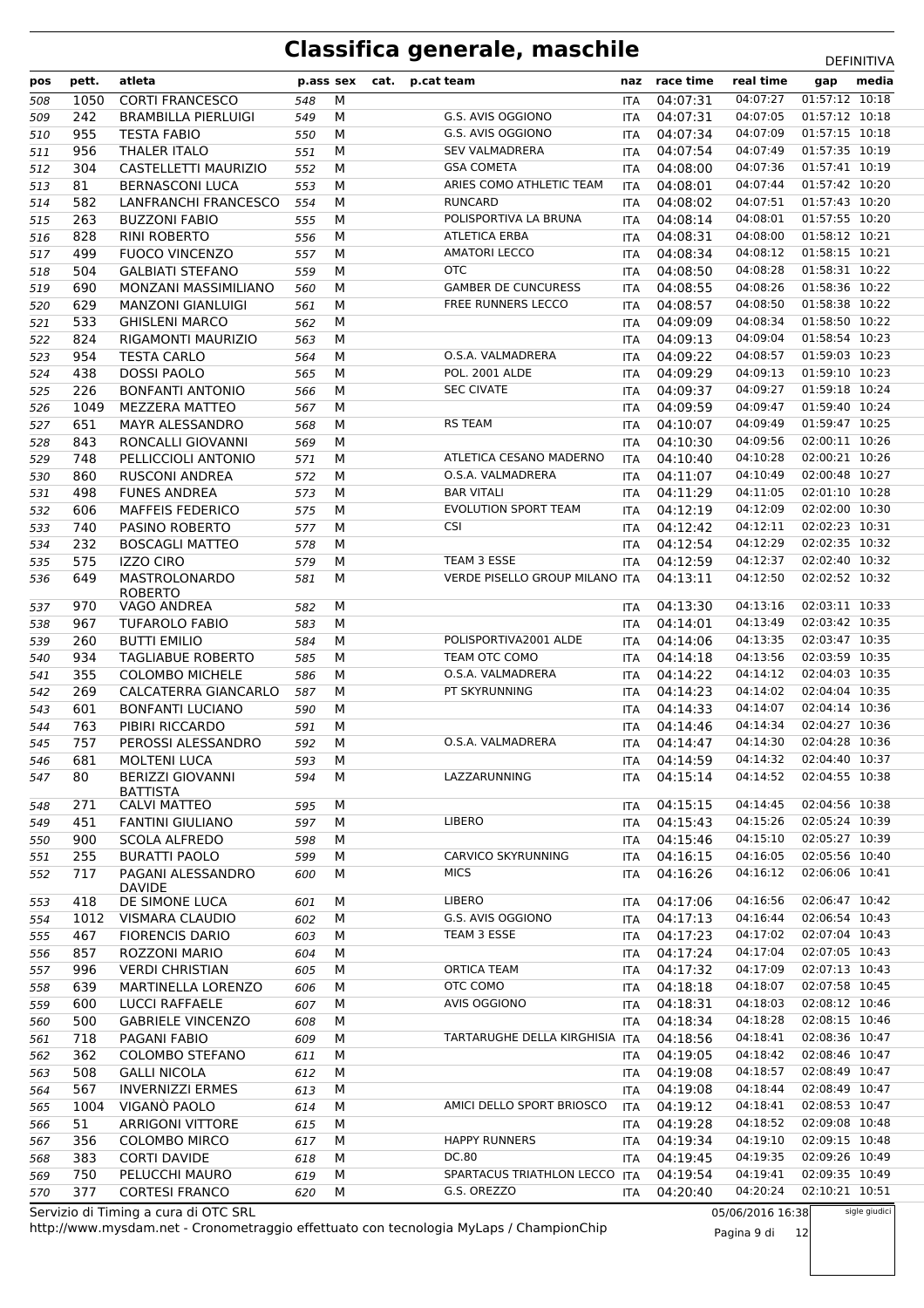| pos | pett. | atleta                                         | p.ass sex |   | cat. | p.cat team |                                       | naz        | race time | real time                 | gap            | media |
|-----|-------|------------------------------------------------|-----------|---|------|------------|---------------------------------------|------------|-----------|---------------------------|----------------|-------|
| 571 | 294   | <b>CARRARA IGOR</b>                            | 621       | M |      |            | <b>GAN NEMBRO</b>                     | <b>ITA</b> | 04:20:40  | 04:20:15                  | 02:10:21 10:51 |       |
| 572 | 686   | MONTELEONE LEONARDO                            | 622       | М |      |            | NO.                                   | ITA        | 04:20:59  | 04:20:32                  | 02:10:40 10:52 |       |
| 573 | 847   | <b>ROSSI FRANZ</b>                             | 623       | M |      |            | <b>ALMOSTHERE ASD</b>                 | <b>ITA</b> | 04:21:09  | 04:20:33                  | 02:10:50 10:52 |       |
| 574 | 658   | <b>MEINARDI FRANCESCO</b>                      | 624       | M |      |            | LIBERO                                | ITA        | 04:21:19  | 04:20:58                  | 02:11:00 10:53 |       |
| 575 | 306   | CASTELLI GEROLAMO                              | 625       | М |      |            | G.S. AVIS OGGIONO                     | ITA        | 04:21:34  | 04:21:19                  | 02:11:15 10:53 |       |
| 576 | 778   | POLLA MARIO                                    | 626       | M |      |            |                                       | <b>ITA</b> | 04:21:40  | 04:21:11                  | 02:11:21 10:54 |       |
| 577 | 334   | CITTERIO MAURIZIO                              | 627       | M |      |            |                                       | ITA        | 04:21:41  | 04:21:11                  | 02:11:22 10:54 |       |
| 578 | 885   | SALIERNO DOMENICO                              | 629       | M |      |            |                                       | ITA        | 04:21:51  | 04:21:37                  | 02:11:31 10:54 |       |
| 579 | 874   | <b>SACCHI PAOLO</b>                            | 630       | M |      |            | <b>SEMMATT</b>                        | <b>ITA</b> | 04:22:01  | 04:21:46                  | 02:11:42 10:55 |       |
| 580 | 654   | <b>MAZZOLENI MARCO</b>                         | 631       | М |      |            | LIBERO                                | ITA        | 04:22:06  | 04:21:33                  | 02:11:47 10:55 |       |
| 581 | 832   | RIVA DAVIDE CARLO                              | 632       | М |      |            | LIBERO                                | ITA        | 04:22:36  | 04:22:12                  | 02:12:16 10:56 |       |
| 582 | 696   | <b>MOTTA MARIO</b>                             | 633       | М |      |            | ALTITUDERACE                          | <b>ITA</b> | 04:22:38  | 04:22:06                  | 02:12:19 10:56 |       |
| 583 | 623   | <b>MANDELLI GIUSEPPE</b>                       | 634       | M |      |            | <b>EVOLUTION SPORT TEAM</b>           | <b>ITA</b> | 04:22:52  | 04:22:33                  | 02:12:33 10:57 |       |
| 584 | 593   | LOCCI MAURIZIO                                 | 635       | M |      |            |                                       | ITA        | 04:22:54  | 04:22:41                  | 02:12:35 10:57 |       |
| 585 | 396   | <b>CREDARO PIETRO</b>                          | 636       | M |      |            |                                       | <b>ITA</b> | 04:23:00  | 04:22:41                  | 02:12:41 10:57 |       |
| 586 | 662   | <b>MELES MATTEO</b>                            | 637       | M |      |            |                                       | ITA        | 04:23:01  | 04:22:44                  | 02:12:42 10:57 |       |
| 587 | 727   | PANZERI GIORGIO                                | 638       | М |      |            |                                       | ITA        | 04:23:02  | 04:22:36                  | 02:12:43 10:57 |       |
| 588 | 677   | <b>MILANI MARCO</b>                            | 639       | M |      |            |                                       | <b>ITA</b> | 04:23:02  | 04:22:36                  | 02:12:43 10:57 |       |
| 589 | 496   | <b>FUMAGALLI ROBERTO</b>                       | 640       | M |      |            |                                       | ITA        | 04:23:02  | 04:22:36                  | 02:12:43 10:57 |       |
| 590 | 769   | PIOLTELLI ROBERTO                              | 641       | M |      |            | <b>GRUPPO PODISTICO</b>               | <b>ITA</b> | 04:23:16  | 04:23:01                  | 02:12:57 10:58 |       |
| 591 | 27    | <b>AGOSTONI STEFANO</b>                        | 643       | M |      |            | <b>OSA VALMADRERA</b>                 | <b>ITA</b> | 04:24:08  | 04:23:40                  | 02:13:49 11:00 |       |
| 592 | 672   | <b>MESINOVIC HARIS</b>                         | 644       | М |      |            |                                       | <b>ITA</b> | 04:24:17  | 04:24:04                  | 02:13:58 11:00 |       |
| 593 | 348   | <b>COLOMBO DANIELE</b>                         | 645       | М |      |            | <b>LIBERO</b>                         | <b>ITA</b> | 04:24:32  | 04:24:26                  | 02:14:13 11:01 |       |
| 594 | 528   | <b>GHEZA COSTANTE</b>                          | 646       | М |      |            | G.S. AVIS DI OGGIONO                  | <b>ITA</b> | 04:24:38  | 04:24:13                  | 02:14:19 11:01 |       |
|     |       | <b>ROBERTO</b>                                 |           |   |      |            |                                       |            |           |                           |                |       |
| 595 | 854   | ROTTINO ROBERTO                                | 647       | М |      |            | <b>LIBERO</b>                         | <b>ITA</b> | 04:24:52  | 04:24:37                  | 02:14:33 11:02 |       |
| 596 | 439   | <b>DOTTI FILIPPO CARLO</b><br><b>FRANCESCO</b> | 648       | M |      |            |                                       | <b>ITA</b> | 04:25:17  | 04:24:50                  | 02:14:58 11:03 |       |
| 597 | 666   | <b>MEOLI ALESSIO</b>                           | 649       | М |      |            |                                       | <b>ITA</b> | 04:26:26  | 04:26:05                  | 02:16:07 11:06 |       |
| 598 | 599   | LUCCHINI RICCARDO                              | 650       | М |      |            | <b>GRUPPO AMATORIALE - UNIONE ITA</b> |            | 04:26:26  | 04:26:05                  | 02:16:07 11:06 |       |
| 599 | 737   | PARETI ALBERTO                                 | 651       | M |      |            |                                       | <b>ITA</b> | 04:26:26  | 04:26:04                  | 02:16:07 11:06 |       |
| 600 | 358   | COLOMBO PAOLO                                  | 652       | М |      |            |                                       | ITA        | 04:26:29  | 04:26:03                  | 02:16:10 11:06 |       |
| 601 | 901   | <b>SCOLA EDOARDO</b>                           | 653       | М |      |            |                                       | ITA        | 04:26:30  | 04:26:07                  | 02:16:11 11:06 |       |
| 602 | 878   | <b>SALA MARCO</b>                              | 654       | М |      |            |                                       | <b>ITA</b> | 04:26:30  | 04:26:08                  | 02:16:11 11:06 |       |
| 603 | 1036  | <b>FUMAGALLI OSVALDO</b>                       | 655       | M |      |            |                                       | ITA        | 04:26:37  | 04:26:07                  | 02:16:17 11:06 |       |
| 604 | 653   | MAZZOLENI GIORGIO                              | 656       | М |      |            |                                       | ITA        | 04:26:45  | 04:26:09                  | 02:16:25 11:06 |       |
| 605 | 432   | DI TRIA VITO                                   | 659       | М |      |            | A.S.D. TARTARUGHE DELLA               | <b>ITA</b> | 04:26:50  | 04:26:37                  | 02:16:31 11:07 |       |
| 606 | 776   | PLATI ADRIANO                                  | 660       | М |      |            | LIBERO                                | ITA        | 04:26:57  | 04:26:35                  | 02:16:38 11:07 |       |
| 607 | 812   | RAVASI ABBONDIO                                | 661       | М |      |            | <b>SEV VALMADRERA</b>                 | ITA        | 04:27:14  | 04:26:48                  | 02:16:55 11:08 |       |
| 608 | 253   | <b>BUCCIOLINI DAVIDE</b>                       | 662       | M |      |            | TEAM OTC COMO                         | <b>ITA</b> | 04:27:28  | 04:27:16                  | 02:17:09 11:08 |       |
| 609 | 664   | MELLERA FABRIZIO                               | 663       | M |      |            | O.S.A. VALMADRERA                     | <b>ITA</b> | 04:28:03  | 04:27:51  02:17:44  11:10 |                |       |
| 610 | 535   | <b>GIANOLA DIONIGI</b>                         | 664       | М |      |            | A.S.P. PREMANA                        | ITA        | 04:28:05  | 04:27:42                  | 02:17:45 11:10 |       |
| 611 | 1011  | VIOLA ALESSANDRO                               | 665       | м |      |            | <b>ATHLON RUNNERS</b>                 | ITA        | 04:28:07  | 04:27:57                  | 02:17:47 11:10 |       |
| 612 | 952   | <b>TENTORI FEDERICO</b>                        | 666       | М |      |            |                                       | ITA        | 04:28:07  | 04:27:57                  | 02:17:48 11:10 |       |
| 613 | 312   | <b>CASU FERNANDO</b>                           | 667       | м |      |            | <b>ATHLON RUNNERS</b>                 | ITA        | 04:28:07  | 04:27:56                  | 02:17:48 11:10 |       |
| 614 | 311   | CASTELNUOVO RICCARDO                           | 668       | М |      |            | <b>LIBERO</b>                         | ITA        | 04:28:21  | 04:27:49                  | 02:18:02 11:10 |       |
| 615 | 979   | VALSECCHI LUCA RAMON                           | 669       | М |      |            |                                       | <b>ITA</b> | 04:28:21  | 04:27:49                  | 02:18:02 11:10 |       |
| 616 | 281   | <b>CAPPELLER ANGELO</b>                        | 671       | М |      |            | AMICI DELLO SPORT BRIOSCO             | ITA        | 04:28:24  | 04:27:54                  | 02:18:05 11:10 |       |
| 617 | 398   | CRIMELLA LUCA                                  | 672       | М |      |            |                                       | ITA        | 04:28:43  | 04:28:25                  | 02:18:24 11:11 |       |
| 618 | 720   | PAINDELLI LUIGI                                | 673       | М |      |            | MARATHON CLUB ALTA QUOTA              | <b>ITA</b> | 04:28:50  | 04:28:21                  | 02:18:31 11:12 |       |
| 619 | 1010  | <b>VILLA STEFANO</b>                           | 674       | М |      |            | OSA VALMADRERA                        | ITA        | 04:28:50  | 04:28:36                  | 02:18:31 11:12 |       |
| 620 | 983   | <b>VALSECCHI PATRIZIO</b>                      | 676       | М |      |            | O.S.A. VALMADRERA                     | ITA        | 04:29:07  | 04:28:36                  | 02:18:48 11:12 |       |
| 621 | 988   | VASSENA ANDREA                                 | 677       | М |      |            | GDM                                   | ITA        | 04:29:39  | 04:29:05                  | 02:19:20 11:14 |       |
| 622 | 701   | <b>NAVA FRANCESCO</b>                          | 678       | M |      |            | <b>LIBERO</b>                         | ITA        | 04:29:45  | 04:29:35                  | 02:19:26 11:14 |       |
| 623 | 905   | <b>SEGLIANI ANDREA</b>                         | 680       | М |      |            |                                       | ITA        | 04:29:52  | 04:29:23                  | 02:19:33 11:14 |       |
| 624 | 724   | PANZERI DIEGO                                  | 681       | М |      |            | POL. PAGNONA                          | <b>ITA</b> | 04:30:12  | 04:30:08                  | 02:19:52 11:15 |       |
| 625 | 682   | MOLTENI OSCAR                                  | 682       | М |      |            |                                       | ITA        | 04:30:14  | 04:29:49                  | 02:19:54 11:15 |       |
| 626 | 79    | <b>BERETTA PAOLO</b>                           | 683       | м |      |            | LIBERO                                | ITA        | 04:30:39  | 04:30:12                  | 02:20:20 11:16 |       |
| 627 | 529   | <b>GHIANI ALESSIO</b>                          | 684       | М |      |            |                                       | ITA        | 04:30:56  | 04:30:26                  | 02:20:37 11:17 |       |
| 628 | 923   | SPINONI PIERANGELO                             | 685       | М |      |            | <b>GP LATIGRE</b>                     | ITA        | 04:30:58  | 04:30:32                  | 02:20:39 11:17 |       |
| 629 | 97    | <b>BIANCHI FLAVIO</b>                          | 687       | М |      |            | <b>ORTICA TEAM</b>                    | ITA        | 04:31:19  | 04:30:54                  | 02:21:00 11:18 |       |
| 630 | 302   | CASTAGNA FIORANGELO                            | 688       | М |      |            |                                       | ITA        | 04:31:30  | 04:31:00                  | 02:21:11 11:18 |       |
| 631 | 896   | <b>SCANDOLA ORESTE</b>                         | 689       | М |      |            |                                       | ITA        | 04:32:00  | 04:31:27                  | 02:21:41 11:19 |       |
| 632 | 940   | <b>TAROCCO GIORGIO</b>                         | 690       | м |      |            |                                       | ITA        | 04:32:08  | 04:31:34                  | 02:21:48 11:20 |       |
| 633 | 426   | DELMIGLIO ALESSANDRO                           | 691       | М |      |            |                                       | ITA        | 04:32:51  | 04:32:36                  | 02:22:32 11:22 |       |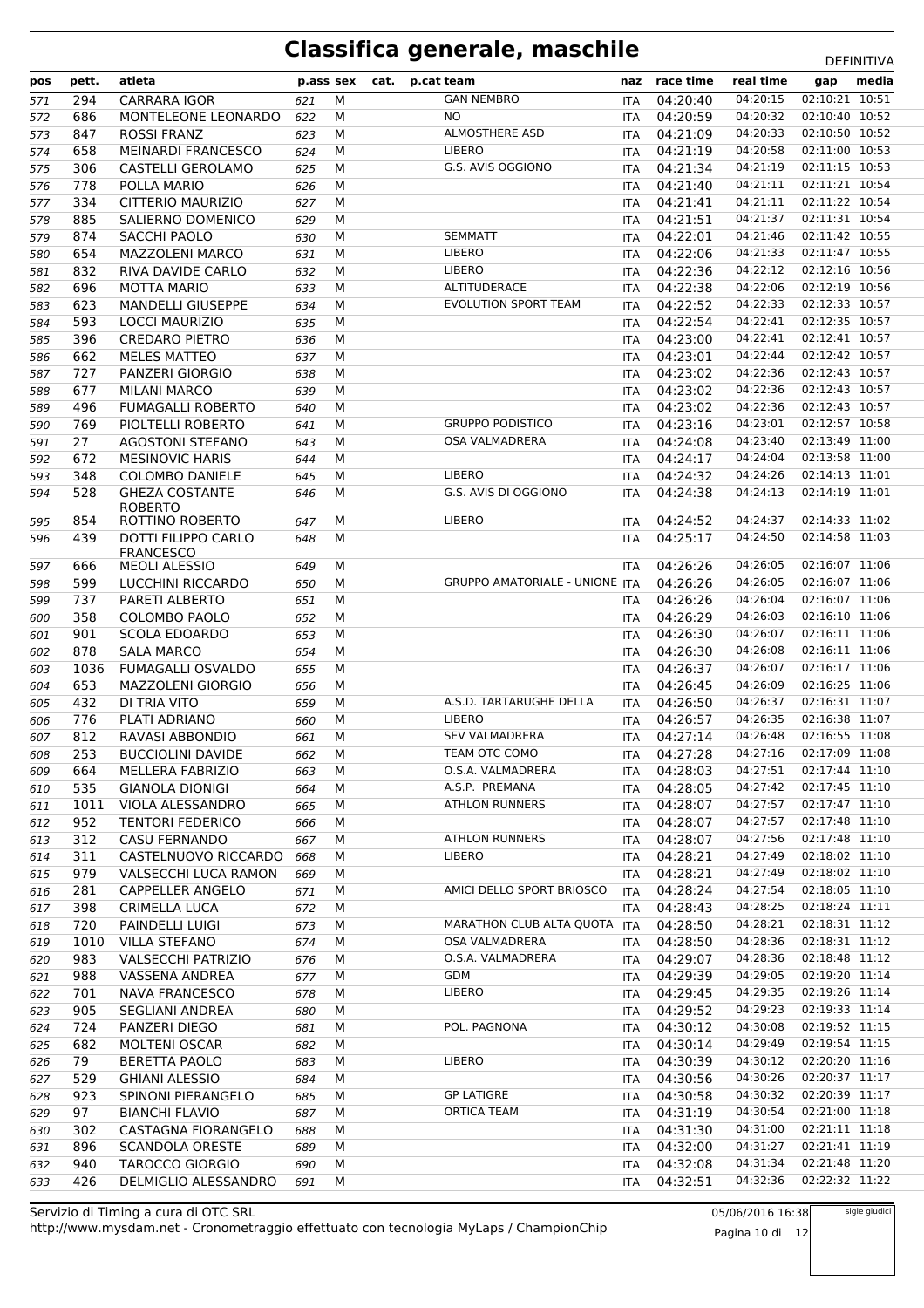| pos | pett. | atleta                    | p.ass sex |   | cat. | p.cat team                  | naz        | race time    | real time | gap            | media |
|-----|-------|---------------------------|-----------|---|------|-----------------------------|------------|--------------|-----------|----------------|-------|
| 634 | 343   | <b>COLNAGO ANGELO</b>     | 692       | M |      |                             | <b>ITA</b> | 04:32:52     | 04:32:40  | 02:22:33 11:22 |       |
| 635 | 64    | <b>BARONE GIANCARLO</b>   | 693       | М |      |                             | <b>ITA</b> | 04:33:08     | 04:32:35  | 02:22:49 11:22 |       |
| 636 | 231   | <b>BORSANI MASSIMO</b>    | 694       | M |      |                             | ITA        | 04:33:25     | 04:32:56  | 02:23:06 11:23 |       |
| 637 | 546   | <b>GIUDICI PAOLO</b>      | 696       | M |      |                             | ITA        | 04:34:40     | 04:34:19  | 02:24:21 11:26 |       |
| 638 | 893   | <b>SCAIOLI ALBERTO</b>    | 697       | M |      |                             | ITA        | 04:34:54     | 04:34:21  | 02:24:35 11:27 |       |
| 639 | 477   | <b>FORESTI RENATO</b>     | 698       | M |      | U.S. LA SPORTIVA            | ITA        | 04:34:57     | 04:34:23  | 02:24:38 11:27 |       |
| 640 | 49    | <b>ARRIGONI ROBERTO</b>   | 700       | M |      |                             | ITA        | 04:35:41     | 04:35:30  | 02:25:22 11:29 |       |
| 641 | 379   | <b>CORTI ALESSIO</b>      | 701       | M |      |                             | <b>ITA</b> | 04:35:42     | 04:35:08  | 02:25:23 11:29 |       |
| 642 | 980   | <b>VALSECCHI MARCO</b>    | 702       | M |      | <b>AMATORI LECCO</b>        | <b>ITA</b> | 04:35:54     | 04:35:29  | 02:25:35 11:29 |       |
| 643 | 384   | <b>CORTI FABIO</b>        | 703       | M |      | G.S.AVIS OGGIONO            | ITA        | 04:35:56     | 04:35:30  | 02:25:37 11:29 |       |
| 644 | 447   | <b>FALBO MARIO</b>        | 704       | M |      |                             | ITA        | 04:36:09     | 04:35:45  | 02:25:50 11:30 |       |
| 645 | 889   | <b>SANGIORGIO MARCO</b>   | 705       | M |      | <b>LIBERO</b>               | ITA        | 04:36:13     | 04:35:48  | 02:25:53 11:30 |       |
| 646 | 444   | <b>ENEA SPILIMBERGO</b>   | 706       | M |      |                             | ITA        | 04:36:28     | 04:35:55  | 02:26:09 11:31 |       |
|     |       | GIANLUIGI                 |           |   |      |                             |            |              |           |                |       |
| 647 | 695   | <b>MORO FRANCESCO</b>     | 707       | M |      | <b>EVOLUTION SPORT TEAM</b> | ITA        | 04:37:13     | 04:36:41  | 02:26:54 11:33 |       |
| 648 | 238   | <b>BOULET FRANCK</b>      | 708       | M |      |                             | <b>ITA</b> | 04:37:37     | 04:37:07  | 02:27:18 11:34 |       |
| 649 | 768   | PINESCHI ANDREA           | 709       | M |      | <b>RUNCARD</b>              | <b>ITA</b> | 04:37:37     | 04:37:09  | 02:27:18 11:34 |       |
| 650 | 385   | <b>CORTI FRANCANTONIO</b> | 710       | M |      | <b>AMATORI LECCO</b>        | ITA        | 04:37:57     | 04:37:24  | 02:27:38 11:34 |       |
| 651 | 66    | <b>BARUFFALDI DAVIDE</b>  | 711       | M |      |                             | <b>ITA</b> | 04:38:29     | 04:37:59  | 02:28:10 11:36 |       |
| 652 | 390   | <b>CORTI MASSIMO</b>      | 713       | M |      | <b>OSA VALMADRERA</b>       | ITA        | 04:38:38     | 04:38:14  | 02:28:19 11:36 |       |
| 653 | 368   | <b>CONTI STEFANO</b>      | 715       | M |      |                             | ITA        | 04:40:17     | 04:39:54  | 02:29:58 11:40 |       |
| 654 | 986   | VALTORTA VALENTINO        | 717       | M |      | G.S. AVIS OGGIONO           | <b>ITA</b> | 04:41:32     | 04:41:03  | 02:31:12 11:43 |       |
| 655 | 590   | <b>LEONARDI LORENZO</b>   | 718       | M |      | <b>GAMBER DE CUNCURESS</b>  | ITA        | 04:42:54     | 04:42:38  | 02:32:35 11:47 |       |
| 656 | 394   | <b>CORUBOLO CLAUDIO</b>   | 719       | M |      | $^{\prime\prime}$           | ITA        | 04:43:43     | 04:43:27  | 02:33:24 11:49 |       |
| 657 | 431   | DI GENOVA LINO            | 720       | M |      | EVOLUTION SPORT TEAM        | <b>ITA</b> | 04:43:47     | 04:43:14  | 02:33:27 11:49 |       |
| 658 | 932   | <b>TAGLIABUE ERMAN</b>    | 721       | M |      | <b>LIBERO</b>               | ITA        | 04:43:51     | 04:43:31  | 02:33:32 11:49 |       |
| 659 | 632   | <b>MARCHETTI WALTER</b>   | 722       | M |      |                             | ITA        | 04:43:52     | 04:43:33  | 02:33:33 11:49 |       |
| 660 | 345   | <b>COLOMBO ALBERTO</b>    | 723       | M |      | <b>LIBERO</b>               | ITA        | 04:44:02     | 04:43:44  | 02:33:42 11:50 |       |
| 661 | 787   | PORFIDO ILARIO            | 724       | M |      |                             | ITA        | 04:44:34     | 04:44:05  | 02:34:15 11:51 |       |
| 662 | 957   | TOCCHETTI FERDINANDO      | 725       | M |      | <b>GDM</b>                  | ITA        | 04:44:51     | 04:44:17  | 02:34:32 11:52 |       |
| 663 | 971   | <b>VALENTI GIULIANO</b>   | 727       | M |      |                             | <b>ITA</b> | 04:46:24     | 04:45:57  | 02:36:05 11:55 |       |
| 664 | 883   | <b>SALA STEFANO</b>       | 728       | M |      | <b>INSUBRIA SKY TEAM</b>    | ITA        | 04:46:32     | 04:46:23  | 02:36:13 11:56 |       |
| 665 | 462   | <b>FIGINI CLAUDIO</b>     | 729       | M |      | <b>AMATORI LECCO</b>        | ITA        | 04:46:35     | 04:46:27  | 02:36:16 11:56 |       |
| 666 | 807   | RASCA ENRICO              | 732       | M |      |                             | <b>ITA</b> | 04:48:21     | 04:47:57  | 02:38:02 12:00 |       |
| 667 | 276   | <b>CANELLA RENATO</b>     | 734       | M |      |                             | KAZ        | 04:49:30     | 04:49:28  | 02:39:11 12:03 |       |
| 668 | 389   | <b>CORTI LUCA</b>         | 735       | M |      |                             | <b>ITA</b> | 04:49:53     | 04:49:43  | 02:39:34 12:04 |       |
| 669 | 526   | <b>GEROSA RENATO</b>      | 736       | M |      | <b>GS AVIS OGGIONO</b>      | ITA        | 04:50:26     | 04:49:55  | 02:40:07 12:06 |       |
| 670 | 206   | <b>BIFFI LUIGI</b>        | 738       | M |      | <b>RUNCARD</b>              | ITA        | 04:51:33     | 04:51:02  | 02:41:14 12:08 |       |
| 671 | 571   | <b>INVERNIZZI PIETRO</b>  | 739       | M |      | <b>GP GAZZADA SCHIANNO</b>  | <b>ITA</b> | 04:53:22     | 04:52:54  | 02:43:03 12:13 |       |
| 672 | 762   | PIAZZA ALBERTO            | 740       | M |      |                             | ITA        | 04:54:28     | 04:54:05  | 02:44:08 12:16 |       |
| 673 | 926   | SPREAFICO PAOLO           | 741       | M |      | <b>SEC</b>                  | ITA.       | 04:56:24     | 04:56:06  | 02:46:05 12:21 |       |
| 674 | 223   | <b>BONANOMI STEFANO</b>   | 742       | M |      |                             | ITA        | 04:57:31     | 04:56:58  | 02:47:12 12:23 |       |
| 675 | 328   | <b>CESANA FRANCESCO</b>   | 743       | M |      |                             |            | ITA 04:57:40 | 04:57:13  | 02:47:21 12:24 |       |
| 676 | 267   | <b>CAGLIO RAFFAELE</b>    | 745       | М |      | <b>RUNCARD</b>              | ITA        | 05:00:30     | 05:00:02  | 02:50:10 12:31 |       |
| 677 | 621   | MANCO PAOLO               | 746       | M |      |                             | ITA        | 05:00:30     | 05:00:01  | 02:50:11 12:31 |       |
| 678 | 797   | PRIVITERA ANDREA          | 747       | М |      | ASD TEAM PASTURO -          | ITA        | 05:00:58     | 05:00:46  | 02:50:39 12:32 |       |
| 679 | 863   | <b>RUSCONI FABIO</b>      | 748       | М |      | ATS BRIANZA                 | ITA        | 05:00:59     | 05:00:25  | 02:50:40 12:32 |       |
| 680 | 912   | SIMONTE SERGIO            | 749       | M |      | ARIES COMO ATHLETIC TEAM    | ITA        | 05:01:53     | 05:01:35  | 02:51:34 12:34 |       |
| 681 | 714   | <b>ORLANDI RENATO</b>     | 750       | M |      | APE                         | ITA        | 05:02:59     | 05:02:24  | 02:52:40 12:37 |       |
| 682 | 777   | POLETTI MASSIMO           | 751       | M |      |                             | ITA        | 05:03:42     | 05:03:06  | 02:53:23 12:39 |       |
| 683 | 699   | NATTINO GIUSEPPE          | 753       | М |      | ATLETICA SEV VALMADRERA     | ITA        | 05:05:07     | 05:04:43  | 02:54:48 12:42 |       |
| 684 | 409   | D'ANGELI UMBERTO          | 754       | М |      | O.S.A. VALMADRERA           | ITA        | 05:05:57     | 05:05:35  | 02:55:38 12:44 |       |
| 685 | 704   | NEGRI ALESSANDRO          | 755       | M |      |                             | ITA        | 05:06:00     | 05:05:24  | 02:55:41 12:44 |       |
| 686 | 747   | PELLEGRINI FABIO          | 756       | M |      |                             | ITA        | 05:06:05     | 05:05:42  | 02:55:46 12:45 |       |
| 687 | 401   | <b>CRIPPA IVAN</b>        | 757       | M |      |                             | ITA        | 05:06:10     | 05:05:47  | 02:55:51 12:45 |       |
| 688 | 233   | <b>BOSISIO RICCARDO</b>   | 758       | M |      | <b>LIBERO</b>               | ITA        | 05:06:14     | 05:05:48  | 02:55:55 12:45 |       |
| 689 | 731   | PANZERI MATTEO            | 759       | M |      | <b>LIBERO</b>               | ITA        | 05:06:29     | 05:06:05  | 02:56:10 12:46 |       |
| 690 | 788   | POZZI EZIO                | 760       | М |      | PODISMO&CAZZEGGIO           | ITA        | 05:06:34     | 05:06:17  | 02:56:15 12:46 |       |
| 691 | 446   | FACCHINETTI DEMIS         | 761       | M |      |                             | ITA        | 05:06:35     | 05:06:11  | 02:56:16 12:46 |       |
| 692 | 908   | <b>SESANA MAURO</b>       | 763       | M |      |                             | ITA        | 05:07:31     | 05:06:53  | 02:57:12 12:48 |       |
| 693 | 364   | <b>COMBI CARLO</b>        | 764       | M |      | LIBERO                      | ITA        | 05:08:01     | 05:07:48  | 02:57:42 12:50 |       |
| 694 | 633   | <b>NEGRI MARCO</b>        | 765       | M |      | A.L.S. CREMELLA             | ITA        | 05:08:02     | 05:07:30  | 02:57:42 12:50 |       |
| 695 | 352   | COLOMBO LORENZO           | 766       | М |      |                             | <b>ITA</b> | 05:08:20     | 05:07:54  | 02:58:01 12:50 |       |
| 696 | 370   | <b>COPES ANDREA</b>       | 767       | M |      |                             | <b>ITA</b> | 05:09:31     | 05:08:56  | 02:59:12 12:53 |       |
| 697 | 59    | <b>BALLABIO MARIO</b>     | 768       | M |      |                             | <b>ITA</b> | 05:09:32     | 05:08:56  | 02:59:12 12:53 |       |

http://www.mysdam.net - Cronometraggio effettuato con tecnologia MyLaps / ChampionChip Servizio di Timing a cura di OTC SRL

05/06/2016 16:38 Pagina 11 di 12